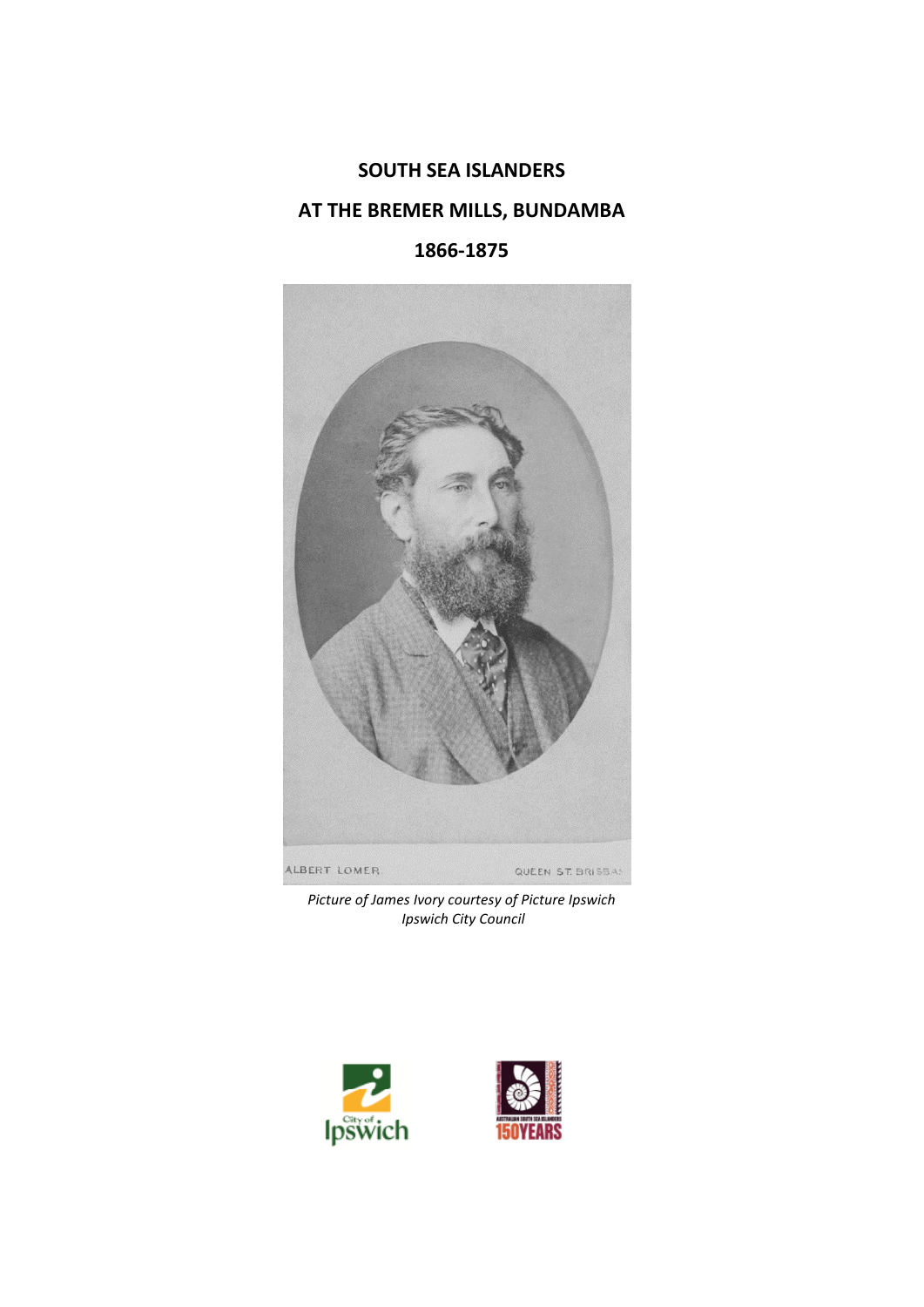Ipswich City Council PO Box 197 Ipswich Q 4305

The extracts from the Diaries of James Ivory were transcribed by Tanya Jen, Ipswich City Council from in 2012 for use on Council's website with the permission of Rod and Derek Nixon-Smith, descendants of James Ivory and of the Mitchell Library who hold the original diaries.

The content of this document is not guaranteed error free. It is based on transcriptions of original hand writing.

Disclaimer: 'The views or opinions expressed in this document are those of the author (James Ivory)'.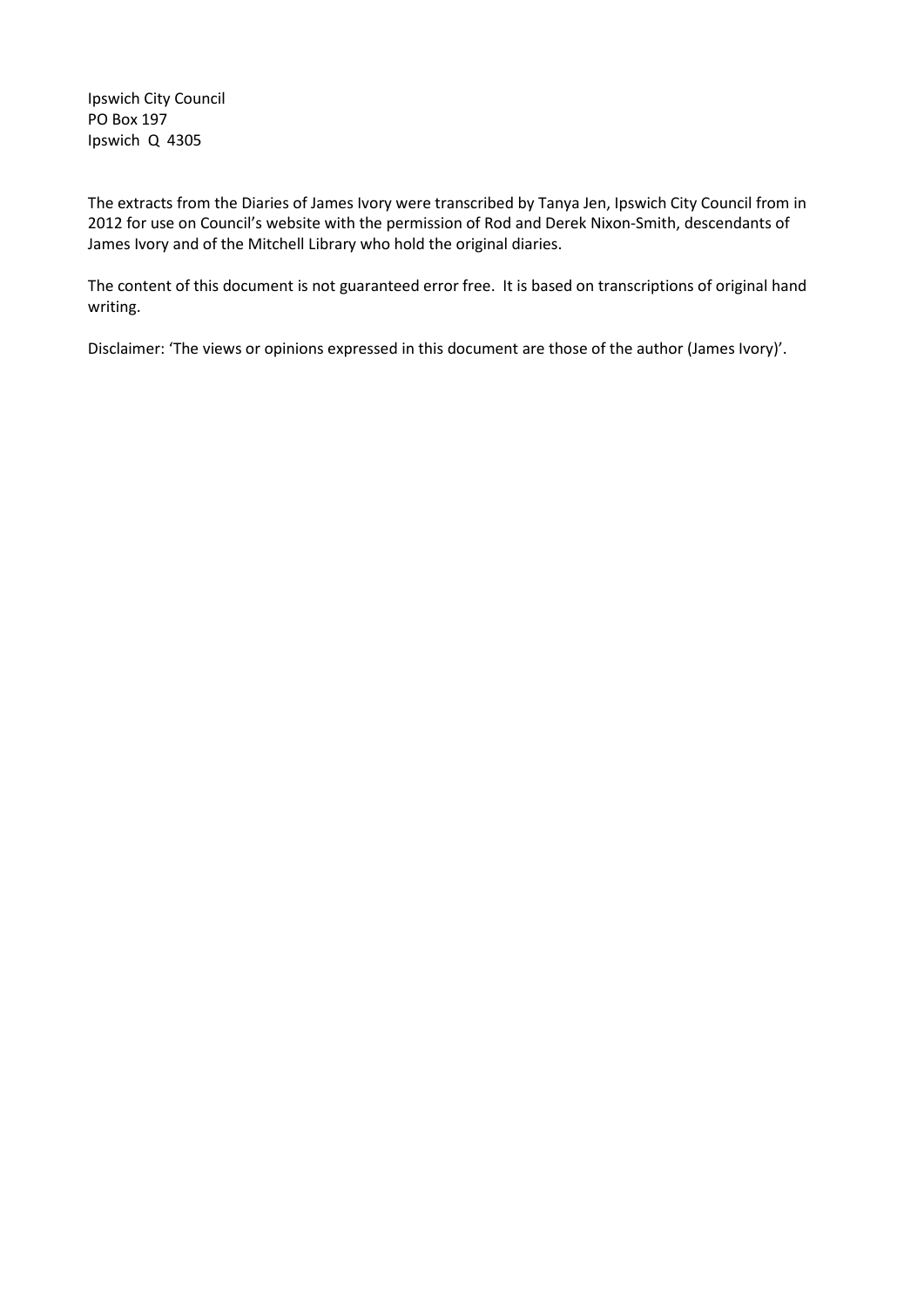# **Table of Contents**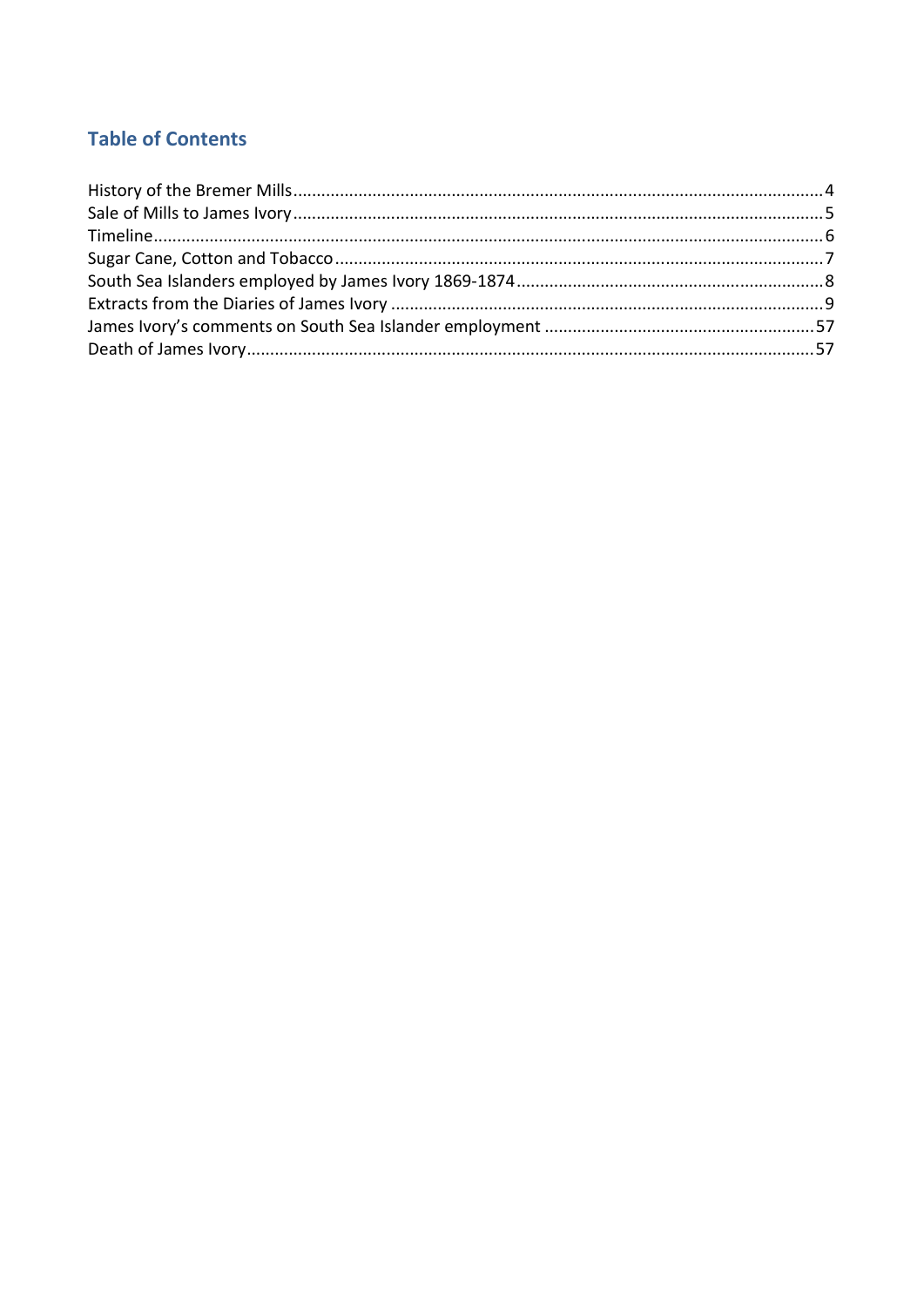#### **History of the Bremer Mills**

The Bremer Mills located on the river bank at Bundamba were established by Joseph Fleming who arrived in Queensland in 1848. By September 1850 he had established a boiling down works, a sawmill and a flour-mill on the site. On 26 April 1851, Gorrick and Fleming began advertising in the Moreton Bay Courier that they were ready to receive and boil stock at their establishment from 12 May. The charges included six shillings per head for boiling horned cattle, six pence for boiling sheep and one shilling for salting and packing hides. Casks were supplied at cost price and goods were delivered in Brisbane free of freight.

On 1 November 1851, Joseph purchased additional land at Bundamba where he established the Bremer Mills. Seven days later he advertised for 2 Coopers advising applicants to apply at the Bremer Boiling Establishment. On the 13 November, Joseph advertised for 2 Stockman and 1 Hut keeper to proceed to the interior.

Portion six consisted of seventy-six acres of land, portion seven was seventy-five acres and portion eight was fifty-seven acres. These purchases were entered on record in the Register of Land Purchases on 20 February 1852. The land was granted under the hand and seal of Sir Charles Augustus Fitzroy and Sir William Thomas Denison respectively, Governors of the Colony of New South Wales'.



*Land owned by Joseph Fleming at Bundamba (Bremer Mills).*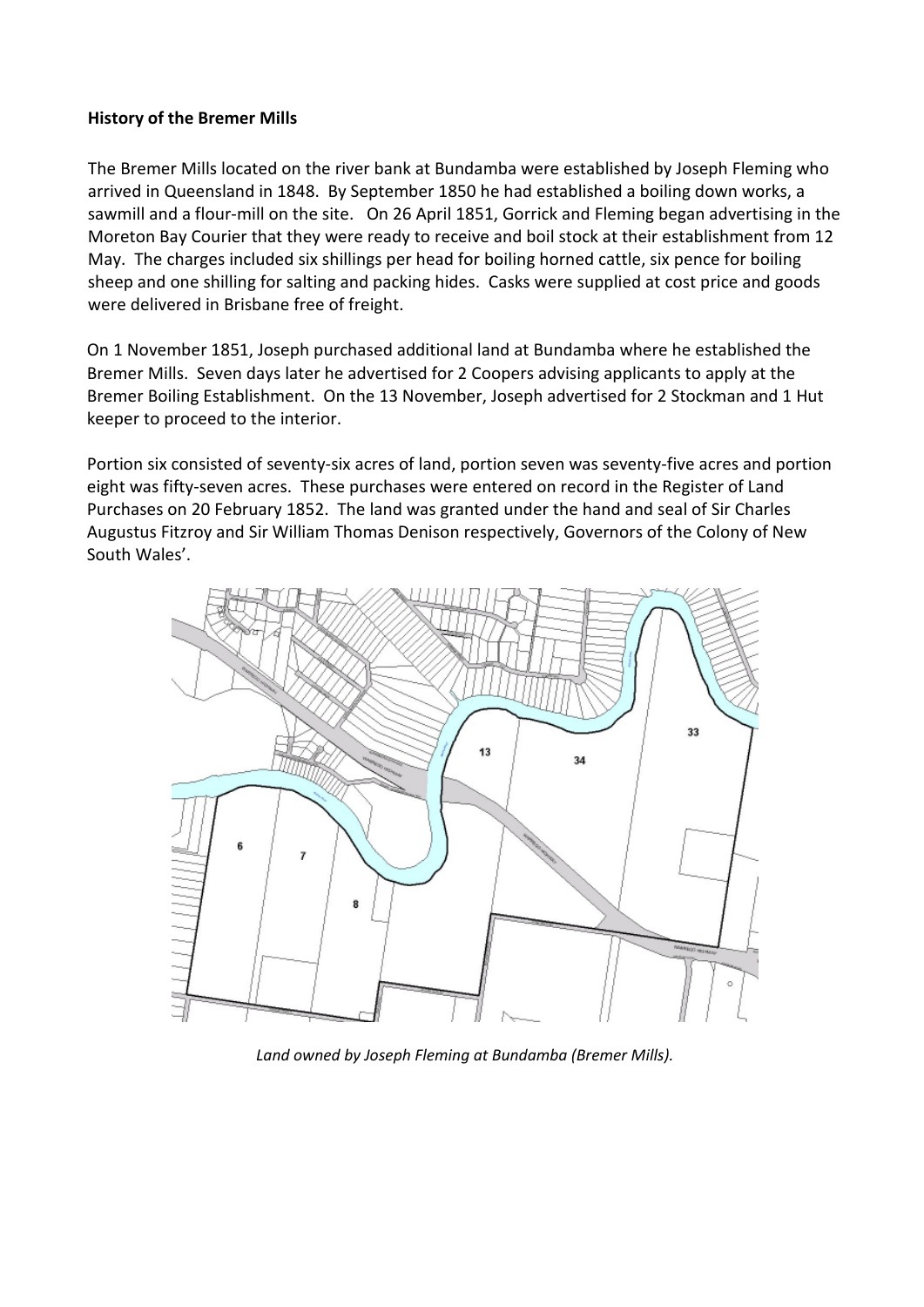#### **Sale of Mills to James Ivory**

Joseph Fleming's land including the former Bremer Mills site (six lots) was purchased by James Ivory on 3 November 1868. During Ivory's ownership of the former Mills site he grew sugar-cane and cotton, processed tobacco, fattened cattle and operated the Saw Mill.

'James Ivory, pastoralist and diarist, was born on 10 June 1820 probably at Edinburgh, one of the four sons of James Ivory, Scottish judge, and his wife Anne, née Laurie. In October 1840 he arrived in Sydney with a friend, David Graham, and in January 1843 they took out a squatting licence for Eskdale run near Ipswich in Queensland. They slowly acquired more land until about 1848 when the partners separated, Graham taking up the Tabragalba run leaving Ivory with Eskdale. In 1853 Ivory was joined by his brother, Francis Jeffrey, and in September 1854 left for Scotland where in 1855 he married a cousin Harriette Jane Oakley Laurie at Burntisland, Fife.

Ivory returned to Queensland in July 1856 without his wife and infant son. His affairs prospered and he took up land at Bundamba where by 1879 he held over 18,000 acres (7284 ha). He experimented with pastures, began to grow sugar cane and other tropical crops and invested heavily in the cotton boom of the early 1860s. He sailed again for Scotland in August 1862 and returned in August 1864.

In February 1868 he bought the valuable Bremer Mills property and soon went to Scotland for his wife and family. While waiting in Sydney for a ship he saw the shooting of the Duke of Edinburgh at Clontarf. Ivory left for Queensland in October 1868 with his wife and two young children, leaving his eldest son, James, at school in England, but ten years' separation had alienated his wife and almost from the time he reached Brisbane he was beset by family friction. James arrived in 1875 and sided with his mother but was later forbidden the house while a nephew who joined him in the late 1870s was imprisoned for fraud. Despite the discovery of coal on his property, Ivory's affairs steadily became more confused and, when he died at Ipswich on 11 March 1887, his trustees had to seek a private Act to enable them to wind up his estate.

Ivory was cultured and intelligent, interested in music, literature and foreign affairs. Despite a strong puritanical streak he drank moderately and raced his own horses. From the early 1850s he wrote long letters in diary form to his family in Scotland and the surviving 1275 pages in the Mitchell Library are an invaluable record of a Queensland squatter from 1862 to 1883 $^{\prime 1}$ .

Fourstaithfully

 $\overline{a}$ 

<sup>1</sup> http://adbonline.anu.edu.au/biogs/A040525b.htm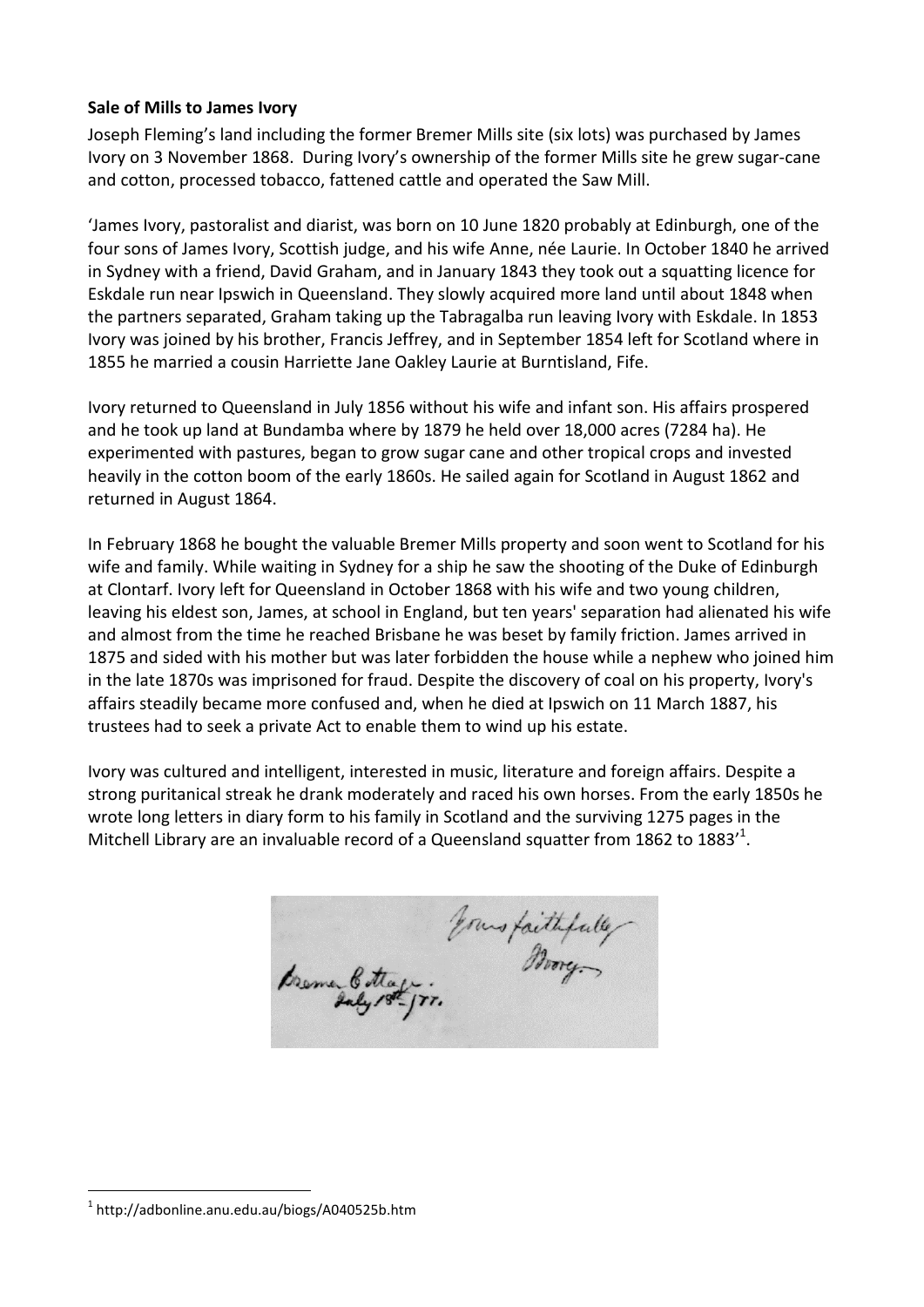# **Timeline**

- 1843: James Ivory obtained a squatting licence with his friend David Graham for Eskdale.
- 1848: The partners separated, Graham taking up Tabragalba run leaving James with Eskdale.
- 1853: James was joined by his brother, Francis Jeffrey.
- 1854: James travelled to Scotland.
- 1855: James married his cousin, Harriette Jane Oakley Laurie at Burntisland, Fife.
- 1856: James returned to Queensland, leaving his wife and infant son in Scotland.
- 1866: First mention of South Sea Islanders by James Ivory in his diary on 21 January. He saw Ryland pass by with a Polynesian servant.
- 1867: James made two entries in his diaries about South Sea Islanders. On  $7<sup>th</sup>$  April he saw 3 'of the Tonga Natives' from Town's Cotton Plantation. On the  $11<sup>th</sup>$  December he saw some Polynesians at Bell's Cotton Plantation.
- 1868: James purchased the Bremer Mills at Bundamba and returned to Scotland to bring his family to QLD. On 3<sup>rd</sup> February he made his first entry about employing South Sea Islanders at the Bremer Mills 'With South Sea Islanders I ought to turn in a handsome revenue yearly'.
- 1869: James makes the first mention in his diaries of Polynesians working for him.
- 1871: Three of the Polynesians at Bremer Mills returned to their homes in June: Sapphoon to Mamae, Charley & Lambo to Habi. In August James visited the 'Lytton' (boat) to hire 9 Polynesians to work for him.
- 1872: Uliget left for a property James owned at Bookookarara Creek.
- 1873: John Campbell was manufacturing oil from cotton seed at the Bremer Mills.
- 1874: South Sea Islanders left Bremer Mills on  $10^{th}$  August.
- 1875: The Mills were advised for Lease by Tender for one year or more. On 6 January two Polynesians asked for wages that James considered too high, so he let them go. Within 3 days both men were again hired to work for James but they left on 7 March the same year. This was the last entry in the diaries relating to South Sea Islanders.
- 1877: The sale of an 18 Horse-Power portable engine from the Mills was advertised for sale.
- 1879: Peter Brown, a contractor, reopened the mill where he built interlocking cabins for the Railways Department.
- 1887: James Ivory died on  $11<sup>th</sup>$  March in Ipswich.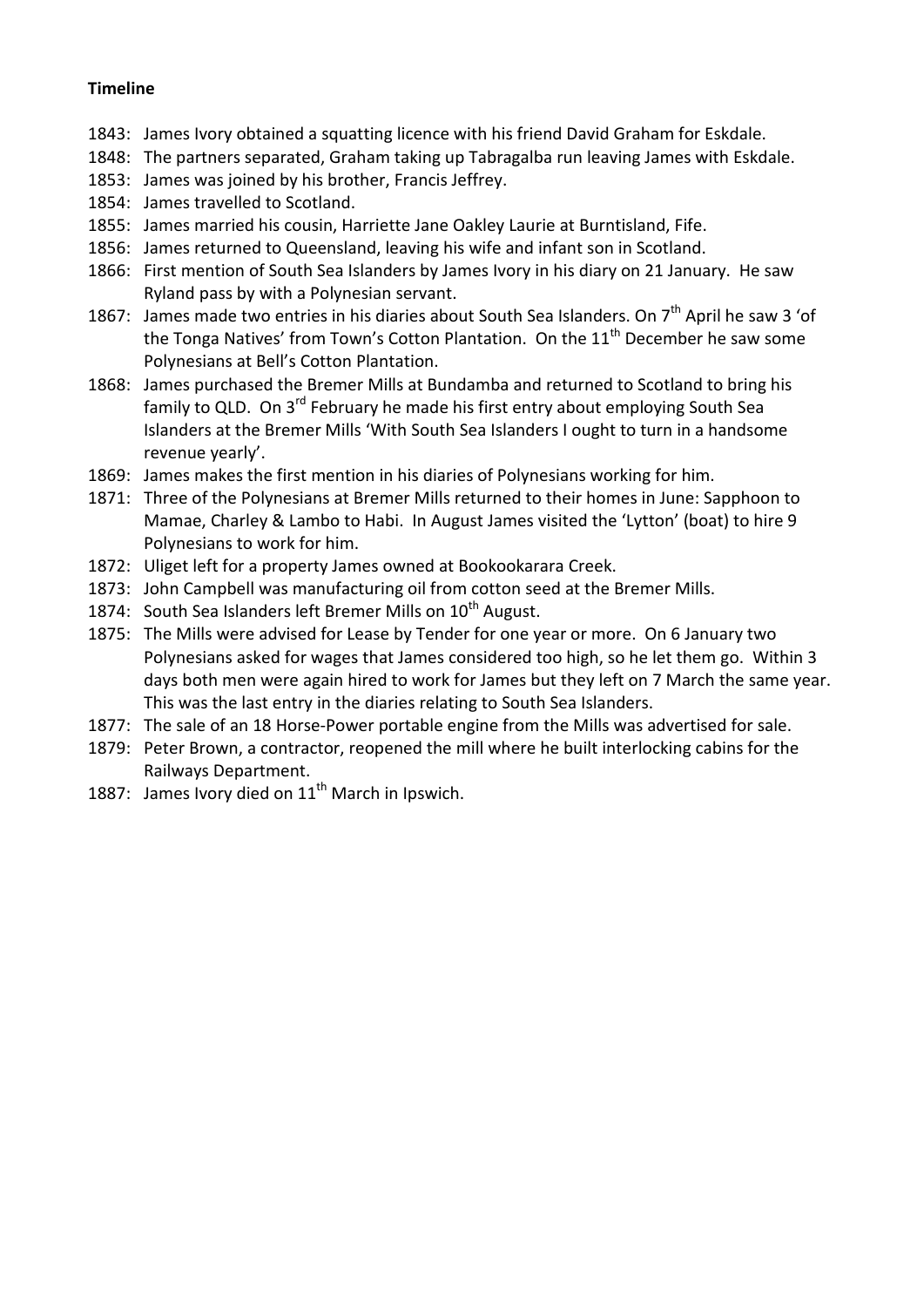### **Sugar Cane, Cotton and Tobacco**

The Brisbane Courier printed an article titled 'Sugar-cane, cotton, and tobacco on Friday, 3 September 1869 about James Ivory's farm at the Bremer Mills. The article stated that:

"On Tuesday last we (Queensland Times) visited the farm of Mr. Ivory, at the Bremer Mills, being desirous of ascertaining, by personal inspection, the state of the sugar-cane that was planted there last season in order to prove whether the land in that locality was adapted for this species of agriculture. The rumour had reached us that the frosts of the past winter had made considerable havoc in the crop, which rumour, we are happy to say, was almost entirely without foundation. We are now in a position to say that, with the exception of a very small portion, the frosts have had no prejudicial effect upon the cane, the only injury being to the leaves, which, in common with other crops more inland, have been browned the late severe frosts.

Mr. Ivory's Bremer Mills farm consists of about 640 acres of land, a considerable portion of which has been brought under cultivation. About eight acres were planted in cane last season, the ribbon cane being the description selected as most likely to suit the land.

The canes have been planted almost eleven months, and would be now fit for crushing were such intended. So satisfied, however, is the proprietor with the success of his experiment, that he proposes to plant fifty acres shortly.

The present crop looks remarkably well, and is shooting luxuriantly, the canes being of good thickness, and averaging from 15 to 25 stalks to each stool. We understand it to be Mr. Ivory's present intention to turn his hand more particularly to the cultivation of sugar and tobacco, and less to cotton, as he thinks the former likely to prove more payable.

The cane has been planted in drills, at a distance of about 6 x 6. At the present time the men are employed in the manufacture of tobacco, grown by Mr. Ivory at another farm on the Bandamba Creek. The quantity planted was about 2½ or 3 acres, the estimated yield of which is from 25 to 30cwt.

The process of the manufacture of tobacco by expert hands is very expeditious. The leaves, after being stripped from the stalks, are rolled into strands about fourteen inches in length. The strand is doubled in the centre and twisted into figs with rapidity, remarkable neatness, and regularity, the ends being tucked in with a peculiar manipulation that none but a practical hand would attain. We are informed that one man, with the assistance of a boy, would be able to reduce into figs about 40lbs weight of tobacco in an average day's work. After being twisted into figs the tobacco is screw-pressed, the figs being first laid in trays constructed for the purpose with grooves to contain them. After being thus pressed the tobacco is dried for a couple of days in the air, when it again undergoes a similar process of pressing.

The next process is that of packing the figs in tierces or boxes, which are placed in a stove heated to 120 degrees, and there they remain for several weeks, according to the size of the packages. This last process is called sweating. This is the first year that Mr. Ivory has manufactured any quantity of tobacco on the farm, and he has evidently determined to carry out his object as efficiently as possible. The men employed are experienced hands, who were engaged in Sydney purposely for this work. There is everything on the spot applicable for utilizing the leaf, and several kegs containing about 2cwt, each were completed during our visit.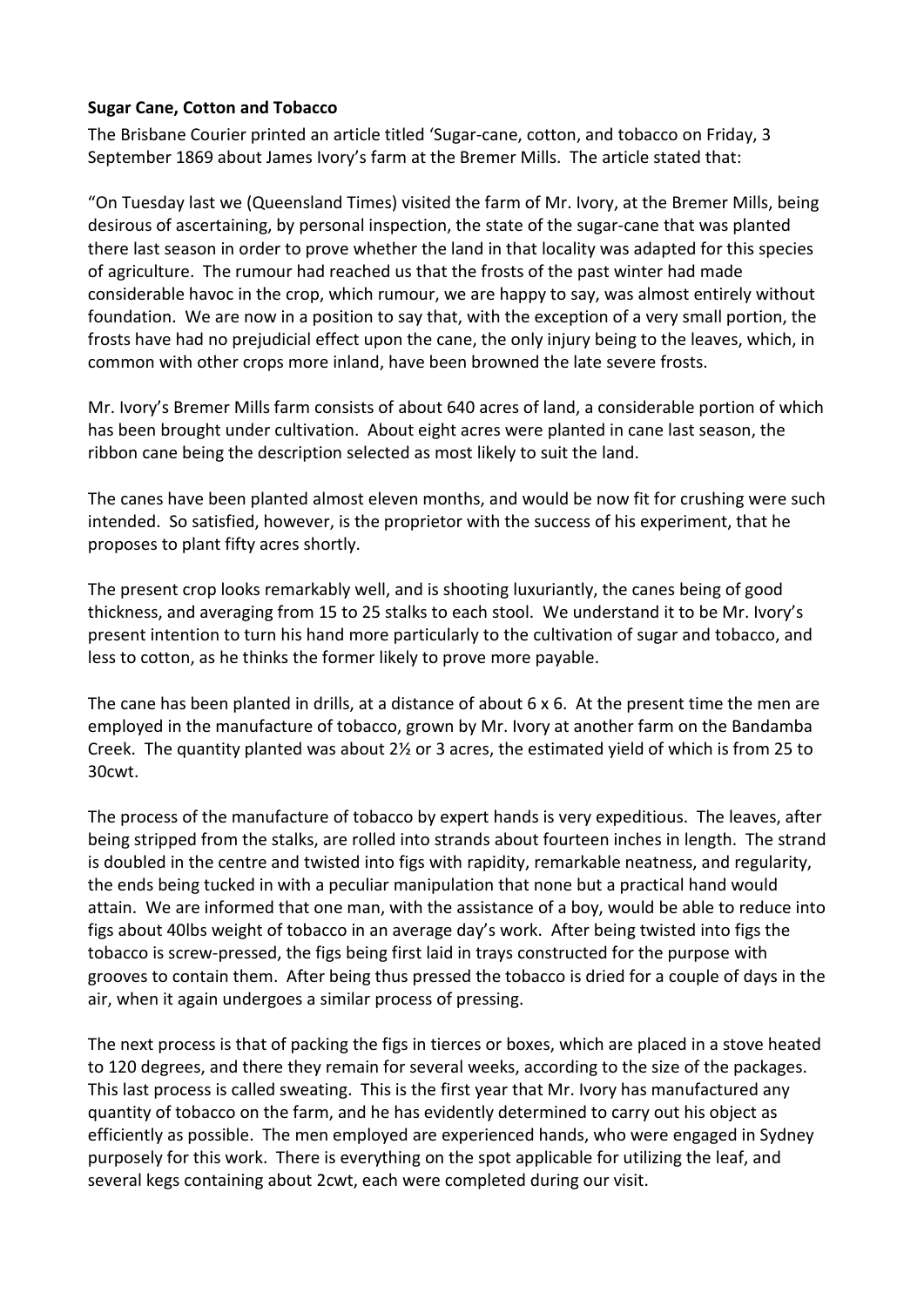Mr. Ivory appears to have spared no expense in procuring all the newest and most approved implements for farming purposes. Amongst other, there is an 80-? Cotton gin on the ground, a large steam pump for irrigating the tobacco and sugar, one of Howards' new patent doublebreasted ploughs for opening drills for sugar, also one of Howards' patent hay M Akens (horse power), which has been found to answer admirably. About thirty acres of cotton were in cultivation last year, but it is not intended to plant more than fifteen this season. There are twelve beds of tobacco plants, and should they thrive well it is intended to plant as much as possible next season."

#### **South Sea Islanders employed by James Ivory 1869-1874**

| <b>Names</b>          | <b>Years of employment</b> | <b>Notes</b>                             |
|-----------------------|----------------------------|------------------------------------------|
| Charlie/Charley       | 1869, 1870, 1871           | Died 5 January 1873 at Ipswich Hospital. |
| Charlie Finisa        | 1873                       |                                          |
| Harry                 | 1869, 1870                 |                                          |
| Johnny Kutamuchee     | 1871, 1872                 |                                          |
| Kailu                 | 1872, 1873, 1874           |                                          |
| Kilo                  | 1871, 1872                 |                                          |
| Lambo                 | 1870, 1871                 |                                          |
| Lifu                  | 1872                       |                                          |
| Mithin                | 1872, 1873, 1874           | Departed 20 April 1874                   |
| Peter                 | 1872                       |                                          |
| Sano Doomany          |                            | (Taromi's brother)                       |
| Saphoon               | 1870, 1871                 |                                          |
| Seyungandt/Aiyungandt | 1871, 1872                 |                                          |
| Taromi (Tarom)        | 1871, 1872, 1873, 1874     |                                          |
| Uliget                | 1872, 1873, 1874           |                                          |
| Undoey (Undovey)      | 1871, 1872, 1873, 1874     | Departed 10 August 1874                  |
| Wathanda              | 1871, 1872                 |                                          |
| Wis a Wis             | 1872                       |                                          |

\*There is mention in the diaries that Undoey's brother died between 20<sup>th</sup> & 25<sup>th</sup> November 1873 on James Ivory's property.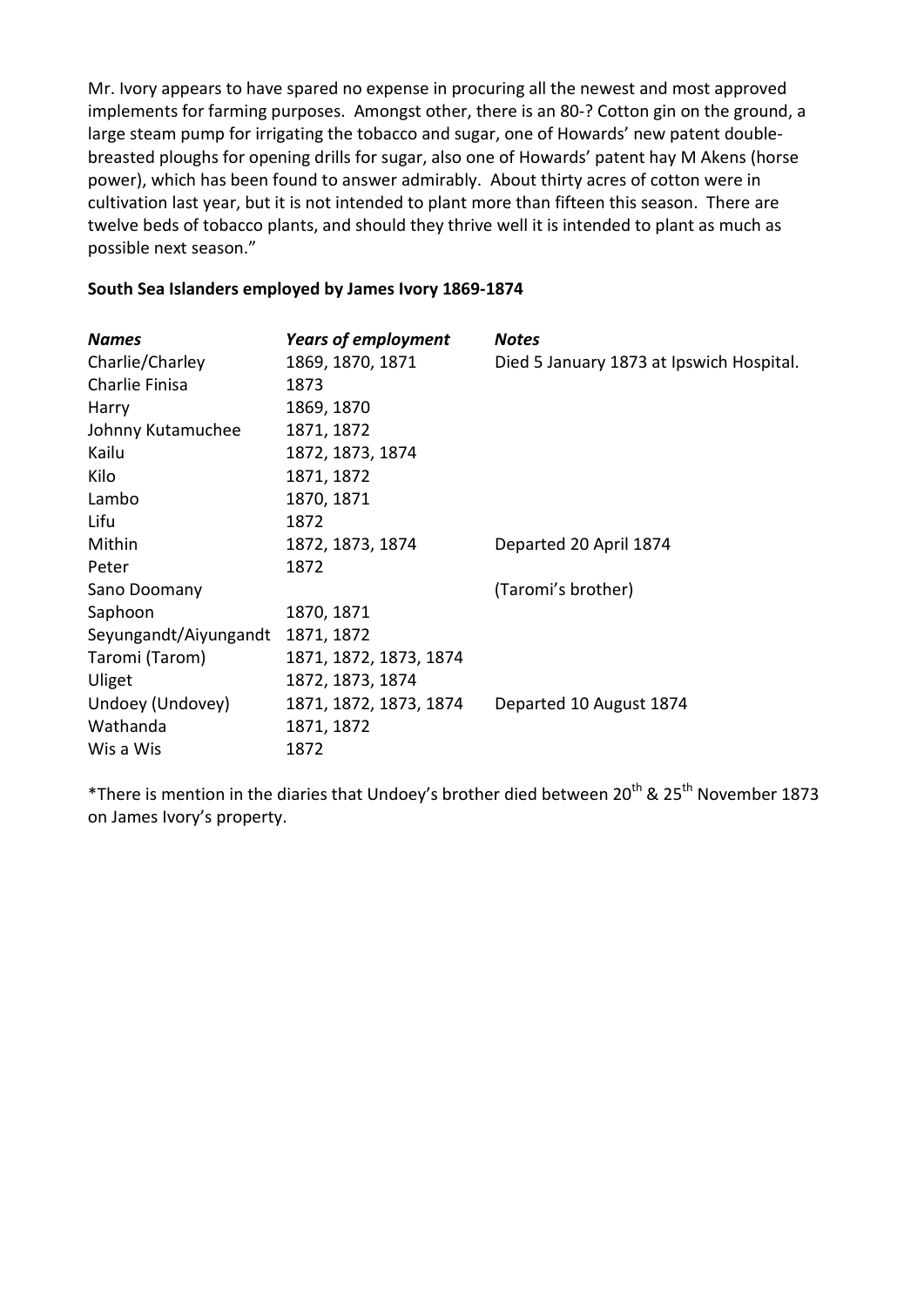### **Extracts from the Diaries of James Ivory**

The following extracts about South Sea Islanders are direct transcriptions of entries in the diaries of James Ivory. The original diaries are held by the Mitchell Library and permission to place transcriptions of the diary on the Internet was provided by the Mitchell Library and by descendants of James Ivory – Derek and Rod Nixon-Smith.

### Sunday 21st January 1866

Very cloudy but not a drop of rain. Yesterday I was rather disagreeably astounded at Mr Pr saying that Messrs Wilson had he thought forgotten to charge for a bag of corn & asked me whether he should say something about it, hinting at the same time that they might as well be the losers, I said of course, No! tell them, & if they say there is no error, then leave it so, but give them the chance. Got 2 figs. Everything in the garden drooping considerably. **Ryland passed here last night with a Poly, a servant been stealing from him.** Lagoon here very low, more so than I ever saw it before. Read one of Blairs Sermons. Bed.

### Wednesday 24th January 1866

B.D. Received letters from Wifie, Dad, Liz, Janet, & a few lines from Willie. Glad to see all well. Burning off. Letter from George Ord, 1 days good rain at Eskdale I am rejoiced to see as it was much required. Read letters & papers. Johnnie arrived with cattle all right this time. **Ryland called, the things which he missed all found in his Office, but evidently planted there by the thief.** Young Ord sent an answer, to a letter of mine, which is very unsatisfactory, in fact I can make nothing of it. Read papers. Bed.

### Wednesday 18th July 1866

B.D. A few drops of rain, Elliott, Hagarth, Stockman (Saunders) **& darkies camped out & gathered for Chooky camp off which we got about 48 dry cattle, a bad camp to work.** Davis Super at Fassifern called. Young Prin came, small hut full. False alarm about cattle getting out of yard occasioned by some beast making his head a battering ram trying the strength of the rails, as he wished out, they had to go to the yard & place him by himself. Fished, but turtle only bothered my bait, so I soon gave it up. Our 1st pack of cards were beastly, got a better & played a few games at Whist. Bed.

# Sunday 7<sup>th</sup> April 1867

B.D. with a distant shower occasionally. Went to Beau Desert 2 miles to see whether White could let me see the South Downs Rams, not at Home, gone to Tabragalbu on the Albert a little below Nindooimba a most beautiful spot, hills, [word illegible], water, & beautiful park like scenery, splendid house (for the bush) & large woolshed which I believe never had a sheep in it, glass windows in one end, consequence of all these expenses you may say he built himself out. Gordon a Scotchman staying there, glasses table cloth & everything about in a filthy mess, regaled at lunch on bad beef, tea full of sticks, no tea spoons, the one large gravy spoon in molasses sugar jug had to be made generally useful, bad damper & ice cold watery pumpkins, really I began to feel inclined to get home again as fast as possible, meat to mend the matter being tainted. What a contrast! The building & the food, & everything dirt, tumblers (coarse) quite engrained, so much so that you felt pretty safe from it having so long stuck there, that it would not come off. Saw the South Down Rams & Ewes & liked them very much. Their system of breeding is to put a lot of crawlers of ewes to the valuable rams! **Saw 3 of the Tonga Natives, they are very like some of the Australian blacks, but if anything stronger built, they go about naked also, & these 3 had come from Town's Cotton Plantation to Nindooimbah 7 miles to get reeds to make Pan pipes.**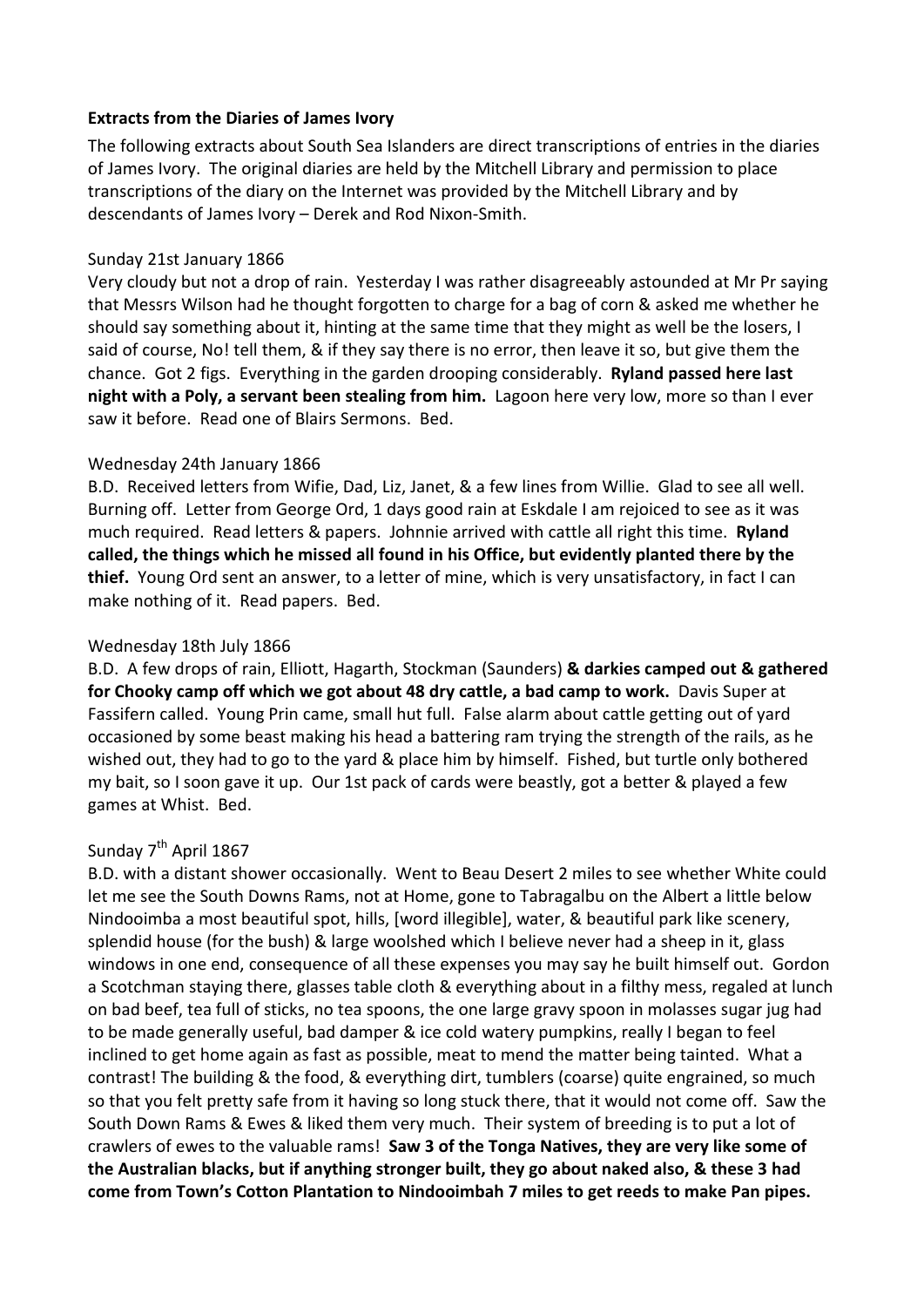**We got one to play & it was a good deal like a Highland dirge.** Saw Andrew (a Nephew of Gilchrist's) there, & a rather coarse fellow Gordon Nephew of dirty Donald Coutts. They went to look for wild horses, & Andrew, who admired the scenery much, & I returned to Beau Desert which is I think the best cattle Station, at least as good as any this side the Range, or anywhere else, but there is a good deal of P.P. on it at present. In fact that disease seems to be all over the country at present, though not to an alarming extent. Had tea & tainted meat again, luckily there were some eggs, or I think I would have been starved amongst them. They have purchased a Station in New Zealand for £40,000. **Near Eden. A fellow Davis kicking up a great noise pretending to sell darkies & ½ cast by Auction.** Yarned. Bad grog. Bed.

#### Wednesday 4th September 1867

B.D. A few drops towards evening. Went to Ipswich & to Batho to Register Grieve & Blaine's Mortgage to me. Had a long yarn with Beazley about agricultural matters & Flemings place. He kindly asked me to come & stay a night with him. Swans running all about the place evidently looking out for a good nesting. Ruffy remained all day with me. Got Receipts from R.J. Smith. 2nd payment January/69. **Was offered 6 darkies.** Hendren paid next to Sept 12th. Bed.

#### Wednesday 11th December 1867

Slight showers. **Went to Ipswich & saw en route some Polynesian darkies at work in Bell's Cotton Plantation.** Mr Beazley not at Bank. Harris & Co have not yet sent my Bill, of lading for 23 bales wool which they have now had for a fortnight, just like them. Sheep shearers not arrived as they promised. Filled tanks for washing sheep & had a nice bathe in them, but astonished rather by frogs jumping into my whiskers & on to my back. Got hurdles all right for work. Andrew carried his Sweethearts large box to her about a mile, she having left this. Lots of ducks arriving. Dollar & Fig birds. Read papers. Piccolo. Bed.

#### Monday 3rd February 1868

B.D. Went to Bremer Mill property to quietly inspect same. Quite pleasant. Went with Mr Beazley over the Mill, where there are all sorts of valuable machinery, 25 horse and 15 horse engine and 6 French Brick stoves nearly new, fine clock, best bell in the Colony, corn crusher, Splendid Patent turning lathe for large ironwork, circular and vertical saws, strong frame, railway truck for timber and capable of cutting up 4 feet logs, large timber carriage, Mill itself 68 feet long x 30 feet width, walls 2 feet thick all cut stone. Saw Mill capable of turning out 30,000 feet per week and many of the valuable machinery, capital dwelling house, kitchen and offices, shed for boiling stock, property bounded on 1 side by a navigable River up which several steamers ply between Brisbane and Ipswich daily, on other side by a substantial and well put up four rail hardwood fence, land on all 640 acres on 1 Mile, 500 of which is admirably adapted for Sugar tobacco, corn, cotton, in fact any generally accepted crop not very tropical, I made an offer to the Bank for all as above £3,000 with fully a year to pay it out and have any thing to do with any present account, but kept quiet separate, as I said that I had received money from home to help me out of my difficulties, so I could not justly enlarge them, but as the Mills are quiet separate, if I can't hold them only lose them and some of my other property to interfere with other interests. I consider the machinery alone worth more than my offer, and I expect to clear a few hundred more than the Interest by merely letting out portions and agistment. I believe a W. Towns a great Capitalist offered the same sum sometime since but times were not quite so hard so his offer was refused, so I thought it worth a chance making the same offer now and luckily was accepted. **With South Sea Islanders I ought to turn in a handsome revenue yearly.** Bed.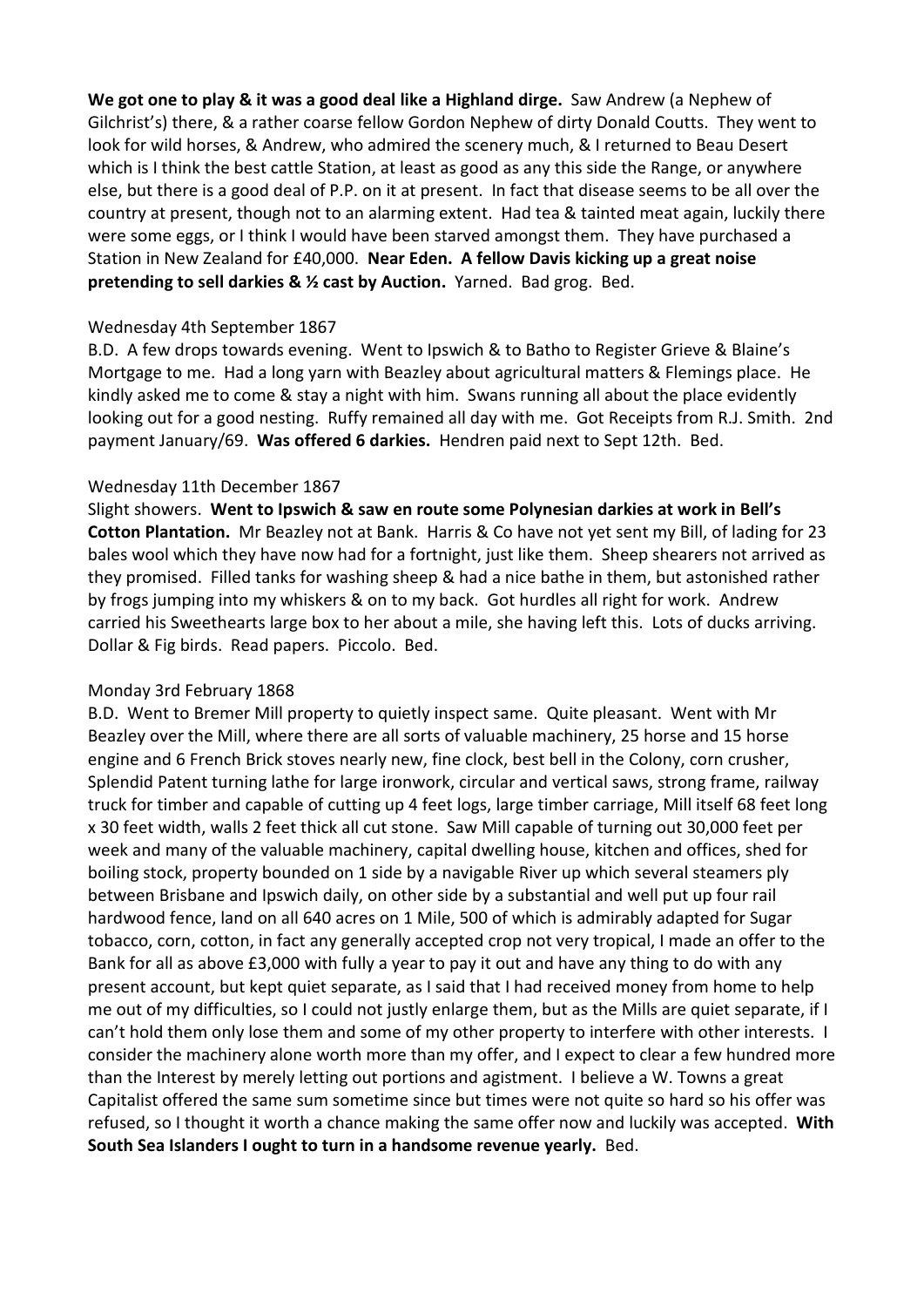#### 10th February 1868

Letter to Mr George Ord, Eskdale from James Ivory of Logan's Lagoon

I have to hand your envelope with list of cheques & your letter of  $7<sup>th</sup>$  Instant by which I am very glad to see that you are so pleased with the rapid increase of colony also that you have got back the Mare from Mr Stewart, whose letter I must say is rather peculiar. Your ferreting out will do a neat deal of good, as the story will soon spread & warn others. Mr. McConnel.' Account is capital, I could just do as you say should he kick against non payment to him. Your plans as regards sheep & mares will suit very well, & I am delighted to see your fixed intention of doing what you can to get rid of that [word illegible}. I am also much pleased to see that the lambs are so pirky. Some of the barren ewes ½ breds are like butter balls, I intend to get one killed out of curiosity & I will let you know the result. Grieve will be a good neighbour many thanks for the 2 Australians which you kindly sent to me, I got several valuable articles which I cut out of them. I enclose Pedigree of 'Kingston' the Model [word illegible] as it will be better for you to have same. I have sent a Mr. McKeane to Curtis Island with full instructions & authority, & previously let him know all about the transaction. Having purchased the Bremer Mill property, I had to buy the growing crops from Mr Beazley, being his private property, part to be paid by 30 bullocks for which I require authority for him to get from you, he says he would like 10 or 15 sent by batch after those you are sending on the 16<sup>th</sup> & the remainder by next batch. As I don't wish the figure to be known for the Mills, as it might make people drive a harder bargain should I wish to let my portion keep price to yourself, I will put it in a separate paper which you can tear up. Before 10 years are over if I live. I expect to clear per annum at about £10,000. What with sugar, cotton, tobacco, timber renting to boilers down & I have a year to pay the amount in, by which time I will at home likely save on security of the property 3 times amount I have to pay. The mere agistment comes to a good round sum. I have written to take my passage by the Great Britain & my other trunk on certain conditions not yet answered, she is likely to sail Mar 15<sup>th</sup> as I must look sharp to get all square. I have rented the Bremer Mill House monthly to Mr Beazley & he is going to see all kept right there till he has word from me from home. That property being so near Grieves Tarampa farm, 'only one intervening', will enhance the value of it to me amazingly, besides the two engines have power enough to gin even by roller gins, all the cotton of the country, & the place is in every point of view so central. Just take say 200 clear acres Cane yielding 2 ton sugar per acre at £30 per ton gives £13,000 or over ton at £6,000**; which pay well working mostly with South Sea Islanders, & just the work for them though there really might be rather scarce at present, I think that I was quite justified in clinching the bargain, as I am sure to raise on freehold so well situate, much more than I gave.** Then it was just the crowning stroke for my Bandanbah property, & make it a better chance as you proposed of selling Eskdale at anytime, though I would be loath to do so, I have such an affectionate remembrance of its being my real first start in independent life, & like a faithful old friend. I don't think that there will ever be the slightest occasion. Mr Parr is quite pleased with the general improvement of [word illegible] the young cattle. I am off to Toowoomba tomorrow weather permitting to arrange matters before starting, & I have to be back on Saturday to take inventory at the Mills. Yours faithfully. J. Ivory.

# Friday 14<sup>th</sup> February 1868

Raining. **Started for Ipswich with a gentleman John De Poix Tyrel who had just taken up some South Sea Islanders to Dalby**, very pleasant person. Taken my old berth a cabin entire in Great Britain £97.10.0. she made her last passage in 54 days to Melbourne & somehow broke her screw shaft. Saw Bell, Royds & several others at Club. Mosquito very bothering. Bed.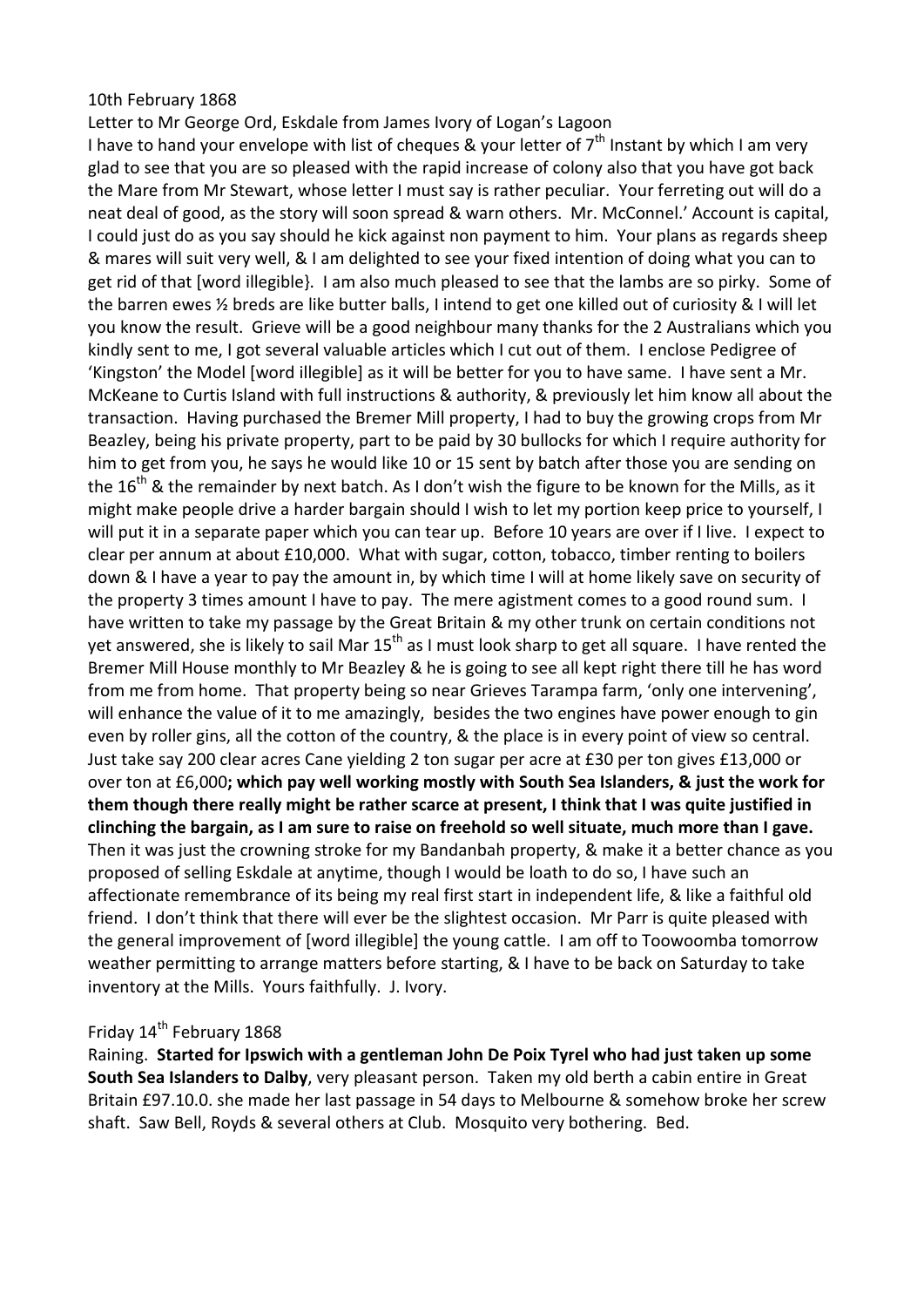# Tuesday 3rd March 1868

B.D. Off in Steamer Ipswich for Brisbane along with Wilson who gave me Coteswott & Powell's address St Helen's Place, London. Paid Little & Browne their account. G. Martin promised to pay Brisbane rates. Searched for Grieve's mortgage as stated by Batho to have been Registered in my name, could not find it, & had to pay 2/6. Called on Messrs D. T. McKenzie. Wrote to Beazley. Stopped Courier. Sent Queenslander to G. Ord. **Brought bags worked out of grass from some Polynesians, they are wide awake.** Bed.

# Tuesday 6<sup>th</sup> October 1868

Slightly rainy in morning, became fine. Mrs Kinnahan called, she seems to be a nice frank Lassie carrying about her arrows, Mr Dun & Miss Mudie also called. Dr & his daughters Georgy & Fanny Westmacott called last Sunday & Son. Mrs Mason bought Jamie for a day, he is looking well & seems to like school. Tottie, he, & Willie having Great fun with each other. Letters from Messrs Ord, Beazley & Parr, nothing particularly satisfactory, though Ord thinks that they will get more cattle than at first reported. Cotton quite a so so crop. **Islanders not doing well yet.** Tallow where up to 49/. Went with Uncle Laurie after bidding us advice to Kings X Station to leave for Edinburg by the 10.p.m. train, arrived too soon for it as there was none after 9.15.p.m. So the poor Dear man – was awfully cold, but he took it well & just made the best of it. Awkward after leaving. Bed.

# Monday 22<sup>nd</sup> February 1869

B.D. Very warm. Walked about. Thermometer 90 in the shade. Went to Follett a little way hence & found about 23 acres of cotton looking capitally. Several places fit for erecting an Engine along bank above Mills for irrigation. Paying ½º per lb. for Cotton. **Polynesians here quiet but as far as I can see very slow workers.** Letter from Het, all well. None from G. Ord "as promised" as yet. Read papers. Big drum of the Circus with a lot of harness burnt at Helidon in one of the Railway trucks. Lots of Steamers passing to & fro, barges &c. Wrote to Batho on Saturday last to send in his acct at once I believe Mr Blaine has charge of all his papers. Sugar looking better & better daily. Sugar canes planted I believe say all Oct/68. My Horses most highly spoken of by everybody, one did 40 miles in 5½ hours in a hot day with Mr Beazley on its back, which certainly was far too much, but no damage done. Bed.

# Wednesday 17<sup>th</sup> March 1869

B.D. St Patrick's day & kept as a Holiday, so no business to be done. Came back by Coach as the steamers were employed with excursions. **2 of the Polynesians in a very suspicious attitude near the store door, so I packed them off without any rations for the evening, & young Charley kept up about an hour's wailing of Chookee Chookee, caught one of them close to the place & I told him to be off & not to come again.** Horse coming on nicely for draught. Wildash introduced me to his wife, I can't say that she is particularly lady like, nor does she seem to have much in her. Sheep seem to feed very steadily in paddock. Setting up pump. Bed.

#### Wednesday 7th April 1869

Raining. Cows & a Bull from Eskdale. Rivers up & dray stuck. Unpacked Implements on River Bank as it was rising, 1 case to come yet. **Got Polynesians to take the pieces up piece meal.** Dingo bitter sharp again. Bed.

#### Thursday 8<sup>th</sup> April 1869

Rainy. **Polynesians as usual picking Cotton**. Read papers. Piccolo. Bed.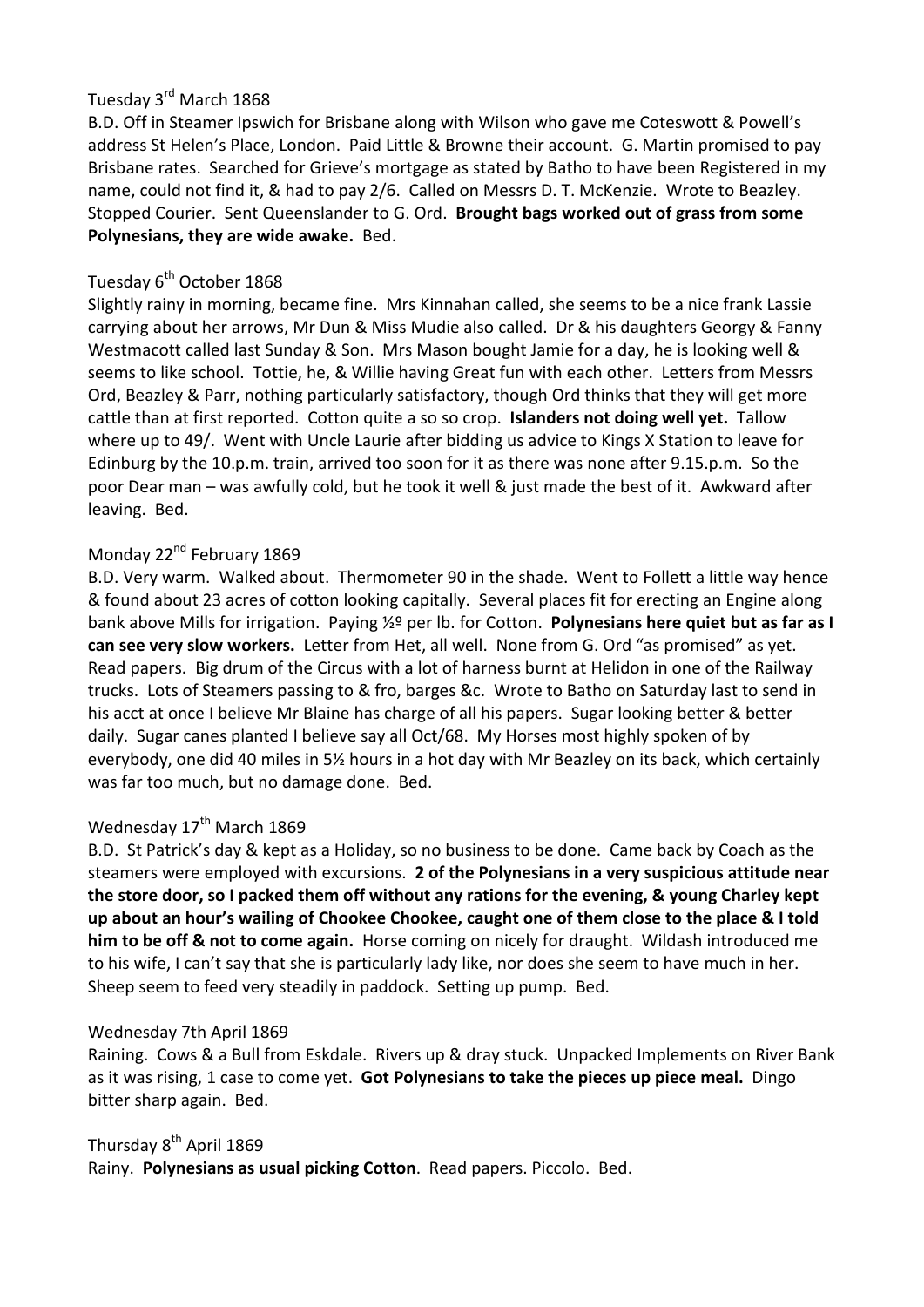# Saturday 17<sup>th</sup> Apr 1869

Showery. Wrote letter to Tom about getting Mortgage prepared. Great land slip near my engine & pump. Making ginning room as fire proof as possible. 15 Sheep short. Another dog killed by Strychnine. **Caught a large Turtle, chicks quite astonished at its peculiar look. Darkies couldn't eat it.** Mrs Smith gave Willie a ride with which he was highly pleased. Last night Hettie gave me a great fright by catching hold of me & nearly knocking my nose off when I was sound asleep by suddenly swinging her hands round, thinking some beast was in bed & under her pillow, this was the  $3^{rd}$  time she has frightened me.

### Sunday 9th May 1869

B.D. Blowing fresh, took a ride round the quarry paddock & saw the cattle, put in last night, feeding very quietly. **Lambo sulky at my telling him to go & put back the horses from the Cotton, but Charlie seeing that I was in earnest spoke to him & he then went as I was walking up to him with my hunting whip.** Tottie got toothache. Willie quite astonished at a big pumpkin I shewed him & on which he had a comfortable seat. Read one of Blair's Sermons. Prayers at night. Bed.

### Monday 2<sup>nd</sup> August 1869

B.D. Cold westerly wind, these winds are very cutting & are apt to do Sugar Cane more harm than frost. **Men trashing Sugar Cane, but I leave some outside untrashed to prevent the cold winds drying them up (those acted on).** Went to Logan's Lagoon & found the Tobacco beds looking splendid. Peach trees lovely, especially the Double blossom Red Peach. Orange trees growing steadily. Ducks I am glad to see are returning to the Lagoon. Jones mending garden pump. Mr Callanan gave me some sweet violets & some Home seeds. Saw a splendid Gilly flower & some nice Mignionette. Read. Bed.

# Saturday 21<sup>st</sup> August 1869

B.D. Burning off rubbish. Hetty got the place tidied & in good neat order. **Harry laid up.** Sowed a lot of small Tare Seed which makes splendid green food. Bed.

# Monday 23rd August 1869

B.D. Cloudy. Jones finishing off harrow. **Harry the Kanaka unwell.** Sewed some dumpyheaded millet, ½ Rogue Broom & Opium Poppy Seed. New corn sheller arrived.

# Thursday 16<sup>th</sup> September 1869

B.D Grass improving a little. Byrne's man harrowing. Ploughing between Cotton rows. **Darkies heaping up & burning pruned portions of Cotton**. Sawing wood from harrows & for Engine. Sowing tares all about Quarry paddock & Geologising. Game of Chess with Mr Arman, so tough a fight that we had to finish tomorrow. Mr Arman a very steady player & gave me more trouble than I bargained for. Bed.

#### Friday 31<sup>st</sup> December 1869

B.D. Warmish. Walked with Wifie. Pedley busy draining. **Some of the Darkies cut down my Broom Millet just as it was seeding.** No home Mail. Music. Bed.

### Friday 21<sup>st</sup> January 1870

Some fine heavy growing showers & drizzle most of the day. Sawing Firewood. Broke some of the little engine, but of no account. **Gave Saphoon (a Kanaka) a nice fishing line & hook of which he seemed quite proud.** Read papers & Life of the Reverend Polehampton. Cards with Tot. Bed.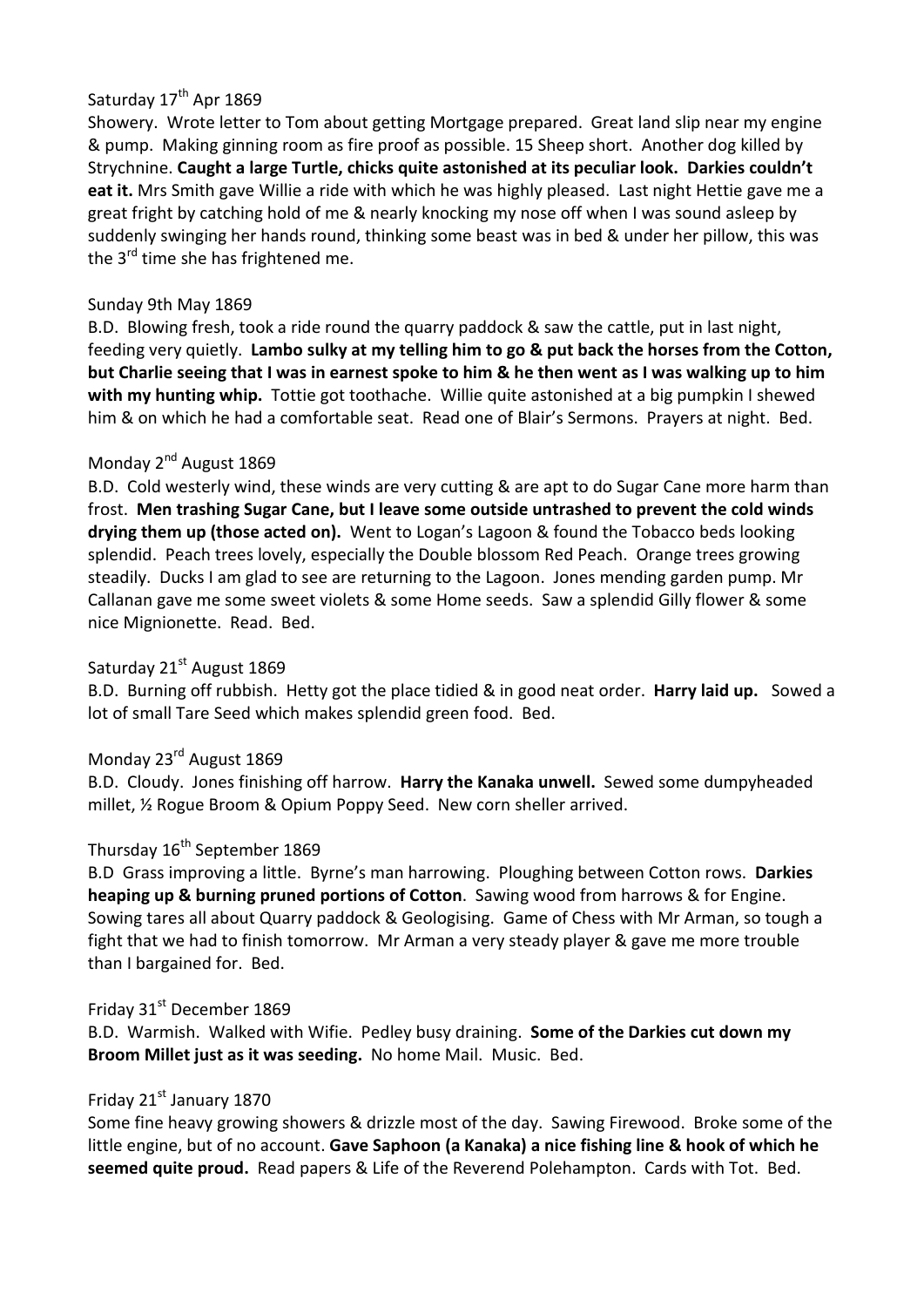# Saturday 29<sup>th</sup> January 1870

Rainy. **Lambo caught a large species of Dogfish about 6lb weight.** Golf case came at last by the good ship Hope. **Sent Harry (Kanaka) to the Hospital being nearly blind, the last thing I found him doing of course was eating.** Mail arrived at last with letters to me from Tom, Willie, Jamie, & Sandy Adam. Sent off letter to Tom, Janet, Aunty Ivy & Alek Adam. Wrote to Frank advising Golf box. Jones got a lot of Native cherries on the bank of River here when sailing in my Canoe, a good sized Steamer. Passed at the time, but the waves therefore did no damage.

Housing Tobacco. Took a walk through my Sugar Canes which are growing first rate. Invented a new Sugar concretor on the revolving principle & which I think ought to act famously thus

which may be made with one or more extinguishes with separate furnace to which may be made with one of more change.<br>each to have heat according to density, & can be elevated or depressed<br>found according to speed of flow required to be heated with hot air, fire, or steam as may be found best. Inside either plain or with slips, or spinal circular plates for sugar to revolve on, &, as may be, a hot air tube attaches to each. Wrote to Mr Nield (I.C.) Sugar Planter, Port Macquarie asking questions. Bed.

### Monday  $7<sup>th</sup>$  February 1870

B.D. Acacias planted coming on nicely, a good many with 4 leaves already. Cut & hung up remainder of Tobacco plants to let fresh crop have a good start being the  $2^{nd}$ , & in a few instances 3<sup>rd</sup> crop. Heard about Lambo's ongoings. Sailed or rowed in my boat hunting for Native cherries & found a lovely tree quite laden, so beautiful, crimson against glassy evergreen leaves. Got jam made of them, nothing particular, but very passable. Great fun exploring in my man o war. The nooks & corners. Bed.

# Wednesday 9<sup>th</sup> February 1870

B.D. **Went to Ipswich about Lambo, Rosy & Mary. Mr Anallen & O'Keefe, but not knowing the particular day of trespass could not get a Summons for them.** Called at Hughes & Cameron about Tobacco found that their mention of same was only a race to get purchasers. Called at Bank about Sugar plant. Bed.

#### Thursday 10th March 1870

Raining. Flood 5 inches from floor of Bremer Cottage verandah & at last subsiding. Zoe all right. Wifie & chicks in their mattrasses on floor passed the night very well. Flood over many of the fences. Lots of Pumpkins off for Brisbane to be gathered by those who did not plant. Water up to foot of Bricks on knoll behind Jones' house & up to middle of Mill windows 1st floor above ground floor, capital way of taking the different levels of places, just up to Saw Mill wall plate, 3 feet in Tereagles hut, 1½ darkies, a foot above wall plate boiling down shed & 2 inches deep where we must cross to get to safety from our then Island, i.e. (when water is up to our verandah floor). Up to Rose's kitchen wall plate. Clearing off at 11a.m. no water on Bandanbah bridge now, it was quite over flown yesterday. By sunset flood off most of the Sugar Cane so no damage will be doe. Willie saw some bullocks passing our hut & he wished to know whether they were to be milked. Bed.

# Monday 11<sup>th</sup> April 1870

Showery, but generally fine. **Harry at Firewood.** Making yokes. Draining. Hens eating up all my fine cabbage plants. Young horse put into light cart & sent into town for Oats. Planting Acacia seeds. Horse went nicely after being shod. Only 2 Bamboos growing nicely. Games at Ecarte with Tot. Bed.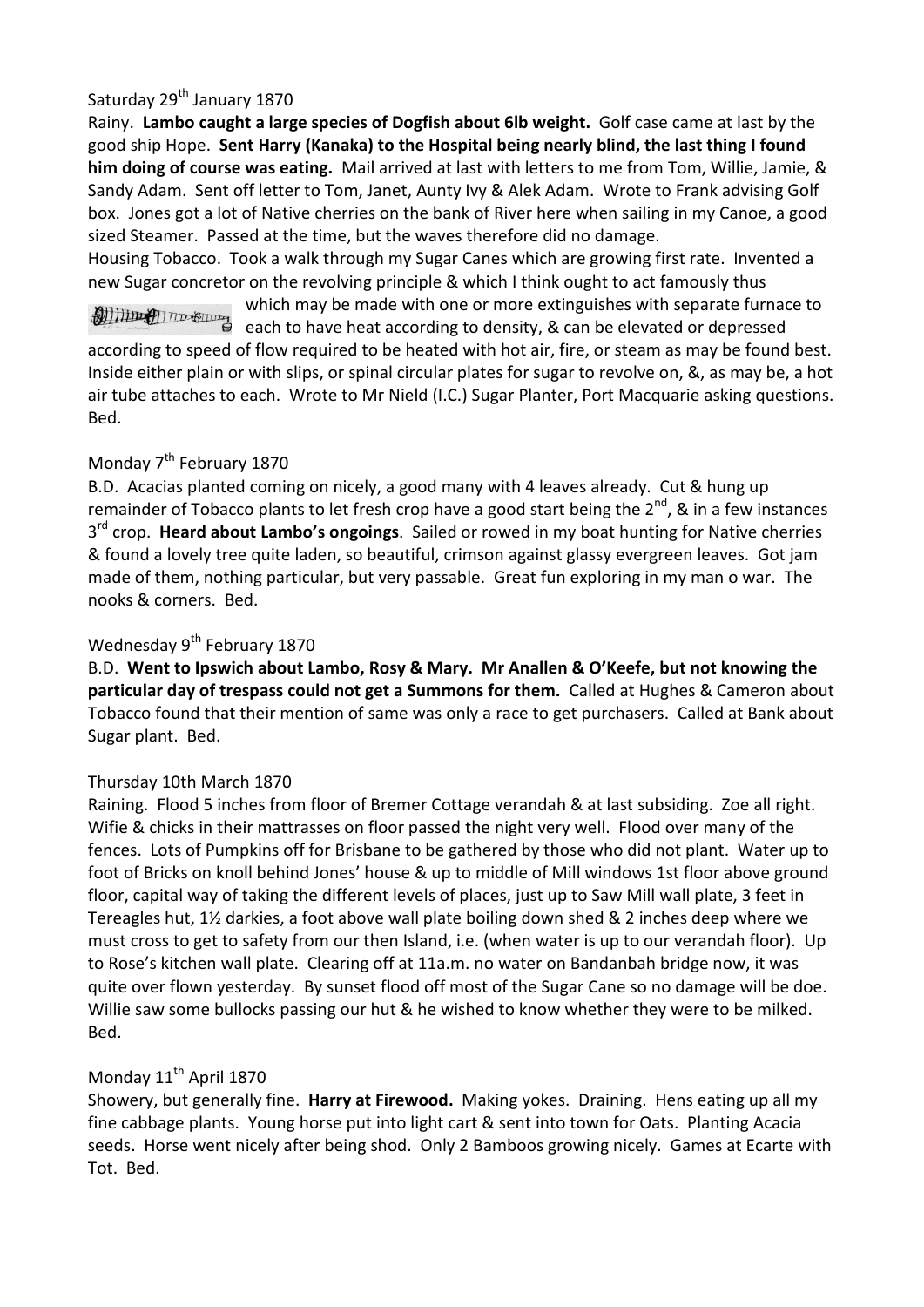# Thursday 12<sup>th</sup> April 1870

Showery, generally fine. Mrs Koch arrived. **Harry very lazy but I kept him at it.** Mail Telegraphed, rather better news of wool & 200 Tons of Australian meat readily brought up. Young Australia 133 days getting home owing to adverse gales. Rattoons coming on nicely, several nearly 5 feet in length of cane to where the leaves spread out. Frank sent me a letter vey kindly worded. Letter from G. Ord, very satisfactory. Read papers. Bed.

# Friday 15<sup>th</sup> April 1870

Generally fine, showery. Good Friday. Tottie & Mrs Koch to Church. Sawing firewood. Wrote to Aunt Ivory, Tom enclosing 2<sup>nd</sup> of Exchange for £155. from Bank Australasia, also letter to Willie enclosing account of meeting at Sydney about Manning's Meat processing. Mosquitoes very troublesome. **Harry the Kanaka sleeps all day & night, a lazy glutton.** Mrs Wilson called. Music. Bed.

# Wednesday 20<sup>th</sup> April 1870

B.D. Intended going to Brisbane, but Steamers passed at unusually early hour quite contrary to their general time tables. Sawed up some firewood. **Made Harry & Lambo x cut logs.** Seymour & Rae breaking in horses. Bed.

# Wednesday 4<sup>th</sup> May 1870

B.D. with one heavy shower. Ploughed for planting Jerusalem artichokes. **Harry (Kanaka) I believe fell into the River but Mrs Thomson pulled him out again.** Cat took the bait & was found dead this morning, it is one of the wild house cats which prowls amongst the Sugar Cane. Planted about 300 Peach Stones for young trees to be placed all about. Trimmed back trees & drove in nails to prevent maggots when fruit ripens. Some dogs kicking up a great row, I must place baits tomorrow for them. Great difficulty in forming a new Ministry, may it be a good one this time. Bed.

# Tuesday 17<sup>th</sup> May 1870

**Mr Roxburgh came, Cotton splendid and I am to send my 3 Darkies to Cedar Valley, to a first picking tomorrow.** Sorting garden a little. Excellent letter from Mr George Ord. More fat stock than I thought. Read. Bed.

# Wednesday 18<sup>th</sup> May 1870

B.D. Coldish. Watered young new planted trees, Peach Trees commencing to blossom. Daniels brought yesterday 4 bales cotton. Stowing hay. **Darkies off quite delighted.** Dug & found an iron pipe leading to River from boiling place. Grass looking a little wintery. Mulched young trees. Read. Bed.

# Wednesday 31st May 1871

B.D. Started on Pickwick for Eskdale via Murphy's Creek by Train taking Picky along with me, **having arranged that Jones should take the Darkies to Ipswich & help them then in their purchases.** Met Green of Goombura. Arrived at Murphy's Creek 10 minutes past 2.p.m. Started thence for Mr Pechey's saw mill son top of Range (Main) & after a good deal of up mountain work & giving Picky a feed for an hour arrived all safe at ¼ to 6 & I was very hospitably entertained by Mr Pechey & a young man Waraker I believe, & had many yarns & a great argument about Railway or non Railway at present between Brisbane & Ipswich, Mr Pechey being for & I against. 12 horse power Engine at these Mills which can turn out about 20,000 feet sawn timber per week. All the water they have is a brackish well for Engine & house. Bed.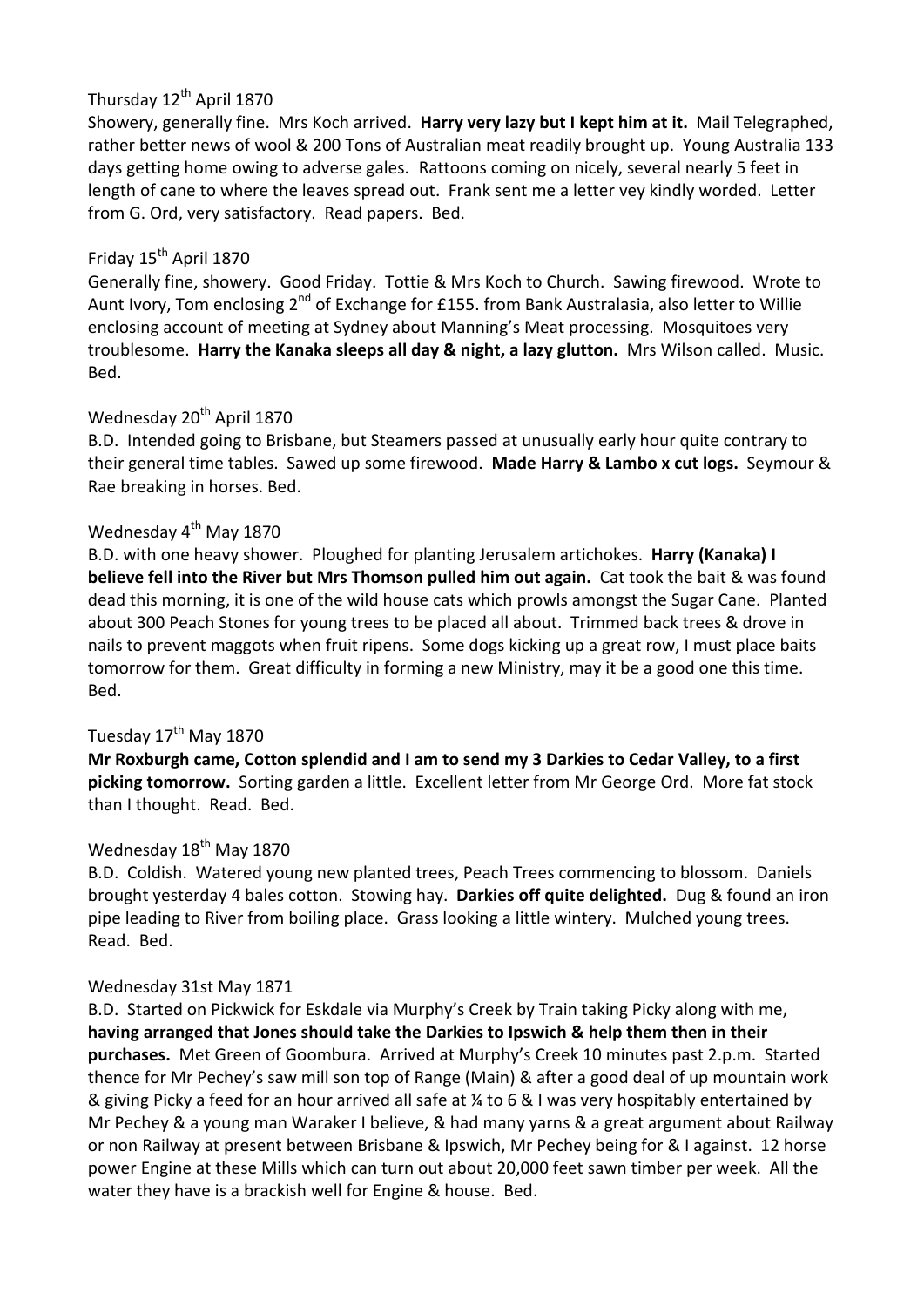#### Tuesday 28th June 1870

B.D. Hoed cabbages. Pruned vines. Mr Roxburg came yesterday & reported about 6 bales ginned cotton & 2 more expected at Cedar Valley. **Kanakas doing well.** Jones putting up post in his verandah & garden fence. Boy (Henry) tumbled off the black pony & had to get bighead, at which Willie laughed heartily. Bed.

#### Saturday 30th July 1870

**Sapphoon helping Jones**. Treagle a drunken beast. **Lambo** & Pedley billeting wood. Charlie looking after stock. Rowed Wifie & Willie as far as Mr Manning's, Wifie not very sure about some little leakage. Willie picked up a likely Oak barrel stone. Music. Bed.

#### Wednesday 24 August 1870

Slightly rainy but cleared up. Dr Rowlands came, Wifie coming on nicely. Jones wife ill too. **Saphoon laid up with a sore foot from a cut by a bottle.** Read paper, see thereby my vote to Raff would have been of very little service as he had only 203 votes, Jordan 724. Atkin 723. Found another ripe strawberry. Sowed Opium Poppy & Dwarf Sorghum seed. Daniells & Millar brought my 2 working bullocks having finished drawing fencing stuff off Race Course. Intend going to Brisbane tomorrow. Bed.

# Fridav 24<sup>th</sup> March 1871

B.D. & cool in the shade but the sun still very warm. **Went with Charlie the Kanaka boy to try to get a duck for Wifie as she was anxious to get one.** Succeeded in bagging a red headed bold coot, a fat Widgeon, & a splendid fat black duck. Knocked over a Whistling duck, fat after loading & going to pick it up it flew away again, it had only been stunned. Saw 7 or 8 snipe but got none. Caught a mouse. Music. Bed.

# Wednesday  $19<sup>th</sup>$  May 1871

B.D. Crushed some of Cooper's Bourbon Cane, density very low, only 6<sup>o</sup>. Bourne won't pay to manufacture, however I will let him see what he can make of it. Received telegram to meet Harper about likely purchase of cattle, at Ipswich. Rats making great havoc amongst my ground nuts. Wee Helena's new fun is imitating a horse, shooting & cries, bung. **Charley (Kanaka) killed 3 snakes upstairs in the rafters, this is the month they prowl about to get into my winter quarters.** I think that I will finish experimenting in Sugar making tomorrow. Bed.

# Monday 29<sup>th</sup> May 1871

B.D. Went to Logan's Lagoon, Mr Callanan quite pleased with his new lot of cows & fine calves. Somebody stole about 8 dozen Oranges. Lime tree looking pretty well, Guava beautiful. Swans lots. Hamilton looking wonderfully spruce & wishing gates on very much. Mr Pickwick had two fine shies & nearly unseated me once as I was as usual riding very carelessly. **Making arrangements for departure of my 3 Kanakas Sapphoon from Island of Memae, & Charley & Lambo from Habi. They have been very useful, Sapphoon especially. Charley very passable, Lambo at times not at all good.** Music. Bed.

# Tuesday 30<sup>th</sup> May 1871

B.D. Like yesterday very strong drying up westerly winds. **Went to Ipswich to get money & some articles as presents for the Kanakas**. Got Pickwick shod for his travels to Eskdale tomorrow via rail to Murphy's Creek. The new horse for Buggy Tinkle went capitally. Took in a sample of sugar or more correctly granulated molasses from Planter's Friend to Mr Stone of the Queensland Times. 1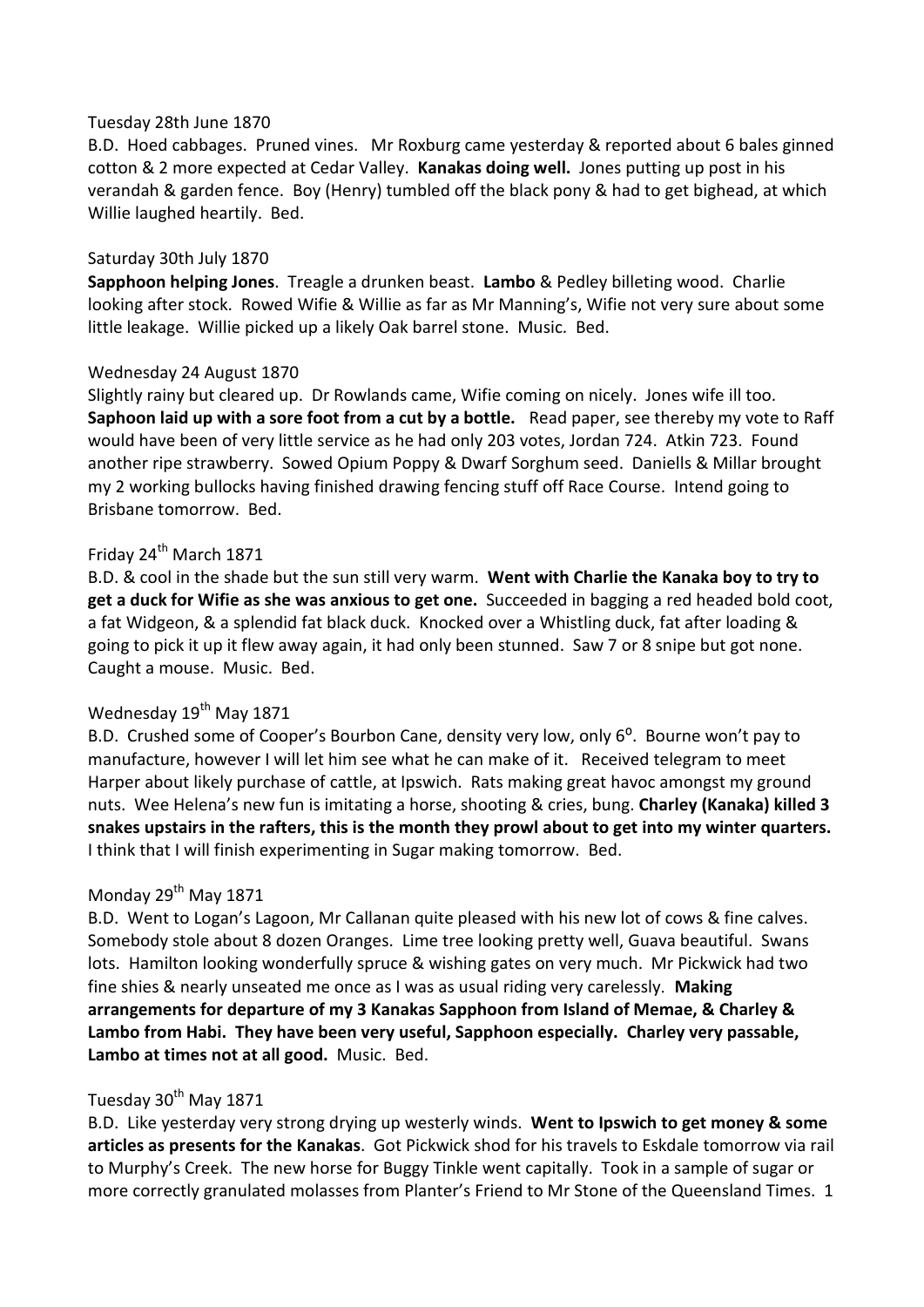Bale lambs wool I find arrived at Wilson's from Eskdale. Made out list of work for Hetty for men when I am away. Read. Bed.

# Saturday 3<sup>rd</sup> June 1871

B.D. By steamer to Bremer Cottage. Wifie astonished of course to see me back so soon. **Jones had done his duty well with the Darkies who were quite delighted with their purchases, so much so that they say they will soon return. Like true Darkies they like dress as an Idol, & Guns, Calicoes, & all sorts of tools, looking glasses & they prefer much to money, of the value of which they know nothing, as one told me that there were 2/- in £1.** Watered my plants, as, of course, for all the promises of strict attention, they were neglected, & would likely have been all dead had I been 2 weeks away. Self, Self, is all the rage nowadays, in my youthful days, with all, there was much more kind attention & a desire to do a good turn to each other, but in my life I fear that I will never see the like again. Man arrived from Eskdale with 117½ head Cheviot Merino Rams which look very well & nuggety. Sugar syrup granulating by degrees in one of the Coolers, the other hardly at all. Tank sunk in ground. Firewood for Sugar drawn. Read papers. Bed.

#### Tuesday  $6^{th}$  June 1871

B.D. **Kanakas left under care of Jones**. Corn pulling. Treagles making beer. Sent 10 cases to Mill. Drawing firewood. Rams into garden again. Read. Bed.

# Wednesday  $7<sup>th</sup>$  June 1871

B.D. Went to races with Harriette & Willie. Yarned with sir Maurice O. Connell & his Lady. Introduced myself to Mr Therry & Mr Digby, neither so good looking as I was led to believe, the former pretty, the latter rather plain. Digby's Mullings carried off the Corenthian stakes £150. Yarned with Judge Lutwyche who told me that he was going to commence breeding Blood stock, I said as much as that he had better leave that alone & go in for strong, useful, wetter insight horses. Spoke to Mrs A Bell & Miss Roberts. Had a look through the thimblers tables. **Jones returned having delivered over the Kanakas all right.** Poor Dick the Buggy horse dead. Rams destroyed a lot of my trees, they are a nuisance. Rather tired. Bed.

# Thursday 27<sup>th</sup> July 1871

B.D. Took a morning stroll with Wifie, **called at Immigration Office & from that my Kanakas have gone to the M\_Kay for 3 years. Must write an official letter to get back my money paid in Advance for their passage.** Called on the Uhrs. Saw poor Mr Uhr looking most miserable, knocked up completely by Rheumatism. I fear that he is not long for this world. Took Willie Nurse & baby for a sail. Read papers. Bed.

#### Saturday 29th July 1871

B.D. Took a walk with Wifie & Willie to the gardens, Wifie sat in the shade & she told Willie & me to take a walk & come back at gun fire 1.p.m. We went to cut yesterday sticks from a broken Bamboo, & after gun fire about 4 minutes set off to Wifie who was only 100 yards of but screened from us by a low ridge, she had gone & I was rather astonished to find that she had to get a respectable sort of man to escort her home, about 250 yards or so, on my arrival was told that the Doctor was sent for, & about 3.15 I was the possessor of another young male Elephant strong & hearty & very good, no trumpeting going on & its mother doing as well as could be expected & no danger. One of the Maids Margaret could not believe it, but afterwards came in & told me it was such a fine large baby, & seemed ½ demented with excitement about it. Mr Miller sent from the Cottage 2 brace Wild Ducks, 1 brace of which I sent with Wifies Compliments to Mrs Ferriter, at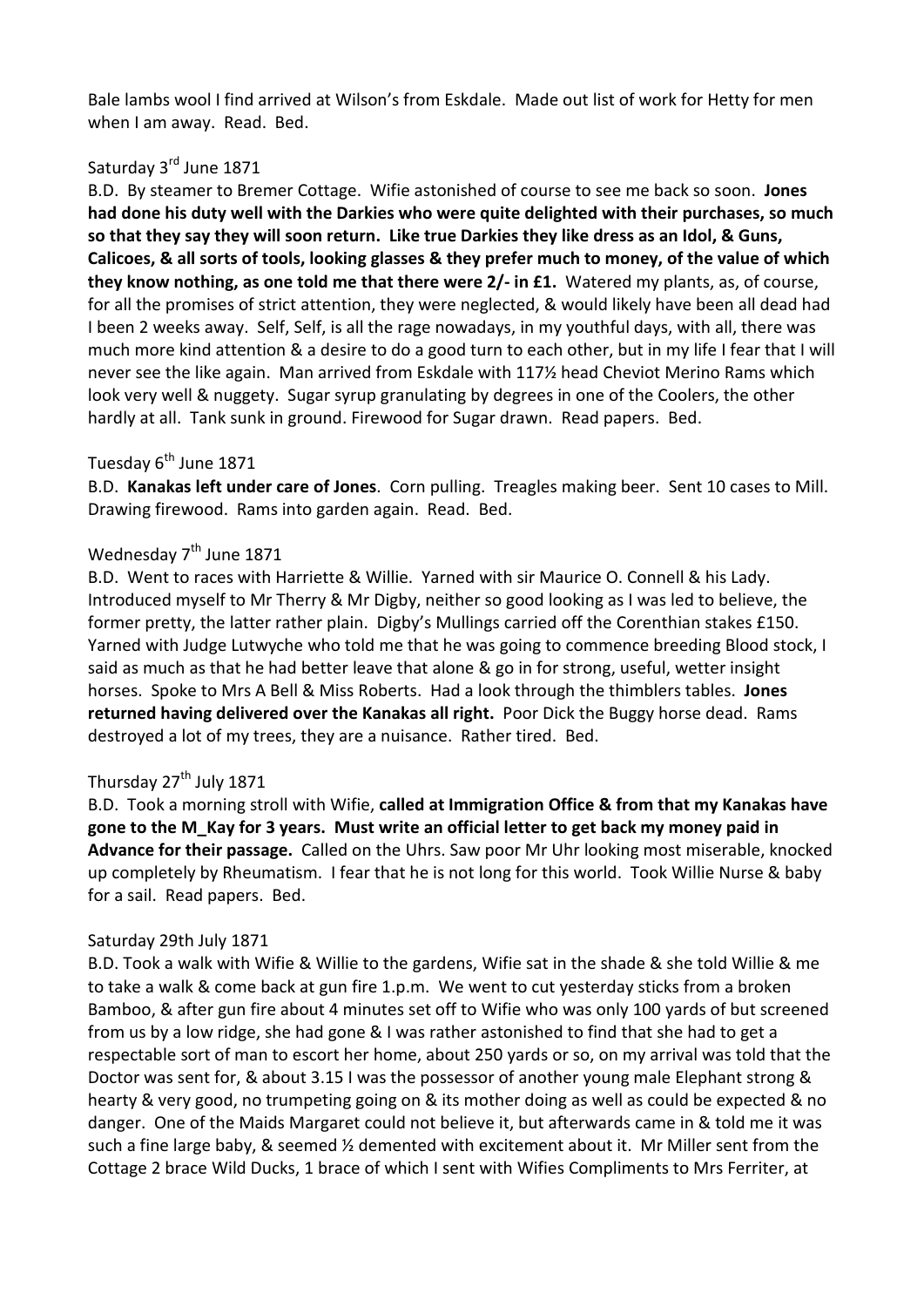same time announcing the new comer. She was very pleased with the kind attention. **Wrote to Immigration about requesting return of money for Kanakas paid**. Bed.

# Tuesday 8<sup>th</sup> August 1871

B.D. At 8.30 left per Emu for Brisbane. Poor Jones took his wife's remains also. Found Wifie well & thriving, but as usual, much bothered by impudent Servants. Brought her 1 bag common 1 bag sweet potatoes, pig's face Parsley & Lettuces. Harriette Willie & Helena all quite happy but Willie longs to return here. **Saw Fenwick about Kanakas, there are 9 undisposed of & I am to see them tomorrow.** Shewed Messrs Smellie & Sinclair my draining machine plans & they thought highly of them especially the circular cutter. Gave Mr Smellie a hint or two. Willie driving about with me which he likes. Bed.

### Wednesday 9<sup>th</sup> August 1871

B.D. Thunderstorm & cold wind late last night. **Went on board the Lytton & got strapping pleasant looking men, signed agreements & they are to go up with me tomorrow. Paid off Servants & £96. odd for Kanakas.** Gave Mr Dickson of Bank Australasia a large sample of my sugar to take to Sydney. Glad to see better accounts of Jamie by Het's letters, soon tire of Brisbane. Bed.

### Thursday  $10^{th}$  August 1871

B.D. Rose at 5 a.m. **Started for Steamer with my 9 darkies all grinning with delight, Gave them their breakfast on board, they seemed to relish it much. Landed them all safe in their hut & gave them the day to get ready & settle down.** Sowed some Tobacco seed. Old Allan a grumbling humbug. I am beginning to lose all patience with him. Burning stumps in Quarry paddock, also ploughing, slight toothache. Chess. Cribbage. Bed.

# Friday 11<sup>th</sup> August 1871

B.D. **Kanakas went cheerfully to work, Undoey the self constituted head man is very useful being a tolerable interpreter & explains what we wish done, they are clearing off the canes the sheep broke down.** Bed.

# Saturday 12<sup>th</sup> August 1871

B.D**. Kanakas early at work having breakfasted & commenced at ¼ to 7 a.m. without any bother.**  Planted a lot of Orange & 2 Lime Trees. "W.I." no letters for me seemingly this Mail via Brindisi only 1 to Het from Nin. Stumpers getting on pretty well, also ploughing. Chess. Bed.

# Monday 14<sup>th</sup> August 1871

B.D. Jones arrived, he now takes his meals in the kitchen. Several sheep fatten badly, dogs seen about, Miller shot one a mongrel being ½ Native. Large boiler found to have a leak & a large blister, must send for a competent boiler man to report on same. Shin bothering. The young Draught entire regularly caught in a trap close to the river, bank gave way & he found himself in a deep box & couldn't get out, when digging to give him foot hold he got frightened plunged into the River & got landed on the wrong side, I chasing him with a boat to turn him. Glad to see him so far safe. I would not wonder to see him back on his own side tomorrow. **Darkies clearing all rough smallish wood & piling it up for firewood, they are capital hands & generally work with a will & good nature.** More sheep worried but found one dog poisoned by Strychnine. Chess. Bed.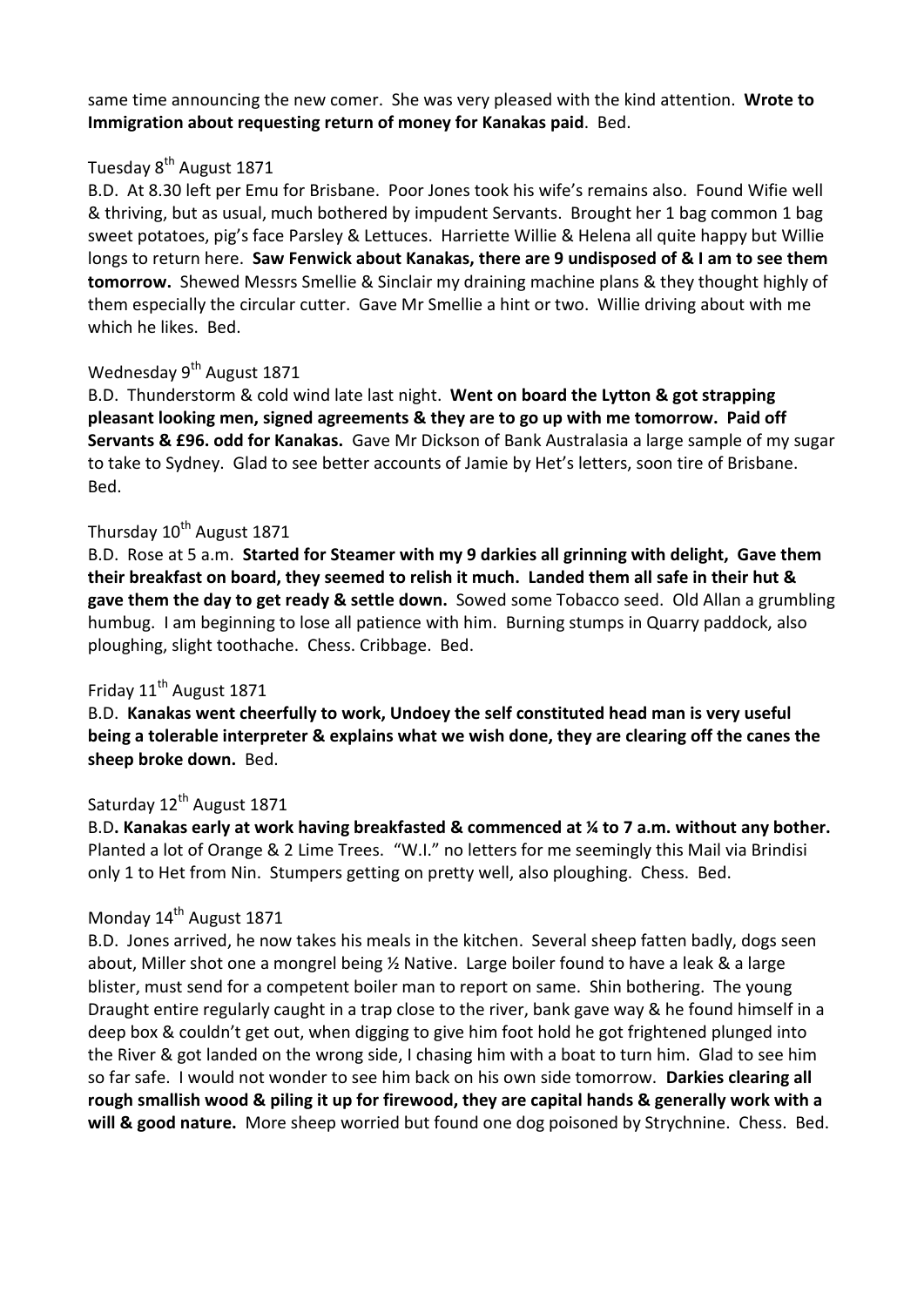# Thursday 17<sup>th</sup> August 1871

Threatening, a few drops, but generally fine. Planted 100 cabbages. Yesterday sowed & planted 112 Loquat & a lot of Orange Seeds. Dowlan came from Eskdale here in one day with despatches & Mr Rutland's Draft on Messrs & A Cadell W. Maitland for £850 for 400 head of cattle. Dowlan bought the horse, which is intended for the Marquis, if he will take it. Sent down Tank for molasses. Ploughing. Miller hasty tempered, but curbs himself wonderfully well. Treagles mending up fences. Stock at Toray dying for want of grass I believe. Cotton still pouring into market. **Gave Darkies yesterday 1 hat, 1 pair trousers, 1 shirt each**. Sent papers to Logan's Lagoon. Chess. Bed.

# Monday 21<sup>st</sup> August 1871

B.D. Old Allan sewing Sugar bags. **Kanakas trashing Cane.** Putting in a few more trees. Rather contradicting letter from Mr. G. Ord, letter from Harriette, Babe getting on nicely. Bed.

# Thursday 24<sup>th</sup> August 1871

B.D. No sign of rain yet. Burning off grass, rather dangerous work, but having plenty of hands get on very well. Kanakas get great fun running after the Watchas n Quail, also large Bandicoots. Getting on with boiler. Bed.

# Friday 1<sup>st</sup> September 1871

B.D. A few drops of rain last night. Returned to Bremer Cottage per Steamer. Found Miller & McNamara away from my going Entire across the River. They returned with the mail letters from Tom & Willie, all well. Mending coolers. Watered plants. Sheep into garden again. **Kanakas doing well.** Read papers. Bed.

# Saturday 16<sup>th</sup> September 1871

B.D. Cloudy, felt 1 drop of rain. Watered trees. Jones trying his hand at Sugar making, succeeded as well as the Great Allan now departed. All fudge the secrecy of sugar making. When Allan left he saw no man could make sugar of the canes, so we have beaten him. **I left them all to themselves, only 3 white men & some Kanakas,** Cooper a humbug. Read. Bed.

# Monday 18<sup>th</sup> September 1871

B.D. 1 drop of rain again. Clearing off logs. Splitting timber. **Kanakas taking arrows off Sugar Cane.** Sugar in coolers looks first rate. Some of McNamaras & Seymours sheep trespassing. Threatened to impound them. Bed.

# Thursday 5<sup>th</sup> October 1871

Rained mostly the whole day, much good it will do. **Set Kanakas to work at Mill shelling off seed.** Waterhole in paddock filled. Bed.

# Wednesday 25<sup>th</sup> October 1871

B.D. Jones at Centrifugal, Heavy Shower, **darkies cutting cane with Chaff cutter.** Policeman came to get Harriette to appear tomorrow at court to rectify some mistake in deposition. Mr Callanan came yesterday to see about taking up Lakeland for Sugar growing. I told him it was rather late. Planted yesterday 300 sets Chigacca Cane with bone dust. Bamboos coming on nicely. Bed.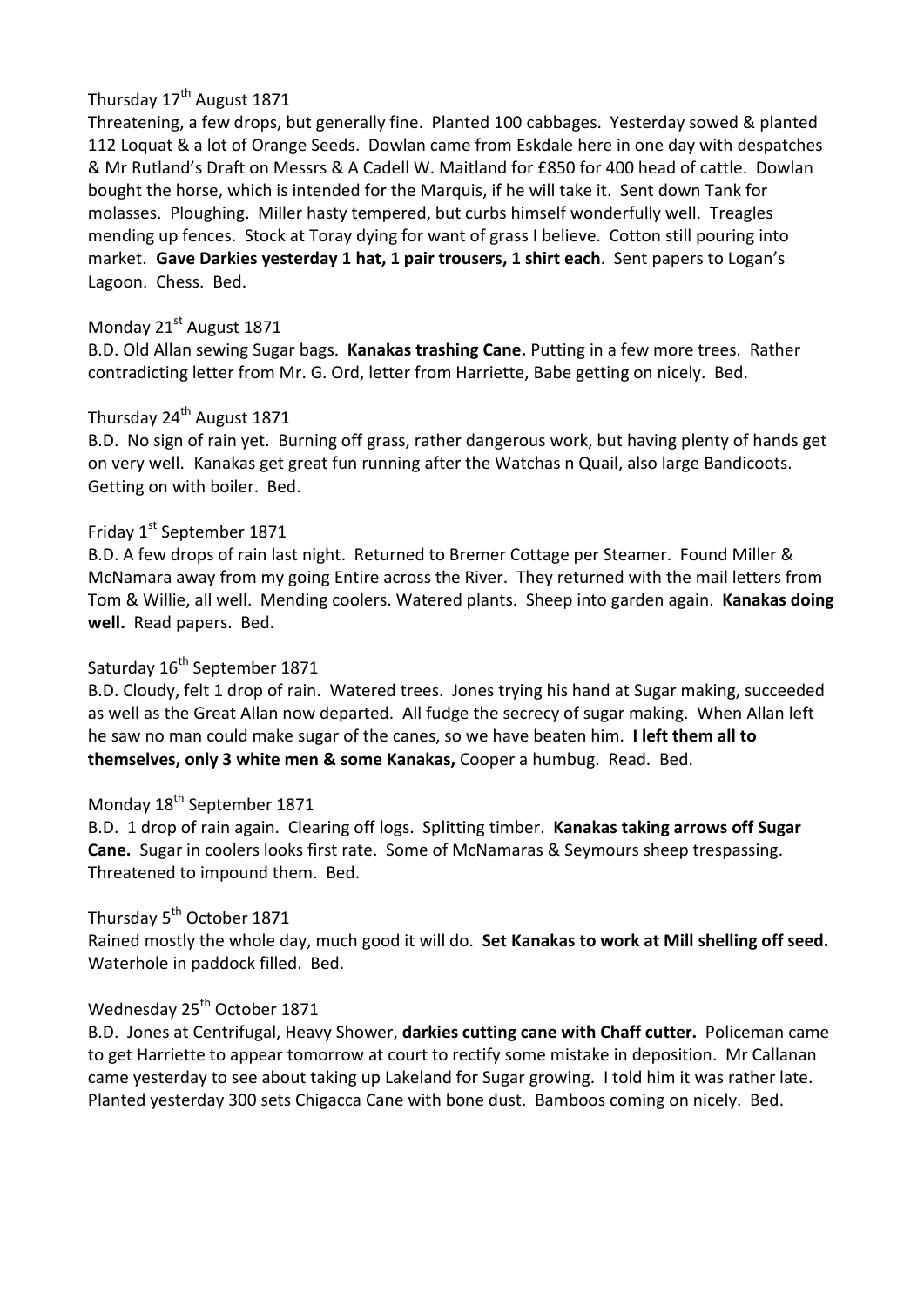# Monday 30<sup>th</sup> October 1871

B.D. at Ipswich on Cattle stealing case George Evans, not concluded. Gave to Mr Blake Bank Australasia my receipts of payments for Eskdale Cond purchases. Case to come on again on Thursday. **Kanakas busy cutting down cane.** Planting out Arrow roots. Bed.

#### Monday 13th November 1871

Slightly showery. Boning Cane, ploughing between. **2 Kanakas laid up with colds.** Letter from Mr Ord with list of men's wages 11. They found some more long tails on the Sections. Chigacca Cane plants coming up nicely, can't see the Yellow Cane plants sprouting yet. Agreed with Mr Callanan he to get 23rd produce off Logan Lagoon paddock in consideration of taking off the crop in 6 months, he working it at his own cost from this date. Gave him a keg of treacle. Took the level of the River up to workshop at Mill, make it from surface of water at high tide about 31 feet, so pump to work regularly must be placed 8 feet below said level. Sweet Potato vines coming on well. Prairie grass roots shooting out fast again. Another nice foal. Read. Applied for renewal of Licence of gates for next year by letter. Shower. Bed.

# Tuesday 14<sup>th</sup> November 1871

B.D. **One of the Kanakas made a curious use of his beard & tooth, the former his match box, the latter the striker to light the match.** Went via Logan's Lagoon to Bandanbah, via Long Swamp, enjoyed the pretty ride much. Saw about 100 blue coots fly from the dry land in horse paddock into the lagoon portion, I never say so many in a flight before. Lots of ducks, up Long Swamp saw a (what I call) a Parson Bird some 4 feet in height. Had some lovely views. Arrived at Bandanbah after Sunset. Vine growing beautifully all round the hut & laden with grapes hanging all round, & even down a window. Tea on 2 eggs bread & butter, quite satisfied. Read through 40 of Moreton Bay Courier papers of /46/47 & found lots of old names which bought back pleasant reminiscences till 12 midnight. Bed.

### Thursday 16<sup>th</sup> November 1871

B.D. **2 Kanakas laid up with colds.** Keeping under Summer grass with Scarifier. Jones confessed his error & kept him on. Large pump in good order again. Harrowed in Prairie grass seed. Set baits for dogs. Bed.

# Saturday 18<sup>th</sup> November 1871

Showery slightly. Scaffling Summer grass. Got Buggy back in good order. **More Kanakas caught cold,** Mrs Thompson also. Read papers. Bed.

### Tuesday 5<sup>th</sup> December 1871

B.D. **Undoey rather surly, said before Jones he did not care if he was sent to Jail, he hinted that he wishes a tea pot & white sugar & 3 figs very best Tobacco. This was in answer to my charging him & the Kanakas of not working properly & up to their agreement. I also told him before Jones that none of these were to go to Ipswich without my authority or I would have to send a constable after them for going away. He said if Kanaka lazy send him away. I said I was Master & that they must work properly or I could give them less food. Undoey told me himself that he had 2 glasses grog at Ipswich. The Kanaka at Harris' is I believe the origin of all this bother, as they were as happy as Princes, singing & leaping about & as merry as could be before they went to Ipswich & saw him getting logs ready for foundation of Centrifugal.** Clearing Chicago cane of Summer grass with which it is nearly choked. Fish trap gone I find. Pigs rooted up all the remainder of my long cherished Tobacco. Made some Peach leather. Bed.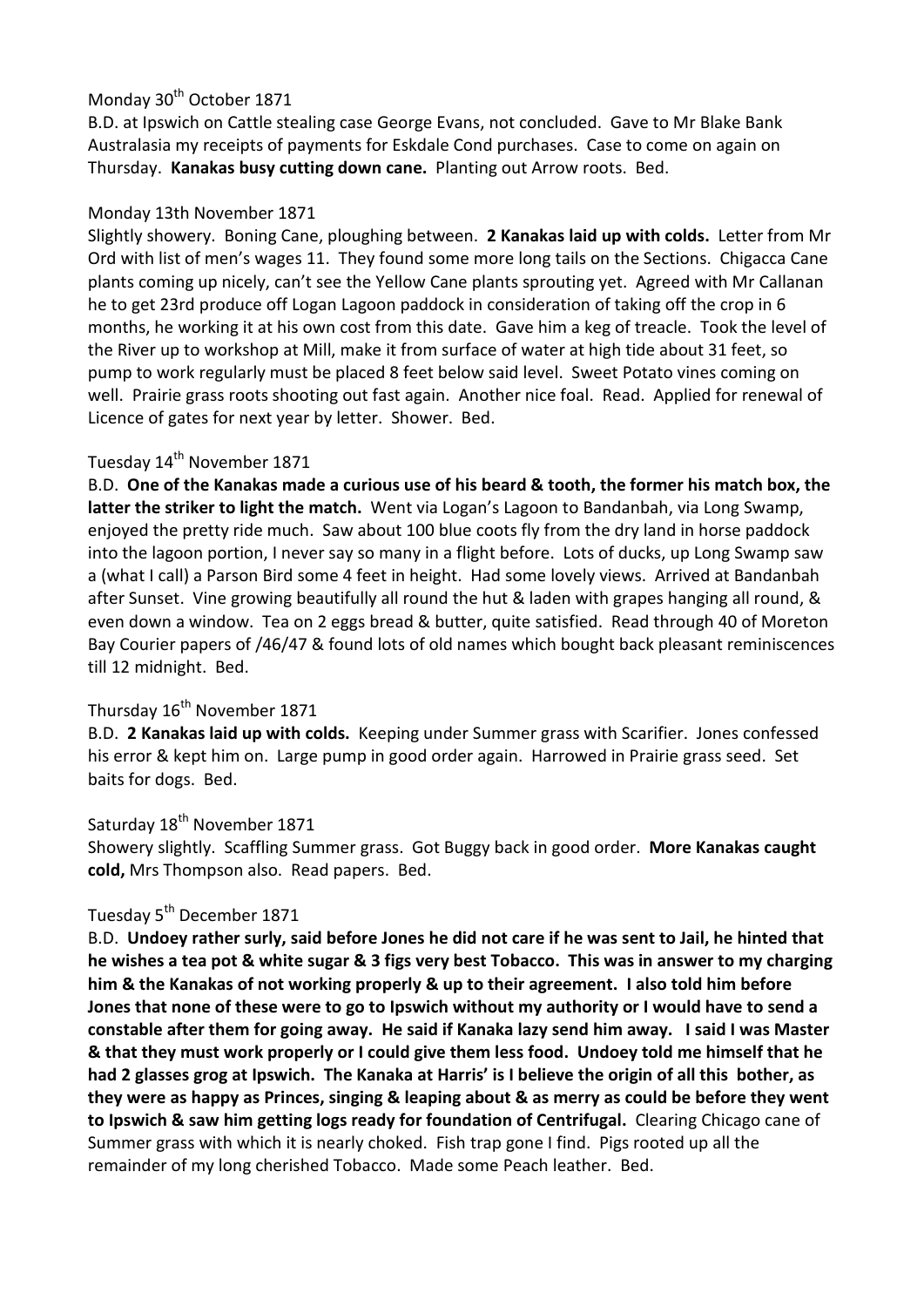#### Wednesday 6th December 1871

B.D. **All at Ipswich on Saturday night except Undoey, Wathanda, & Kutamuchee without informing me & asking authority as I had previously told them to ask must stop their tea.** Fished for fish trap & found it in the River. Went in Buggy to Ipswich, very warm. Ginn told me that No 5 wire had been ordered by Ord, instead of being sent up because no No. 6 could be got David told me. I see that Mr Ord's & David's selections on Mount Esk for some 1,800 acres were lost by ballot. Peter Ord managed to get 500 acres there. Found that Evans case was this morning, but luckily my money was got viz £4 & expenses. No Telegram about wool to be sold by Eyre & Digby as a trial sale. Slater has a Bookseller's shop open in Ipswich, got one of his Almanacs for /72. there £400 promissory note instead to pay at Ipswich but Sydney is the paper place so I will likely get a [word illegible] Notice &c from Henderson. Chinese cucumbers coming on well. Pedley took away the troublesome little black piggy which I gave to him when he caught it. Drying some Peaches in the sun in halves. Not a Maggot in the Peaches this season, very odd, being 1st year free of them. Dodwell paid me Witness money. Bed.

# Thursday 7<sup>th</sup> December 1871

Cut up a lot of Peaches in quarters & put them out in sun to dry, 2 trees with splendid luscious large fruit, nearly as large as those at home. **Kanakas seem to be working better. Undoey more reasonable tonight, & tried to make it out that he had advised all the Kanakas to behave themselves & do as I told them.** Sent for Mares again from Invincible's paddock. Ploughing up Summer grass which is a great pest to the Agriculturist, Sweet Potatoes growing rapidly. No Post. Read. Bed.

# Friday 8<sup>th</sup> December 1871

B.D. By night cut Peaches nearly ready for keeping, they dry well in the sun, the iron burns the hand at a touch. **Some new Kanakas came brother to Taromi, & cousin of Siyungant,** wish to hire. Ploughing up Summer grass. Dragged along time for my rod, no success. **Wis a Wis ill.** Bed.

# Monday 11th December 1871

B.D. Ther 87 but close damp heat. Planted about 8 bags Sweet potato cuttings. Letter from Mr Ord, grass growing nicely & wire fence going ahead. **Kilo laid up with influenza. Hired one of the Kanakas Taromi's brother, the other went off, at £ if so so £12 if he did well, no passage money to pay back, to get clothing & rations as my own lot, hired till their time is up.** Pump had to be taken down to be repaired. Picked a lot of Peaches for jam. Sold Big Seymour 2 bullocks for his dray which he left here some time since. Chinese Cucumbers coming on well. Yesterday Separation day, holiday held today, Settler went down the River filled with excursionists who seemed to be very happy. Band playing & dancing going on warn & steamy though it was. Sent £4 cheque to Bank Australasia Ipswich for Sydney Branch Promissory Note. Bed.

# Tuesday 12th December 1871

Rainy. Planting out Sweet Potatoes. Partial Eclipse of the sun at 2.p.m. Pump right again. Shot a pig fig eating bird which always comes at Fig ripening time or rather before. Prairie grass growing fast again. **Hired Sano Doomany, Taromi's brother yesterday.** No answer from Primrose yet to my letter. Bamboos don't do well in this soil seemingly. Hardwick laid up. Read. Bed.

# Saturday 16<sup>th</sup> December 1871

B.D. Clearing weeds from Ground nuts. Planting Sweet Potatoes. Temp 90. **3 Kanakas ill, some always ailing.** Read papers. Bed.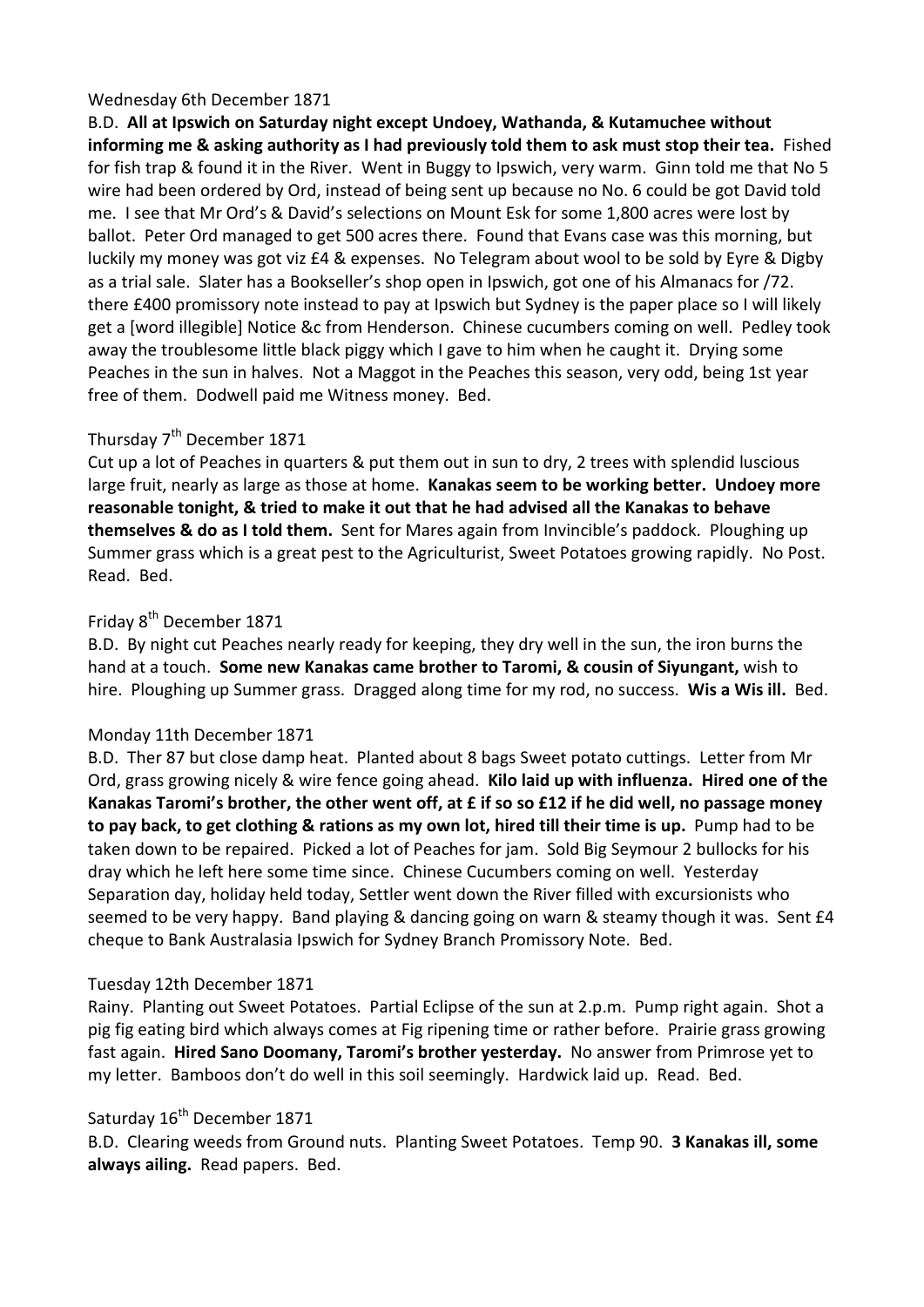# Saturday 23<sup>rd</sup> December 1871

B.D. **Kanakas clearing weeds.** Hardwick finished planting between Sugar Cane on Ridge. Mr Bell called. Gathered sweet scented plant. Bed.

### Monday 25<sup>th</sup> December 1871

Drank a Merry Xmas to absent friends as well as present & very good honey plum pudding, but not a very fat goose, but good. **Kanakas seemed to enjoy their pudding also, caught several cats in fish trap.** Read. Bed.

# Tuesday 26<sup>th</sup> December 1871

B.D. Very warm. Took a stroll**. Kanakas weeding potatoes, must have rain soon with so much heat.** Boxing Day. Banks shut. Read. Music. Bed.

### Thursday 28<sup>th</sup> December 1871

Rainy towards night with thunder in the distance. Took Lily & Willie to Quarry hut, Harriette was to have gone, but she made such a fuss about getting in that I left her. Lily caught a cat fish, Willie & I nothing. **Kanakas clearing away old Sugar Cane stalks, drawing firewood.** Music. Bed.

# Friday 29<sup>th</sup> December 1871

B.D. Showery about 11.p.m. Took a stroll to look at last planted sweet potatoes, most seem to be alive. Pigs fence washed down in creek. Some 8 wee grunters born. Ground nuts looking well& growing fast, cane & Arrow root also. Harriette & Lily went to Ipswich to be at the Bazaar tonight. Gave Lily a glass canary whistler. Blockhead McNamara came back without letters or papers. **Kanakas thrashing Prairie & Italian Rye grass seed. Had to take Wuthunda's pipe out of his mouth as he wouldn't when I told him to so, being so dangerous in the Mill amongst chaff.** Cucumbers won't come on properly, they form & then die off, I think the reason is that insects are very scarce & therefore nothing to fructify. Helena going to stamp on poor Baby's head, just caught in time. Grape vines spreading fast & pretty. Read. Bed.

# Wednesday 3rd January 1872

Thermometer 87. B.D. with showers in the afternoon. Telegraph completed this day to Gulf of Carpentaria great event! Filling gaps in Sweet Potatoes. **Undoey cut his foot with a bottle**. Plenty rain now. Read. Bed.

### Saturday 6<sup>th</sup> January 1872

Rainy. Planted Acacia Seeds along fence. **Initiated Kanakas into sawing & splitting timber, very apt & amusing pupils. Had a hearty laugh at young Mithin who decorated himself behind with some long feathering grass & made his foundation very like a Peacocks tail, the Kanakas also had a good laugh on my saying "I believe Mithin chookie chookie."** Hope we are not to have a flood. Dead lock in Parliament still, Civil Servants warned, as well as contractors for Government, that they will not likely be paid for months, nice position. The Revolutionary feeling at home is evidently gradually gaining ground, & Britain fast subsiding, lost an eye! Het not very well. Wishes to know whether there is a flood. Read. Bed.

### Monday 8<sup>th</sup> January 1872

Raining, Bremer rising slowly, rain not very heavy though continuous. **Kanakas cutting up logs for firewood.** About 100 blue coots bout the Sweet Potatoes, they look like Black game in the distance. Lots of Ducks in the paddock, I suppose from the Brisbane River being flooded, they are on the move. Jones busy at Centrifugal. Got up timber from River. Bed.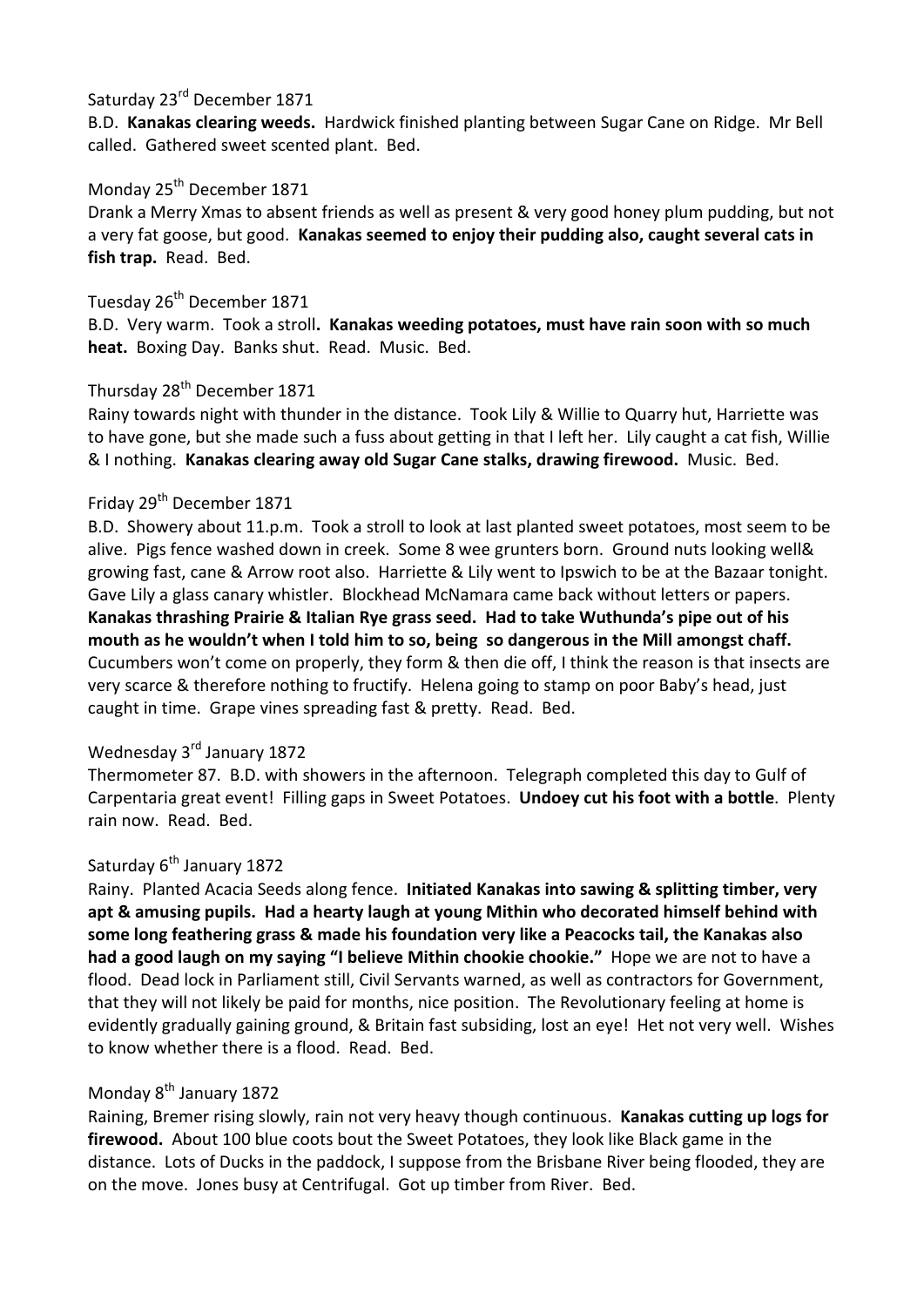# Tuesday 9<sup>th</sup> January 1872

Raining occasionally. Barometer steady, signs of clearing up. Bremer River about 10 feet. No mail from Eskdale, Rivers being up. **Kanakas bursting logs.** Jones at Centrifugal. Pedley clearing drains & transplanting a few trees. About 24 Apples on my tree this year & of a very good size. Caught a rat in my wire trap. Hoeing up Bathurst Burr. Willie has had a cold for several days & amuses himself with his Jews Harp which he plays wonderfully well, being only 7 years of age. My thick shooting coat has been very comfortable since Friday last. Assorted my Newspaper scraps. Cleared up considerably towards evening & saw the sun set once more. This rain, if it stops now, will do much more good than harm, the Sugar Cane will hit out nicely. Had a bunch of white Grapes, hardly quite ripe. Heard that Mr Mott? was quite tipsy when officiating one evening xmas eve I believe at the English Church, when giving out a hymn, he said I can see it, still it is such & such hymn, what a shocking disgrace & wicked. He is allowed to be a very sociable fellow, but not at all fitted for the Church. Bed.

# Thursday 11<sup>th</sup> January 1872

B.D. with a few light showers. Hamilton came here & I went with him to Logan's Lagoon. My short cut getting stopped by Welsby's log fence. Mrs Callanan kindly presented me as a New Year's Gift a beautiful Tulip wood can with my Crest on & turned by her Brother who has just gone home. Had a melon. Some beautiful fat wild geese cropping the grass behind the house. Bandanbah Creek considerably swollen. Gave Mrs Callanan my letter to Primrose to give to Hamilton. Calves to weak to go to Eskdale in this sloppy weather, so did not send the cows Callanan had. **Kanakas busy at firewood.** A chestnut horse got out of paddock, I fear that he is off to Eskdale, he being a great fence jumper. Only 1 cucumber this season through I have plenty of vines manured with bone dust. I see Pring has been making a fool of himself again in the Legislative Assembly, he called Clark a dirty wretch, & pulled his whiskers &c. & had to be ordered to be arrested, but Pring voted before he could be caught, he has since resigned his Seat. Capital crops at Logan's Lagoon. Roads heavy & tiresome. Read. Bed.

# Friday  $12^{th}$  January 1872

B.D. with a shower occasionally. **Kanakas at firewood. Undoey still laid up with his cut heel.** Gathered a lot of Parsley seed & sewed it about sheep paddock. Jones busy at Centrifugal. Muggy these days past. Sugar Cane growing well. Large trees doing well also. Read. Bed.

#### Saturday 13th January 1872

B.D. with slight showers. Sold my Cotton Gin of 80 saws for 55 to Messrs Harris payment by bill from this date at 4 months. Planted a lot of Acacia tree seeds, quite different from the Creeper & not so troublesome. McNamara again foolishly allowed the Post Office to close before getting my letters & papers. **Kanakas at Firewood.** Saw Centrifugal tried, I think that it will do very well when properly finished. Mosquitoes troublesome rather. In Verandah Ther 75. but in house must be 80. got Phosphorous Paste in Sets as they are getting exceedingly numerous. Bead ¼ by review. Bed.

#### Monday 15th January 1872

Showery. California Home Mail arrived with sad intelligence that Prince of Wales after recruiting, had suffered a relapse & was despaired of. **Kanakas cutting logs**. Much cooler now. Sweet potatoes growing fast & Ground Nuts. Read. Music. Bed.

# Wednesday 17<sup>th</sup> January 1872

B.D. Saw Het, Harriette & Helena off all right this time only a Steamer wave came over Hets boots before she could budge to my warning. Ate with Willie the Bandicoot I killed last night, very good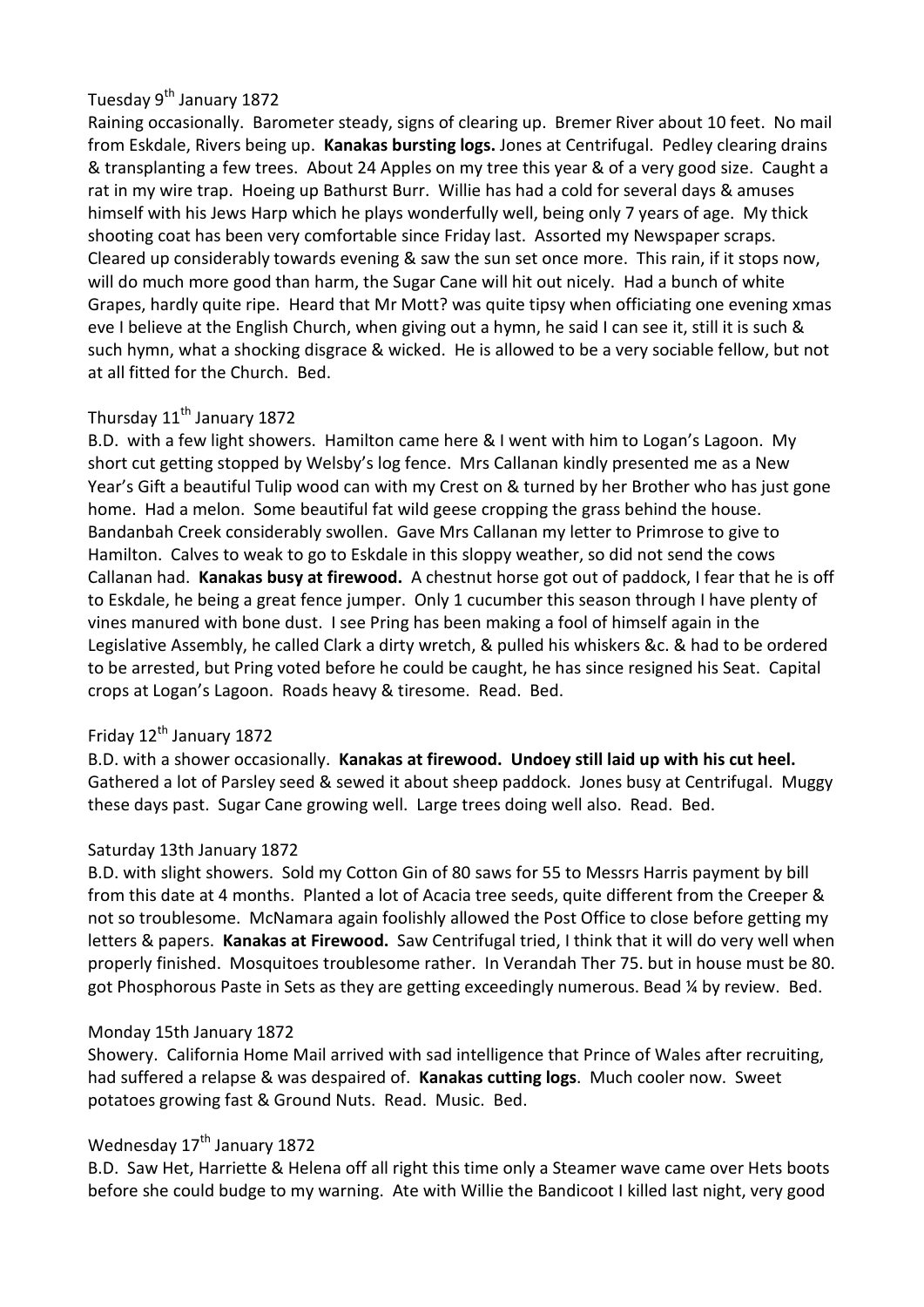& just like rabbit, in fact a shade better. **Kilo bruised his foot & Taromi made a very neat phlim out of broken bottle tied to a stick which he struck with another stick as they bleed horses, it did very well as far as cutting, but I doubt the efficacy.** Centrifugal all ready for work at last. Cleaned out drain. Taking weed from amongst Sweet potatoes. Finished log bursting for a bit. Trained up some vines on yard shed. Trimmed some seedling Mandarin Orange trees. Sent letter to Mr Ord. Flute. Bed. Lock I see settled at last by a slight compromise. I am glad of it. Bed.

#### Friday 19<sup>th</sup> January 1872

B.D. a few drops again. **Siyungant brother dead, all the Kanakas left to attend his funeral at Ipswich.** Willie & I took buggy to Ipswich. Mr Hamilton of Harris & Co to send dray tomorrow for [page turned over at corner, last word illegible]. Went to Eyre & Digby's, some chap has a week to look at my sheep. Mr [word illegible] has an errand to the Clarence at present. Glad to see by the papers that our preserved meats are fast being appreciated in the Home Markets, & sensibly touching the Home trade. Saw a tree snake. Sugar Cane growing fast. Bills of Lading for my last wool not handed over to Bank yet. Read. Bed.

# Saturday 20<sup>th</sup> January 1872

B.D. Went to Logan's Lagoon, went through crops, Tobacco first rate, had a most excellent lunch of good bread, butter 2 eggs nicely boiled & quite fresh, all washed down with Jamaica & water. The paddock & garden were unpleasantly hot, & I came out as if I had fallen into a waterhole. Hamilton not been very well. **Made Kanakas work till sunset at least till 6 as the pretences of illness & 2 hours to 10 men every Saturday won't do, being equal to one man off work ½ the year.** Pickwick cast his shoes. Jones finishing off Centrifugal. All well at Brisbane as per Het's letter thence & enjoying themselves. Read papers. Bed.

# Monday 22<sup>nd</sup> January 1872

B.D. Thermometer 93. **Kanakas clearing summer grass from Sweet Potatoes & Earth nuts,** the potatoes seem to be only forming by [word illegible] root I opened up. Clearing up [word illegible] wool. Taking grass from young plants. Yesterday Mr Callanan, Lee & young Murphy brought Pumpkins, vegetable marrows, grapes, gifs, 2 sorts of Apples & Melons, so we are well in for fruit at present. Mail expected tomorrow. Wrote to Willie & Aunty Ivy also to Het. Read papers. Bed.

### Tuesday 30<sup>th</sup> January 1872

B.D. **Kilo & Johnny Kutamuchee walked off, but I told them that I would follow & get a constable, when they saw the horse being got up they returned to their work. Packed off 4 strange Kanakas who had come to see those here. Undoey rather saucey.** Watered trees. Went to Ipswich. Mrs Joy fruiteress poor lady burned to death from the bursting of a Kerosene lamp. Placed in Bank £55 from Messrs Harris for Cotton Gin. Intend to start for Eskdale tomorrow. Mr Primrose on being asked by Ord why he threatened to sue him for Salty Creek portion which he had to pay for himself, coolly said, Bounce goes a long way sometimes, so much for an honest gentleman. **Gave Hardwick authority over the Kanakas, & a list of what was to be done in my absence.** Warmish. Hope for a fine day tomorrow. Bed.

# Saturday 10th February 1872

B.D. but warm. Shipped per Settler for Bremer Cottage where I soon arrived & found all well. Breakfasted & strolled about**. Undoey presented me with a letter from Robert Gray, Immigration Agent**. We have had muggy weather for fully a week, which is longer than general, & earlier, as March is the muggy month, so I hope that we will have no more, as it is not pleasant. See by the papers that Blair, son of Sir Devin Hunter's, was found dead with his hand above the grass near a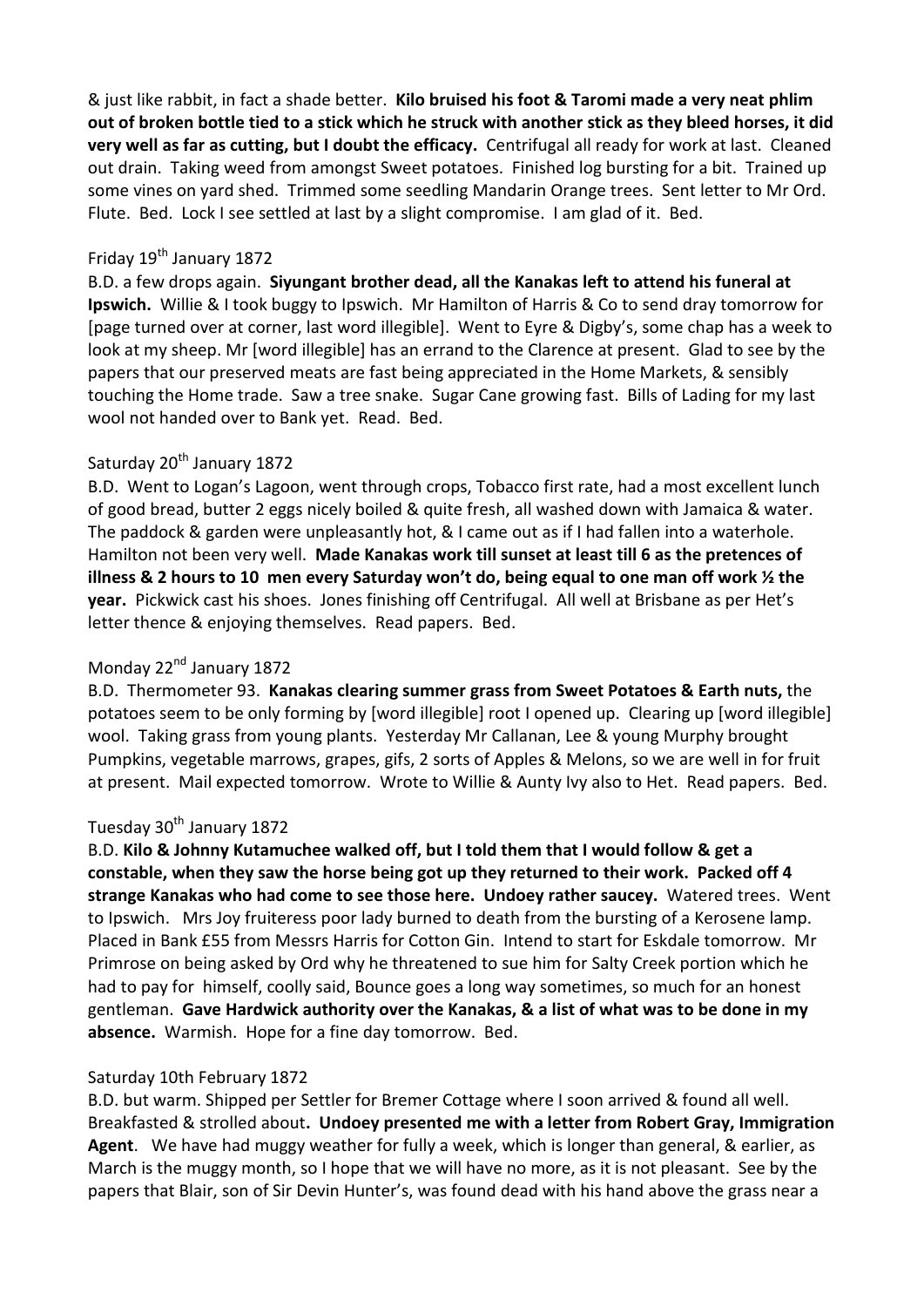Swamp, & his death caused by drink, he was lodging with a most disreputable cattle Stealer Hallam. He was always a blackguard & well known. Bed.

### Monday 19<sup>th</sup> February 1872

Showery. Went to Ipswich & luckily escaped getting wet. Saw Mr Blake & sorry to see him looking rather groggy, he kindly gave me a drive in his curious machine. **Called at Court House & spoke about Peter the rascally black Kanaka to Sergeant Frances, he told me to haul him up for being illegally on the premises. Called also at Harris' store to tell Mr Hamilton about the rogue, he thought he knew the one I meant, but was not sure.** He wishes 10 Invincibles colts but I have not as many here at present. Harriette & Willie called on Mrs Hay & Mrs Gibson, the latter in Brisbane. Pump being got into order. Bed.

#### Saturday 24<sup>th</sup> February 1872

Showery. Ground Nuts looking well. **Mithin has allowed some of the sheep to spoil a few of my young trees.** Sweet Potatoes looking capitol. Took a stroll in Quarry Paddock & found a stone full of specks like gold, very pretty whatever it is. Always enjoy my walk in said paddock so much pleasant & varied scenery, & places to look for what may be valuable stones. Read papers. Poor old Andrew Petrie, whom I have known for 31 years, dead, decent, plain, honest man. Bed.

#### Sunday 25<sup>th</sup> February 1872

B.D. With heavy shower at night. **U**ndoey came with a 2 pronged spear in the dusk & said rather presumptuously "me want to speak to you Master, seeing the spear I pretended not to pay attention to him till I went to my room for my pipe & my knife, I then went to him, cutting bold, prepared to rush at him if he lifted his spear, so in a little I said what for you bring that, he said me no want to kill him you, directly that hang um me, I said next time you bring like it that me bring machete, he in the meantime had thrown it in the grass but evidently brought it to intimidate. He wished more than he was entitled to, so I plainly told him that he could gain nothing from me by trouble, he then said holding out his hand, good bye Master, me & all Kanaka go Brisbane, I ordered them not & to be off, so those who had come to the house slunk away, & in a little they commenced singing, & laughing, & beating sounds like drums till 12 a.m. It won't do to give in to them, or their requests would be endless, one man remained behind to say me no go, & did not seem to approve of the conduct of the others. Harriette & Miss Lowes at Church. Read Sermon. Bed.

#### Monday 26<sup>th</sup> February 1872

Inclined to be showery. **Undoey, Kilo & Wis a Wis off to Brisbane at 6.30 a.m. Went to Ipswich to get a Summons for Undoey for absconding.** Doctor Rowlands on my asking how my old Stockman Brady was getting on with his amputated leg, shocked me by saying that he was dead & buried poor fellow. Went to see Ford's old paddock, then to Mrs Daniells to tell her I would have to get Daniells down as witness about Race Course claim against me which I certainly consider most unjust. Saw her  $13^{th}$  baby & she looks fresher than I have seen her for some time past. My mare took it into her head to make a bolt before I was well in my saddle at the gate of paddock, no doubt being just at home, I let her be & got the sooner to my journey's end. Tyra would not take the cattle. Bed.

# Wednesday 28<sup>th</sup> February 1872

B.D. With slight rain in morning. Constable brought summons for Undoey, but he had not returned so he could do nothing. Mithin laid up with a sore leg from a fall from a horse, but he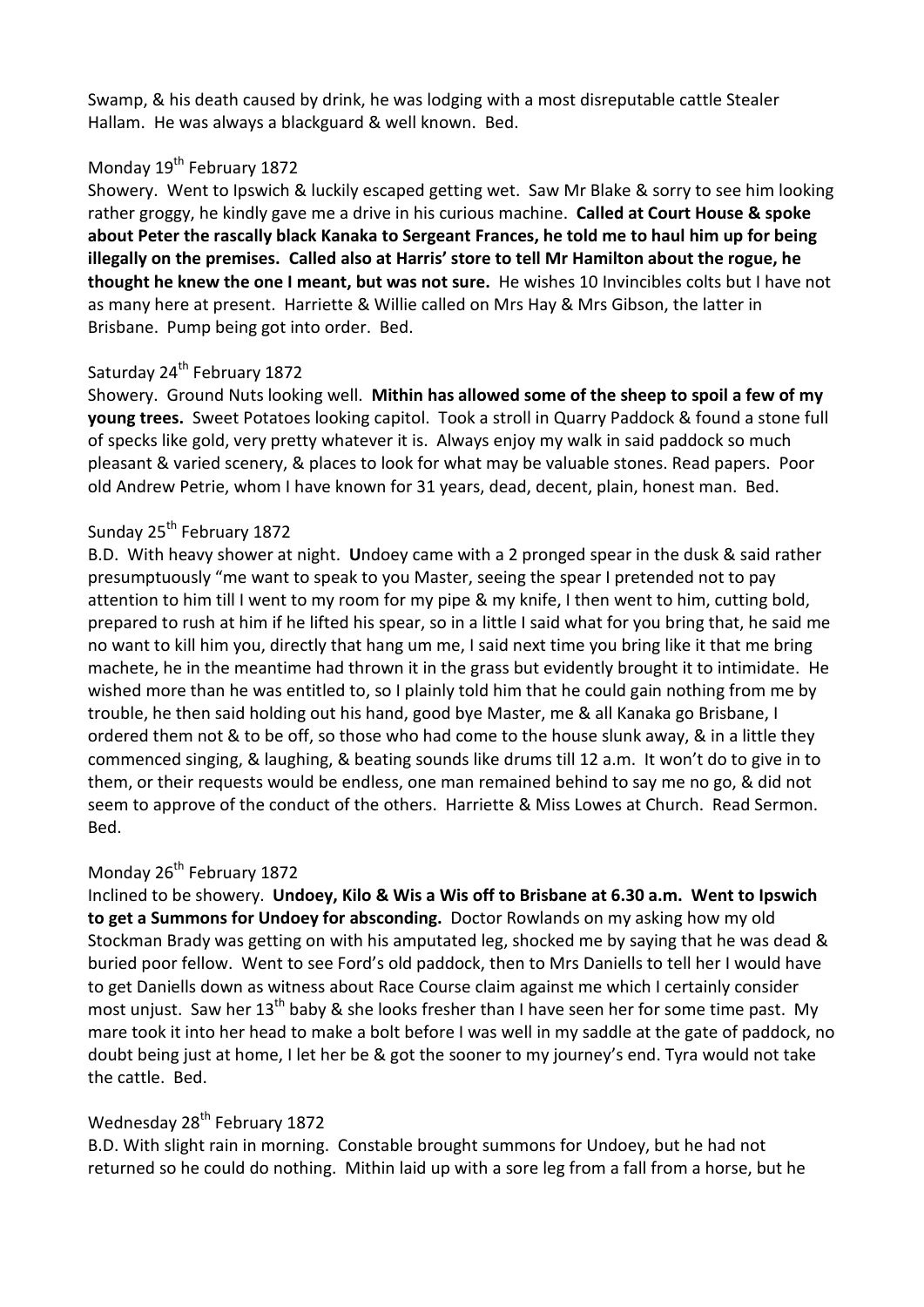says that he will be alright tomorrow. Hole for pump caving in. Trio of Kanakas arrived about 5 p.m. Music. Bed.

# Thursday 29<sup>th</sup> February 1872

Very showery. **Went to Ipswich, got papers, took Summons for Undoey which I delivered to him in the evening, Jackson being witness.** Had a yarn to Dorsey. Had to employ Chubb much against my will in Race Course case all the Lawyers in Ipswich being low set except Thomson. Tried to get Macalister as being the best Lawyer, but nearly as bad as the next otherwise, but he had to go to Brisbane.

# Friday,  $1<sup>st</sup>$  March 1872

Rainy. **Darkies splitting up logs.** I see some of my trees eaten down by the sheep, careless Kanakas shepherd. Slabbing up large pump hole in saw mill shed. Fired 5 shots out of my revolver & on looking at it after having finished found that it had



burnt & opened on 3 sides thus. I wonder where the last 2 balls went, thank God I escaped being injured. Bed.

# Tuesday 5<sup>th</sup> March 1872

Rainy. **Went to Court, Undoey well warned & glad to be let off from chokey.** Letter from Mr G. Ord with receipt for 4,715. sheep sold to Mr Davenport who reject 854. of those for sale. Jockey (N. Aust) Club v G withdrawn, their Solicitor made a mess of drawing out his race. Miller bought me Ord's letter. Daniells came 2.5 miles as witness. Annoyed with Mr Wilson about Sugar Mill. Sent some through Ginn, my revolver pistol to be forwarded to Thomson, Gun maker, through Coterwatt & Powell per Royal Dane. Went to Bank & mentioned my sale. Read papers. Bed.

Thursday 7<sup>th</sup> March 1872

Rainy. **Kanakas burning logs.** Jones at pump. Read. Bed.

Monday  $11^{th}$  March 1872 Rainy. Jones putting windows in. **Darkies bursting logs.** Shifted Grumphies into boiling horse paddock. Bream to tea. Read. Bed.

*\*Transcriber's note. Grumphie is a Scottish word which is an affectionate term for 'a pig'.* 

# Tuesday 12<sup>th</sup> March 1872

Rainy. Went to Logan's Lagoon. Saw Mr Cannon going to Bandanbah to take delivery of sheep. Told Hamilton to deliver & to come here to take ½ bred Rams to sale on Thursday. Mrs Callanan heard of the loss of her Father & brother Major Eames who both died on the same day. Helena & the flower pot yesterday had a capsize over the verandah, luckily without damage to ether. Jones putting partition in kitchen sleeping room. **Darkies cutting down weeds in cane crop & Seymour looked at my canes.** No fish in trap. Hunting grumphies out of Sweet potatoes, as they cause a good deal of damage. Music. Bed.

# Monday 25<sup>th</sup> March 1872

B.D. Letter from Ord about branding cattle (calves). **Darkies cutting grass between cane rows.** Planted a lot of potatoes 3 bags. Still at pump. Ploughing for grass. Lee too ill to be at work. Jones fixing pipes. Read. Bed.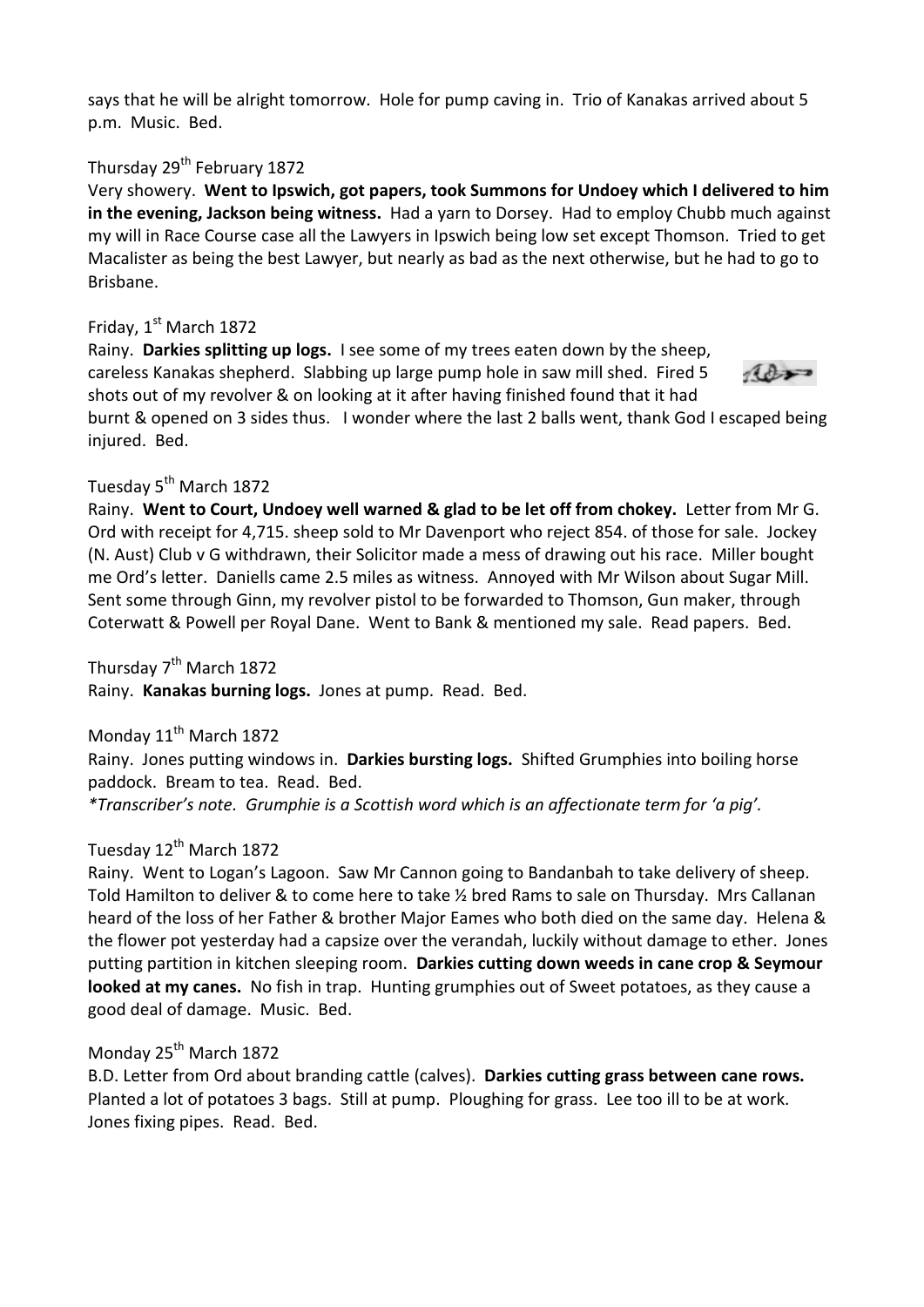# Friday 19<sup>th</sup> April 1872

B.D. Clock mended & going well & strikes the hours nicely. Gilding the hands & numbers. Ploughing. Rolling. Parliament opening rather reasonably, hope it will continue. **Darkies as usual singing away at all hours of the night.** Found 1/- doubtful at first whether it was not an old button, till on careful examination I found a King's head on. Read. Bed.

# Monday 22<sup>nd</sup> April 1872

B.D. Man took 13/\_ of syrup. Jones at Brisbane **Undoey with boil on arm**. Letter from Ord stating that all the lambs were as we both wished a lot of ½ bred Rams, from the sheep. Got the 9 Scotsmen which had gone to Eskdale, can't find Tom's interesting speech as President of the Royal Philosophical Society. Got up a sock of bedding for general stock. Caught a pretty good log of pine in the River. Went with Willie in Boat to Town Marie to see Mr Haye about 2 samples of minerals I got from a prospector, very link tin! Sample. Asked him to take tea with us tomorrow. Willie caught 1 Cat. Read. Bed.

# Tuesday 23rd April 1872

Rainy. Men had to knock off ploughing. **Kanakas sent to x cut timber, & to get up ashes for garden.** Jones making model for elbows for pipe from pump. Lee busy putting in posts for fence. Miller found lost horse in Long Swamp paddock just outside, & found 1 mare more than Hamilton's number in large diary paddock. Letter from Mr G. Ord, no answer required. Man Hall started from Eskdale with sheep last Wednesday. Read papers. Bed.

#### Wednesday 24<sup>th</sup> April 1872

B.D. Ploughing. **Darkies cutting down grass.** Watered trees. Jones busy at pipe model. Clock going too fast. Trying to poison rats with arsenic, they took nearly 100 baits from where I put them. Clock stopped. Read. Bed.

# Thursday 25<sup>th</sup> April 1872

Rainy. Couldn't use cultivator. **Darkies at Ashes for garden & x cutting logs, & Lee at post, putting up. Undoey sore arm with boil.** Read. Bed.

#### Monday 29<sup>th</sup> April 1872

B.D. Sowed Prairie & Italian grasses, **Kanakas off to a funeral of a dead drunken Kanaka.** Jones making a table for Het, Lee putting in posts, made some Cayenne pepper which turned out very well. Read paper. Bed.

#### Tuesday 30<sup>th</sup> April 1872

B.D. **Kanakas returned without being at funeral, as there had to be a post mortem examination.** Cutting grass, Lee putting in posts. No letter from Ord. Clock wrong again as to striking. Getting posts split by Pedley & Jackson. Bed.

# Friday 3rd May 1872

B.D. Though a tolerable shower during the night. Great work getting a horse out of the River which was said to be thoroughbred Dear Swift. I saw that the men were humbugging, & might be the cause of drowning the horse, so I got into the boat, & after a little dodging roped it, it made off along the shallow side of the bank under the overhanging trees & nearly pulled the boat underwater, & **as I could not get Undoey the Kanaka to row properly**, the horse dashed the prow of the boat with great force against a log. I thought that the boat must have parted & broken out where I was likely to land best but we found all right, & am getting rid of that log, then horse made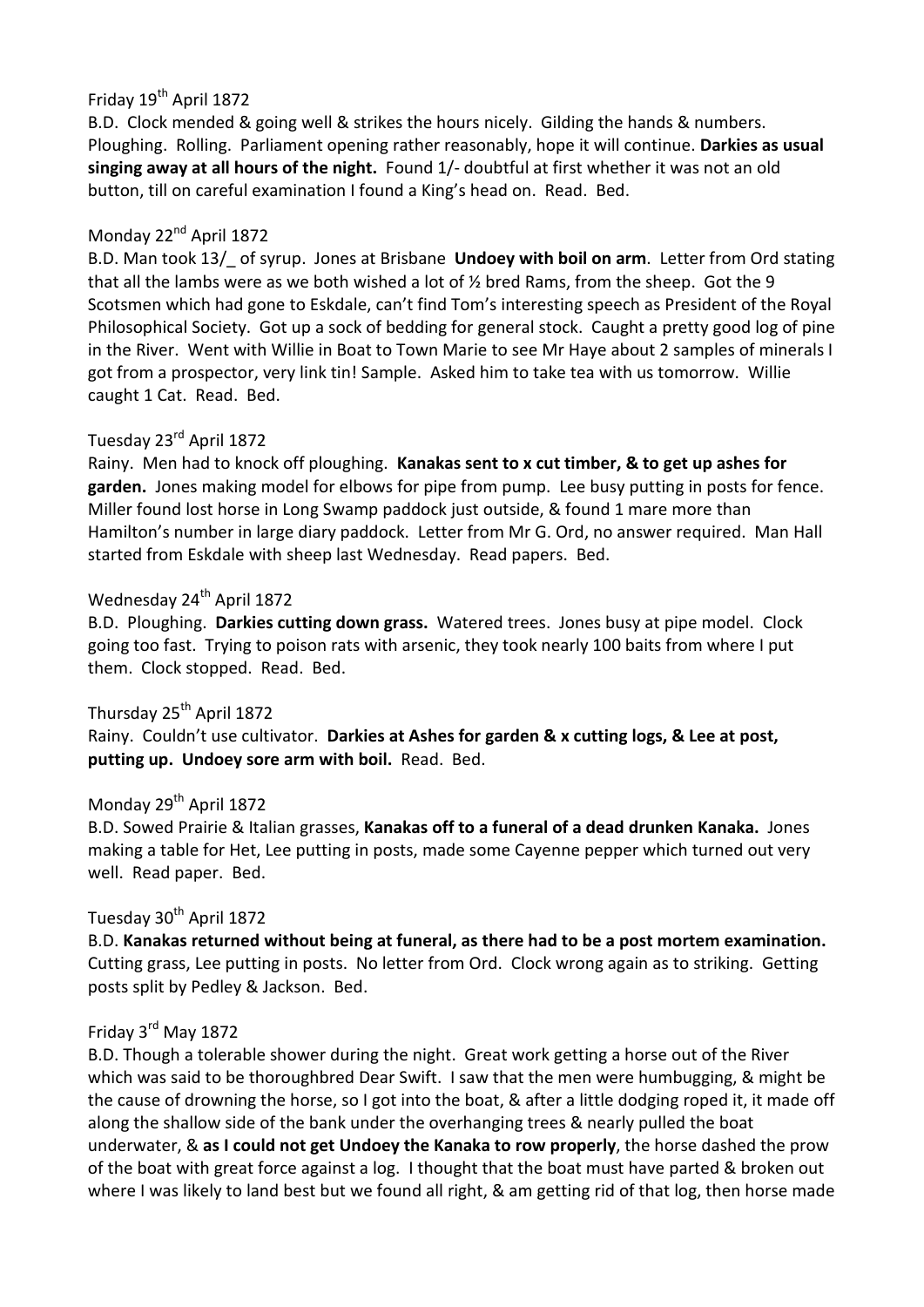another plunging run & ran us against another log, so as I found my ship mate was such a bungler I let the horse go, rope & all & dodged at it until we got it headed to our side, when I took the oars & followed so as to humour it to a certain place which was an easy landing, in the meantime my hat was floating, down the River, & the Ipswich Steamer coming down full sail, so I had to set to placing the prow of the boat to the waves made by it, & then again started to get the animal out, which we at last succeeded in doing & then found that it was a mare belonging to some one of the clan of O'Dononghue, so I at once advertised her as being here Pedley wished a ½ day to kill a grumphy. Miller bought 10 iron hurdles & 10 [word illegible] hose & canvas. He left rather hurriedly as he had to go to Town. Read. Bed.

# Thursday 9<sup>th</sup> May 1872

Wool received a slight check. Firewood for Engine. Warmer & cloudier. **Gave Kanakas blankets.** Read. Bed.

# Friday  $17^{\text{th}}$  May 1872

B.D. Much warmer last night, signs of rain. Went all over paddocks from dam to Logan's Lagoon. Found some more Iron Ore, saw a Wood duck on dam & 2 divers. Fine views all about. Saw Miller return without boring tools like a muff. **Sent in Wathunda to the Doctor who said that there was little the matter with him, a slight touch of cold as I said.** Covering Mill verandah. Cutting grass for hay. Mrs Leith Hay last Monday met with a severe accident, viz J.J. Bell spilt her, Mrs Bell, & Miss Moffatt out of a dog cart & dislocated her hip, the others escaped uninjured. Collins confessed to the murder of Mr Zieman. Black Swan still on her nest. Boring holes in posts for wire fence & sawing logs. Sent some wool & skins to Eyre & Digby for sale. A person nibbling at my cattle in Long Swamp, I ought to get £2..10.0 for same. 10,000 shares all taken up in Quarry Port Tin Mining Company & several applicants refused. Read papers. Bed.

# Thursday 23rd May 1872

B.D. but very cloudy, still, Aneroid Barometer stood at beau Temps. The much warmer. Willie enjoying his rides on snowy much, he certainly is a bold little rider. All arrived safely at Brisbane. Jones still at Rooms verandah covering. **Promised Kanakas a holiday tomorrow, 2 of them are going to Brisbane to see relations just arrived for Lytton from the Fijis.** The new member Clermont Mr C. Graham made his maiden speech in a most masterly manner, & did all he could to bring the wretched Dead lock in the Assembly to a close by means of a worthy Compromise, his speech told well amongst both the Ministry & Opposition, but some other men on both sides upset the good affect at first created & so left the House in as dogged a stated as before. The Governor's answer to the Opposition Memorial made its Ultras more sumptions. Let Miller take Dean Swift to ride so as to let him have a trial as a hack at the Ipswich Races. Bed.

### Monday 27<sup>th</sup> May 1872

B.D. Cloudy. Mending grumphy's yard, they are such break downs. Felling trees. To Logan's Lagoon to tell Miller about keeping up Dulcimer & stabled if necessary. Dear Swift got the Law past consequently very poor looking. Mr Callanan killed 2 pigs. Willie chasing cows on horseback or Pony back. **Undoey presented me with ½ a yam from Lifu, he says that a great many Kanakas are dying in all the Islands & Uliget's brother amongst the number (Uliget being one of my men).** Cammy boy tumbled out of his cot & got a fright, he did not seem to be really hurt. Had a visit from a Wesleyan Minister to get my subscription, & wishing a piece of my Fortitude Valley land. **Gave Undoey a pineapple in lieu of his yam.** Old Laing the pencil artist a bit of a Poet, he shewed me some verses which I liked much, as very little poetry do I admire. Paddocks getting very bare. Tin Mines making Maize get up, Hay ought to follow. Read. Bed.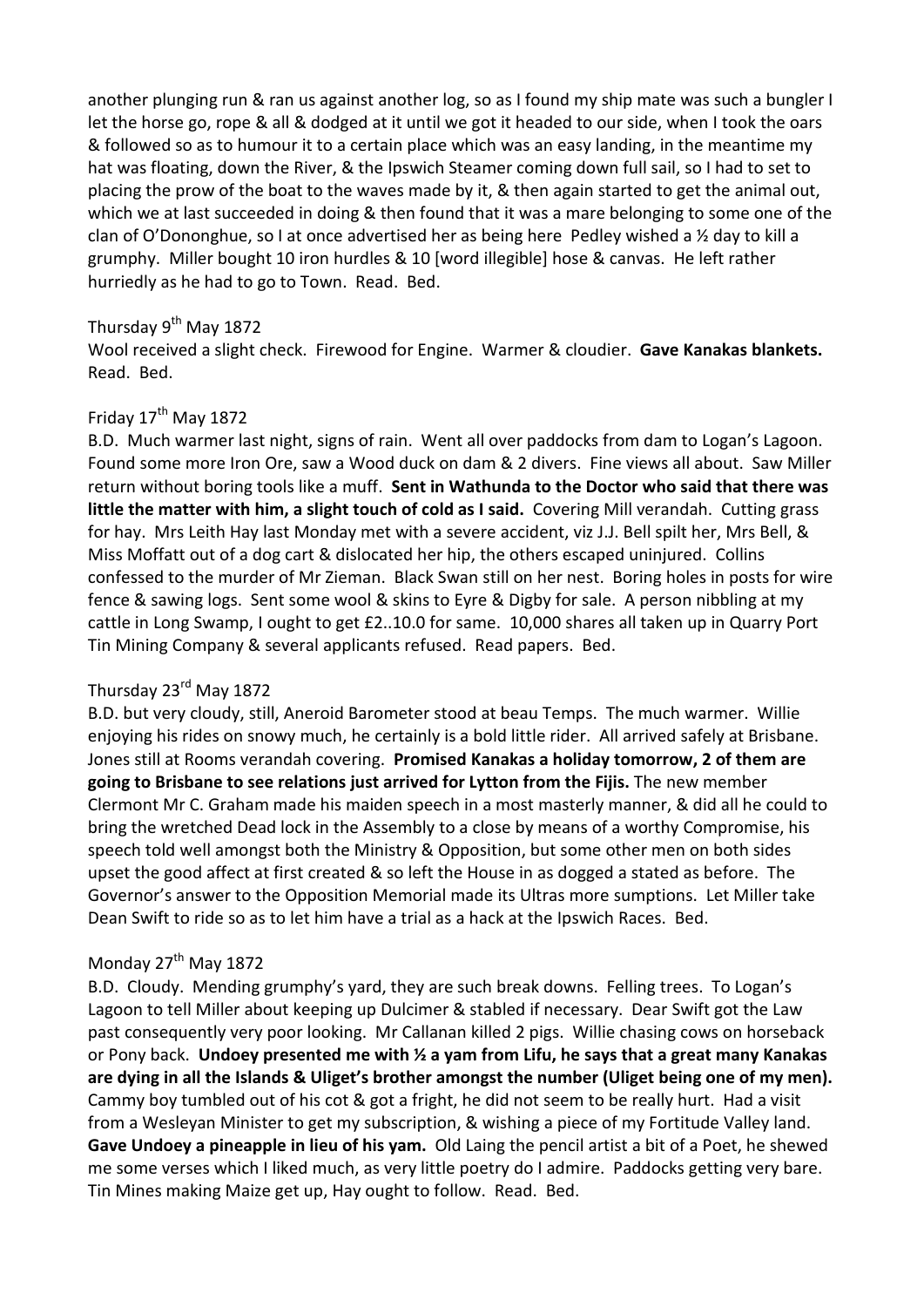*\*Transcriber's note: Cammy is a nickname for Campbell who was a son of James Ivory.* 

# Wednesday 29<sup>th</sup> May 1872

B.D. People singing out for rain. Putting up pump for watering stock at Cologne. Getting firewood. Hetty & Harriette with a nice nurse arrived from Brisbane. Helena quite pleased with a little cart her mamma brought for her, but the sweeties seemed to be most appreciated. **Wathunda still in his hut.** Little Grumphies coming on nicely. Read. Bed.

### Saturday 1st June 1872

Paid off James Murphy who is a great story teller, & generally disliked on the place, too flash altogether & truly Colonial stamp. **Mithin sick now, they are a pair of schemers these Kanakas**. 15 years hence this country will be full of devils I think, the progeny of the present youngsters now growing up can't well help being a horrid lot. Read. Bed.

# Tuesday 11<sup>th</sup> June 1872

Rainy & cold. Taking up saw bench to make room for Sugar Crusher. **Darkies glad to get an inside job.** Five handy cranes & pulleys here. Read. Bed.

### Wednesday 26th June 1872

B.D. No sign of further fire, took a ride round fences & found about 40 rod demolished, set men to work to repair same. Went with Willie on his pony to Logan's Lagoon, this being his first ride with me & to any considerable distance being some 10 miles there & back & not in the least tired**, in fact he went off on his return with Mithin to drive in young Invincible, he having jumped into a paddock out of the yard he was in.** Cygnets at Logan's Lagoon coming on nicely, a large Osprey looking covetously at them. Miss Fitzmaurice staying with the Callanans, Mr Callanan's finger still very painful. 190 cattle gone to Toowoomba sold to Mr Howie at £2..10.0. per head delivered at Toowoomba. I am glad they are off. 58 head of cows & values remaining, & put into another paddock. Gave letter, for Murphy, to Miller to deliver & told him to get 2 Rifles at Bandanbah. Mrs Miller up & looking well, surrounded by a lot of beautiful children. Read papers. Bed.

# Saturday 29<sup>th</sup> June 1872

B.D. Very windy & high. Willie in buggy with Helena & housemaid to Ipswich. **Got a slate for Undoey, & a hat for Kailu, he having got his own burnt in putting out the late fire.** Akens brought 3 mares & large Chestnut horse broken in, & offer me £21. for one Roan Colt he had of mine which I accepted. Still mending fences. Mrs O'Hea still very ill. Telegram arrived of Mail, not much news, but glad to see that the late Yankees have had to knock under. I would not winder if we had no rain till 12<sup>th</sup>, 13<sup>th</sup>, or 14<sup>th</sup> of August when I have noticed for years that it has invariably come however long a drought previously. Watered some young trees. Read. Bed.

# Thursday 11<sup>th</sup> July 1872

B.D. Told Mr Woodburn yesterday my invention for making a vacuum Stamper for Quartz crushing on the promise that he was not to divulge the secret. **Undoey wishing Negrohead Tobacco & wishing to know if I thought him a fool.** Went to Logan's Lagoon. Mr Callanan's finger bothering him much & I can plainly see that it has shaken him a good deal, however he has, like lots more, made up his mind to be off to the Tin Mines. Miller came here with Hall with some 50 poor sheep. Busy taking down Saw Frame, heavier job than the purchaser calculated upon. Found some rams astray at Logan's Lagoon. Got some Copper specimens which Mr Ord had kindly sent to me of the Eskdale Mine. Bed.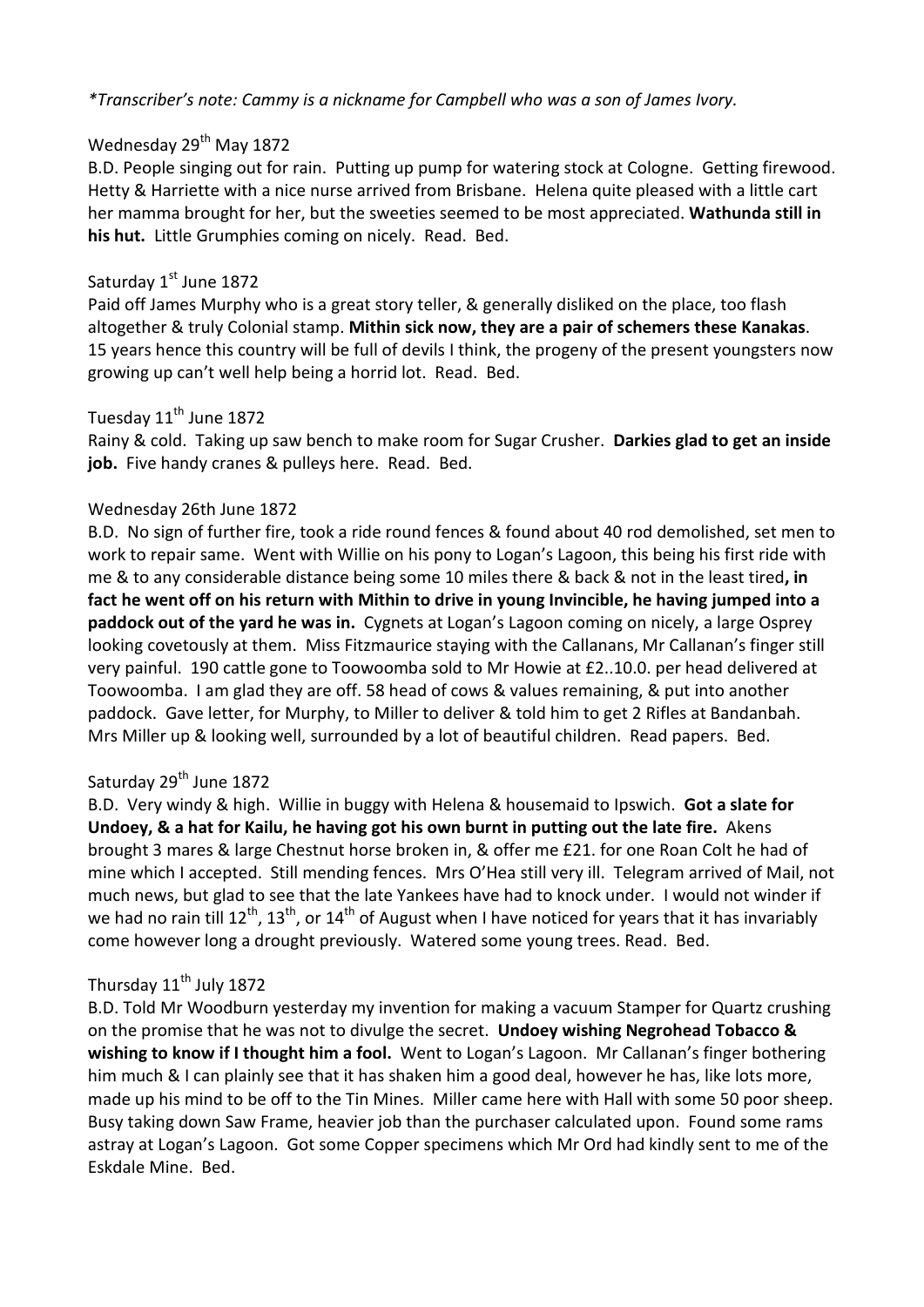# Saturday 13<sup>th</sup> July 1872

B.D. Transplanting trees. Pedley like a fool off to the Tin Mines. Got down one side of the Saw frame, an immense piece of casting some 2 ton weight. Queensland Tin Company shares up to 6/3. More than double what I have paid up & sure to rise much more. Spring Creek Company also going off capitally. **Kanakas finished cut down trees.** Read papers. Bed.

# Monday 15<sup>th</sup> July 1872

B.D. Intended to send for maize to Logan's Lagoon, but O'Hea couldn't go, as the woman who was attending his sick wife had to go to help Mrs Leyman in her confinement. Bought Mrs Smith's bees 10 hives & the timber carrier, as her husband was in much need of the money. He being on route for the Tin Mines like all the rest of the world. Progressing with the saw frame, rather a tedious affair as it has several times been under water. Willie riding away on Monday. Putting up wire fence to protect trees. **Rowed down to Quarry hut & inspected Kanakas clearing, done very creditably**. Saw one my horses 1 year old floating dead in the River, also the remains of 2 head of cattle, whose I know not. Letter for Ord, no fires yet at Eskdale. Bacon busy up in new smoking house. Rats bothering. Read. Bed.

# Tuesday 16<sup>th</sup> July 1872

B.D. **Kanakas cutting down more trees. Some at Saw frame.** Putting in more posts for wire fence. Congratulated Jones on getting married, he said that he was not aware of it. Wifie was my informant. My Companies (Tin) well spoken of in papers. This Quarter's Revenue looks well £60,000 over last year's. Country going a head fast for all the Dead Locks & paltry Liquidation which however is now toning down better. Drying Ground nuts. Young Invincible quite pleased with some Sugar Canes which I cut for him. Killed several poor sheep for pigs. Read papers. Bed.

# Monday 12<sup>th</sup> August 1872

B.D. Must to Ipswich tomorrow to see about matters in general. Fowls from Eskdale for Het arrived at Wilson's. **Gave darkies their clothing on Saturday.** Read. Bed.

# Tuesday 13<sup>th</sup> August 1872

B.D. Showery. Nos 1.2. & 11. Lots, Section 4, Township Stanthorpe belong to Bremer Mortgage till paid off, same being purchased by proceeds of Saw frame sold to Mr Woodburn; £117 paid for lots, also £100. in all for 400 shares Spring Creek Tin Mining Company paid up this day. Beautiful Rainbow. Several small but heavy showers flying about so I am up to my day for another year. Mr Blake of Bank Australasia not very well. Rode to Ipswich. Harriette packing up to be off to school in Brisbane, to board there. I trust sincerely that the cheque may impress her much, as there is great room, I am sorry to think, for same. Wifie goes along with her to Mrs Chetwynd's Institute to place her there, Willie joins them for the trip down. **Darkies busy finishing off ground nuts. They like to be called Black Fellows better than Kanakas.** Comet really seems to have touched the earth, as after sunset I felt a soft glow of heat besides seeing a dim reddish light over the Western horizon long after Sunset. A Comet being only vapour & stars being seen through it, accounts for own not being smashed. Read. Bed.

# Thursday 22<sup>nd</sup> August 1872

B.D. First message from Port Darwin through to PORT Adelaide this day, viz, the Cable is still silent, Palmer, Col Secretary Queensland, stated that he had received a message at 1.p.m. announcing the completion of the Darwin & Adelaide Telegraph Line. Still mending pumps. Harriette by her letters seems to like the school she is at very well. I think that it will tend to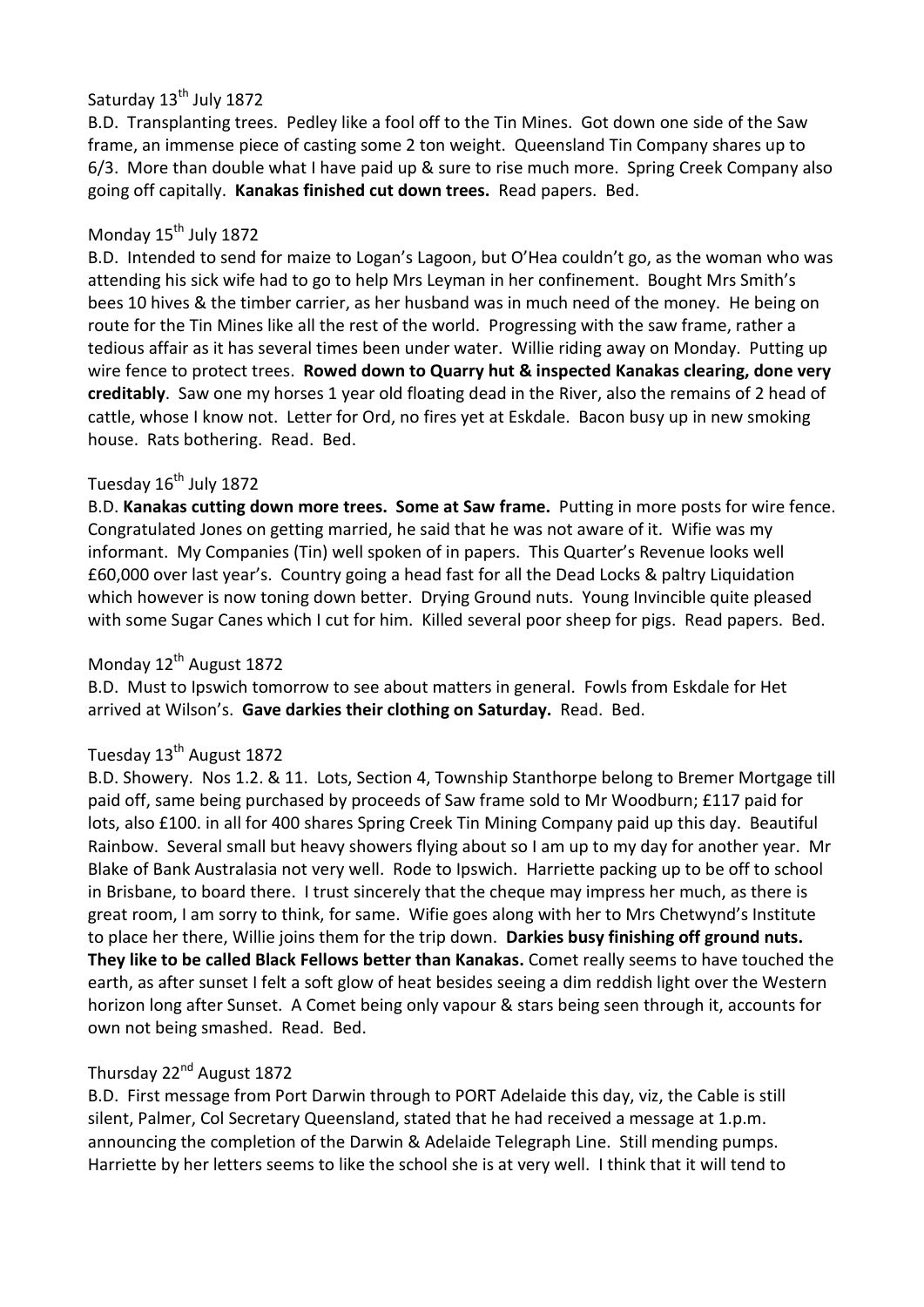improve her considerably. Young Mr Sweeney arrived yesterday, he seems to be a sharp decent lad. **Darkies trashing away at cane.** Read. Bed.

### Saturday 7<sup>th</sup> September 1872

Rainy. Topsy arrived from Logan's Lagoon. Began to squall directly. Jones making pulley for pump larger. Bought 36 bushels corn at 2/9 from Alfred Seymour. Cleared up towards noon. **Kanakas trashing cane.** Read. Bed.

# Thursday 10<sup>th</sup> October 1872

B.D. slight shower toward evening. Started by Train from Toowoomba, arrived about 11.25a.m at Ipswich. Called at P.O. by coach to Bandanba bridge, walked to Bremer Cottage about 1½ mile. Het astonished to see me. Bandanba Creek Bridge School being put up. Looked over garden. Some ginger roots on top of grounds, pips I believe had been nothing. Found all well. **Wathunda now in hospital.** Read. Bed.

# Monday 14<sup>th</sup> October 1872

B.D. Saw a chap Alfred Skinner on Saturday who came to get head Sawyer's place, he said that he had been a year & a half head sawyer at the breaking down Bench with Mr Leslie, & that occasionally he had been at the same work at Mr Reilly's Saw Mills, Ipswich. On said conditions I promised to give him the billet. He also was his own sharpener of the saws, & knew the whole of that department thoroughly, & that he would give every satisfaction. He came today, & I questioned him beside Jones & he stated the whole as above, & that he would get good certificates from both Mr Reilly & Leslie. He said if I get there testimonials as being satisfactory you will then write an agreement with me, I said yes, & then we parted. He also said that Mr Reilly was much settled at his leaving him, though he was glad to see that he had so much between himself. Planted 6 New Caledonian Black Canes received from Mr Strachlan of Loganholme, they are said to be the best for withstanding frost. I will see how they turn out this Season before I go farther into the Sugar Industry. **Jones & darkies cleaning up saw machinery.** Read. Ponsonby Cardew came & had a yarn about going to Saw Mill. Smith & Wright started for Eskdale bullock & dray cart Saturday morning. Bed.

# Wednesday 16<sup>th</sup> October 1872

Very rainy. Went to Ipswich in buggy & got a good ducking coming home. Met David Ord & Butler on road to Ipswich, they being bound for Bremer Cottage. Also Skinner who turned back. Signed a cheque for £250 to send Home sent mail from Bank Australasia Ipswich. Letter from Cardew 7<sup>th</sup> Instant wishing me to give them a call at Stanthorpe. Mr Farlane not come for horse. Put young Invincible into Quarry paddock yesterday, Gray mare & Wienholt's Bay Mare therein, paid off young Broom who was shepherding the lambs at Bandanbah. David Ord to take away yearlings tomorrow. **OHea behaved very badly by staying away & not returning to give Kanakas their rations. Told Dr Rowlands that he could take back Wathunda today.** Captain goes very well in the buggy, roads very heavy. Sample of Tin from Eskdale. Bed.

#### Tuesday 5th November 1872

B.D. P. Cardew arrived with letter from Wifie & Mr Parr. Dray to be at Warwick tonight. Engine about 15 miles on road. All well & going on satisfactorily at Bremer Cottage. Warmish in sun but quite chilly in shade. Shewed Ponsy the Waterfall. Yarned over Bremer matters. Seems steamers have grown sulkey & won't take my goods up, or send them down. Machinery nearly packed up. Dray ought to be at Warwick tonight. **Kilo with them.** Mrs Smith joins drays at Warwick. Bed. *\*Transcriber's note: at the time of writing this entry James was in the Stanthorpe area.*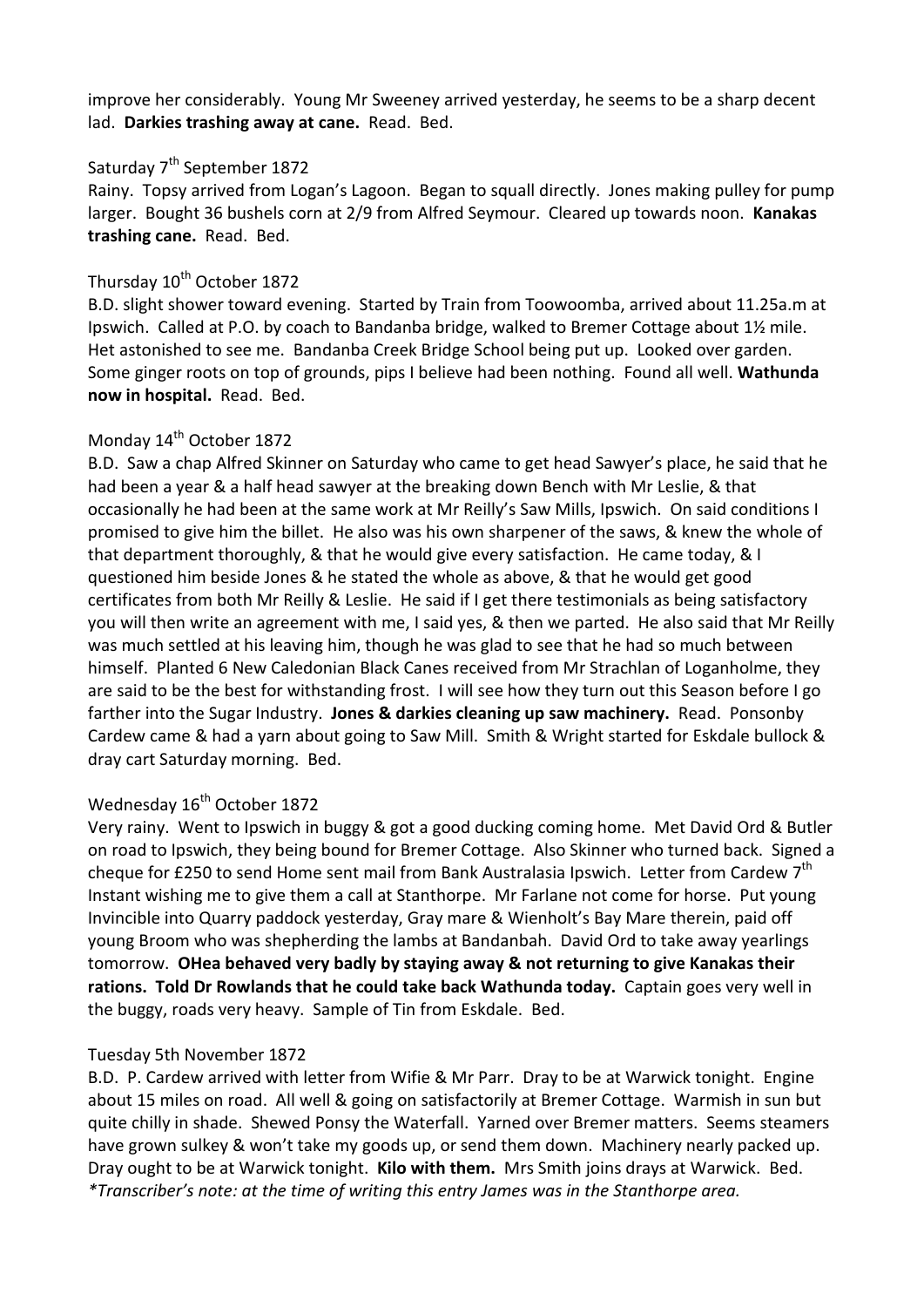#### Tuesday 12th November 1872

B.D. Quite cool & exhilarating. Went to see splitters & dray which arrived last night Mr Spearing told me, went around about & Wifie bothered me at some gully xings, having lately been entrapped several times in bogs &c. Found Smith's Wife youngster & dray also **Kilo,** but some 8 bullocks lost already, man out looking for them. 1 bullock left behind on the road. **Kilo wishes to return so I must pay his passage back, as he can't have the horse which he brought up, why he was required I can't tell, as the man with horse dray had nothing particular to do.** Men all busy felling to clear place for Saw Mill Shed. Cardew was hunting for me & I for him. I missed him by making a short cut. Stevenson commenced work at £2..10.0 per week. 8 bullocks are not found tonight Mr Spearing kindly offered to go with Cardew to look for them. Saw some splendid timber. Stanley says that there is a good deal of sassafras with barrels clear of branches some 150 feet in height. The splitters often make tea of its leaves. Wright not come back with the bullocks when I left. Katie Cullen learning to write. Bed.

*\*Transcriber's note: at the time of writing this entry James was in the Stanthorpe area.* 

### Saturday 16th November 1872

B.D. Went to Saw Mill place, bullocks lost again but found about 5.p.m. men sticking out to leave off work at 4.p.m. said that I would only agree to that if it was the custom of bush labourers in this part of the country. Smith to get £2 per week. **Kilo if he remains £20 at the end of 3 years instead of £18. Uliget to get same when he comes & he remains.** Paid Cullen for rations to date with 11 for Exchange on 2 Promissory notes. Paid Cardew £2.19.0 for saddle & travelling expenses. Mrs Smith to cook & wash for Cardew. Point out places for huts & gunyahs. Wifie tried to give me the slip again as usual, but she did not get far off before she was caught. Dug 2 post holes to test ground got 6 feet down all right. Going to try Evans sawing by himself logs for cutting. Wrote to Cardew enclosing Smith's acct &c. Getting ready for a start tomorrow so as to be Home on Monday night. Children planning all sorts of methods to keep me here, finally the concluded to chain me by the legs. Chilly. Fine bracing climate here, some of the men say that they can eat double of farther North.

*\*Transcriber's note: at the time of writing this entry James was in Stanthorpe.* 

#### Tuesday 26th November 1872

Rainy. **Undoey set fish trap**. Mending pig place. 2 cows lost or stolen, one with both horns turning round into forehead. Letter from young Cardew, all going on well. Sent in Machinery by Alfred Seymour, Railway people too busy to get it sent off. Prairie grass coming up nicely again. Bed.

#### Wednesday 27th November 1872

Rainy. Mail at Brisbane to night. **Uliget left for Bookookarara Creek, quite delighted & sprucely get up.** Jones sent word that he could not start till tomorrow as he was unwell, & machinery had to be still placed trucks [word illegible] rail. He is a most self important youth. Pressing wool, shearing done. Bed.

#### Friday 29th November 1872

Rainy. Still mending pig place & killing Bathurst burr. Too wet for hay again. Lee off work. **Undoey impertinent.** Water tub all to weak a barrel rather, since I left. Wrote to Alek enclosing 2nd of exchange £250. O. Fleas! Bed.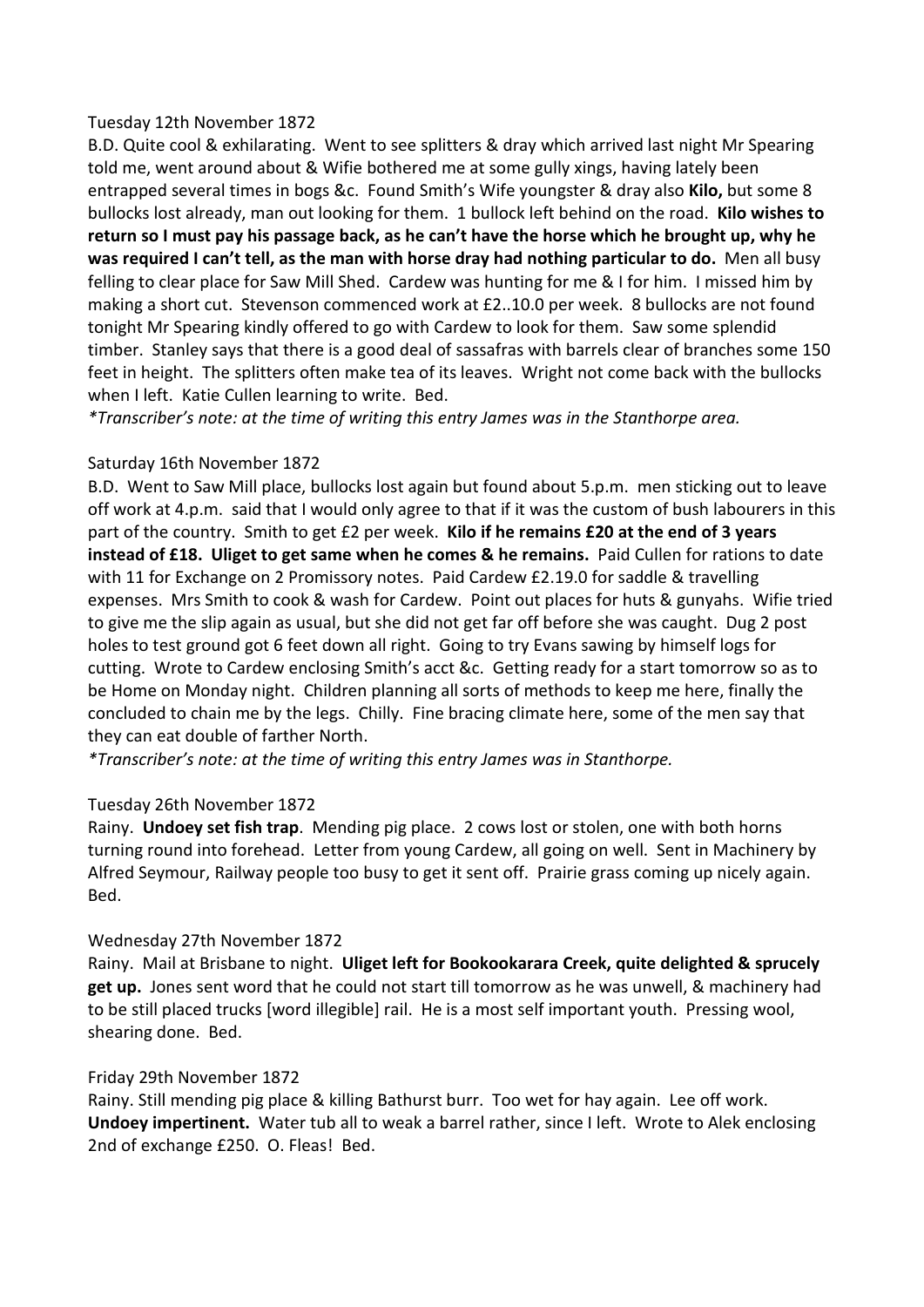#### Monday 2nd December 1872

Rainy. Hay all wrong again, regular lakes all about. Settled with McNicol & Son £26 for 3 months, he is along with his son to get 5/. Each extra when they take Hall's flock. Gave him a letter to get same from Millar. Find that I have given £2 too much having paid £2 to German boy for taking his son's sheep 2 weeks when he was in Ipswich sick. Wool presser not at work. **Undoey went into Town against my leave, also Cuttamuchy, who set to work for a man at Seymour's on the Hill.**  Ducks swimming about the paddock. I wish rain would stop. Read. Bed.

#### Tuesday 3rd December 1872

Raining still, wool presser at work, must get what I can of it away in case of flood. Ginger coming on nicely. **Undoey returned yesterday. I had to pull Mithin out of his hut before he would do as he was told.** Wrote to G. Ord. No word from Bank yet about my Acct sales wool in London Sep/73. Read papers. Bed.

### Thursday 5th December 1872

Rainy. Muggy, & Thundery. **Got Summons for Undoey.** Mr & Mrs Blake very unwell. Letter from Marlay & Selked of Dec 3rd. Jones not called to see them. Got 2 steel forks, 1 no good, also rope & Jamaica rum. Roads very heavy. Read. Bed.

#### Friday 6th December 1872

B.D. with rain again at night. Getting more oats cut to try to get on every chance with hay. 29 bales pressed & marked. Willie rode Snowy to town. River falling. Killed a small snake the other day. **Undoey 1 week off work & Cutta.** Bed.

# Saturday 7<sup>th</sup> December 1872

Rainy. Pressing wool nearly finished. **Made Blacks work till 6 as some have been impossible**. Got most of Prairie grass safely housed, seeds so hard that you might break your teeth before you break them. Read. Bed.

# Monday 9<sup>th</sup> December 1872

B.D. Very warm. **To Ipswich & got Undoey fined 10/- & found that the Blacks should be paid yearly.** Mr Blake rather better, also Mrs Blake. **I believe nobody appeared for the Lads when their names were called in order as to their collections, as by the Act their names ought to be put in again for next selection day, their present ones being dismissed. See Clause 6th application book. Got gold & paid Kanakas & explained my mistake.** Making hay. Read. Bed.

### Thursday 12<sup>th</sup> December 1872

Slightly showery. Emu took my wool. **Kanakas busy at hay.** Read. Bed. \*Transcriber's note – Emu was a boat.

#### Monday 23rd December 1872

B.D. **Went to Ipswich for summons for Undoey.** Saw Edwin Campbell who gave me receipt for Mineral land. Called at Bank. Got a lot of Newspapers. Pleasant drive back. Read a lot of the papers. Bed.

# Tuesday 24<sup>th</sup> December 1872

B.D. Still at stack. Hay all off ground. Some of the strange horses broke into Kingston's paddock & there ensued a regular fight, no great damage done. I will have nearly 2 wool bales full of Prairie grass seed when all is thrashed. English Mulberries rife, but the birds have all the best. Harriette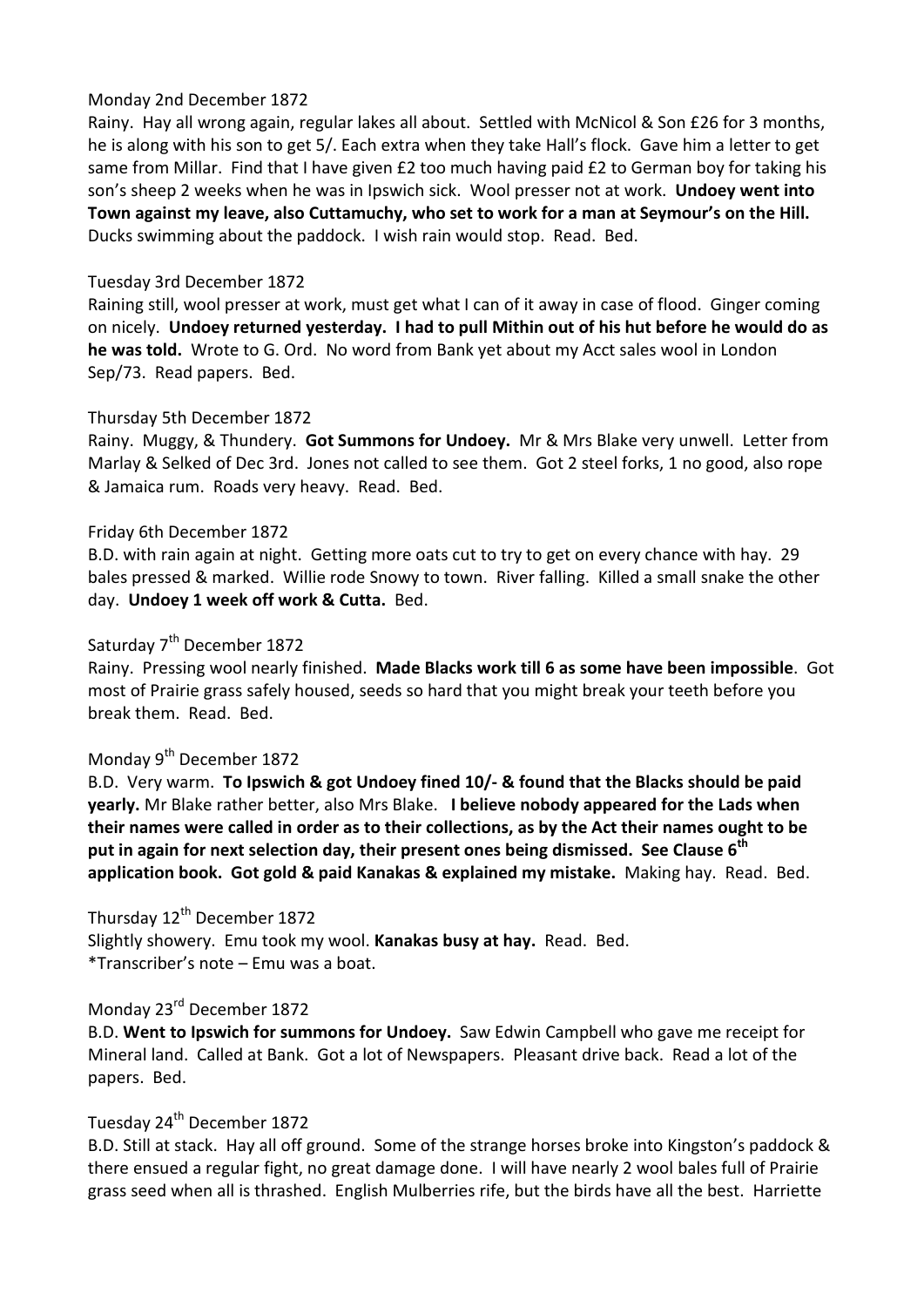& Willie & all busy preparing for xmas day. No cake arrived yet. Lee unwell couldn't come to work & his sister laid up with Rheumatic fever. **Let 2 of the Kanakas go to Brisbane to see their friends, as they are good men generally.** Letter from Mr G. Ord. Bed.

# Friday 27<sup>th</sup> December 1872

**Went to Ipswich & got Undoey a fortnight in jail.** Very hot bleak came all at once like a burning glass out of a break in the clouds. Eva Cardew returned with us. The boy nearly broke one of the springs of the buggy. Peculiar offer made me as to my wool, did not consider it at all fair, one Firm offering a paltry Price over the market if I changed agency. Smith came with a man Morrow to speak to me. Horses came up beautifully to see the buggy, heads erect & so spirited, Snowy in the midst quite calm as being used to it. Read. Bed.

### Sunday 29th December 1872

B.D. with slight rain early. Eva & Harriette taken to the Romantic Weeping Willow wharf seat, certainly a very pretty spot. My shin bothering again, so I don't like to walk much. **Wrote to H.P. Cardew, also to Mr Robert Gray for money £9 sent for by Finisa who thinks he is dying, he is brother to Singungant. Taromi & Cuttamuchy came back.** Read a Blair's Sermon. Bed.

# Monday 30<sup>th</sup> December 1872

B.D. Slight rain. **Undoey returned from Jail having paid his £ to get out.** Wrote to Eyre & Digby to ship my wool through Harris & Co by G.H. Wilson & Co & to send Bills of Lading to Bank Australasia as I had previously done. To Clarke & Hodgson for 2 cases in all 1 dozen white & 1 dozen red Porphyry wines. **Wrote to Robert Gray & Dr Rowlands about Charlie Finisa**. Mrs McEwan came bothering for horses & sheep on tick, but she is to give security. Ord made a mess of Returns, Cattle & horses, not having gone before a Magistrate when he signed same. Tolerable flood at Eskdale, fences carried away. Mr Callanan told me that he would likely be able to pay me his £110 promissory note before it was due, I said we will see. Thrashing Prairie grass. I will have to go to Ipswich tomorrow to rectify Mr Ord's mistake. I see by the papers Brims Copper Mine at Eskdale looks well. It is on a hill 700 feet high. I hope to have a look at it some day soon. Read. Bed.

# Thursday, 2<sup>nd</sup> January 1873

Rainy morning, then by 9 a.m. fine. Very warm. **Kanaka very ill.** Sent a letter to Robert Gray about his money. Mr Callanan shifted yesterday from Logan's Lagoon. Mr Higgenson came about 2 horses but had to go without them. Katie Cardew here, but can only remain one night. Put hurdles round White Millet & Ginger. Bed.

# Friday, 3rd January 1873

B.D. Rainy morning. Katie Cardew left. Great demand for my Invincibles but none on hand for sale. Sullivan still at pump. My Gray horse ran 2 races at Helidon, won one & lost the  $2^{nd}$  against Eucalyptus a horse kept in training for 2 years, Budworth (the Grey) lost by only ½ a length I believe, & the Purse of the winner offered £20. & his winning horse for the Gray, & owner that he was a better horse. Letter from H. P Cardew reporting progress. **Kanaka taken to Hospital.** Cleared weeds from young trees. Made 2 Ornamental arches by cutting off branches. Read. Bed.

# Saturday, 4<sup>th</sup> January 1873

B.D. Slight rain as usual lately early in the morning. **Kanakas worked till 6 p.m. much against their grain.** Sullivan still at pump. My shin keeps me from walking about being rather nippy. Tried some of the Porphyry Colonial wine, Red bad & mousey, white very good. Not much news in papers. Bed.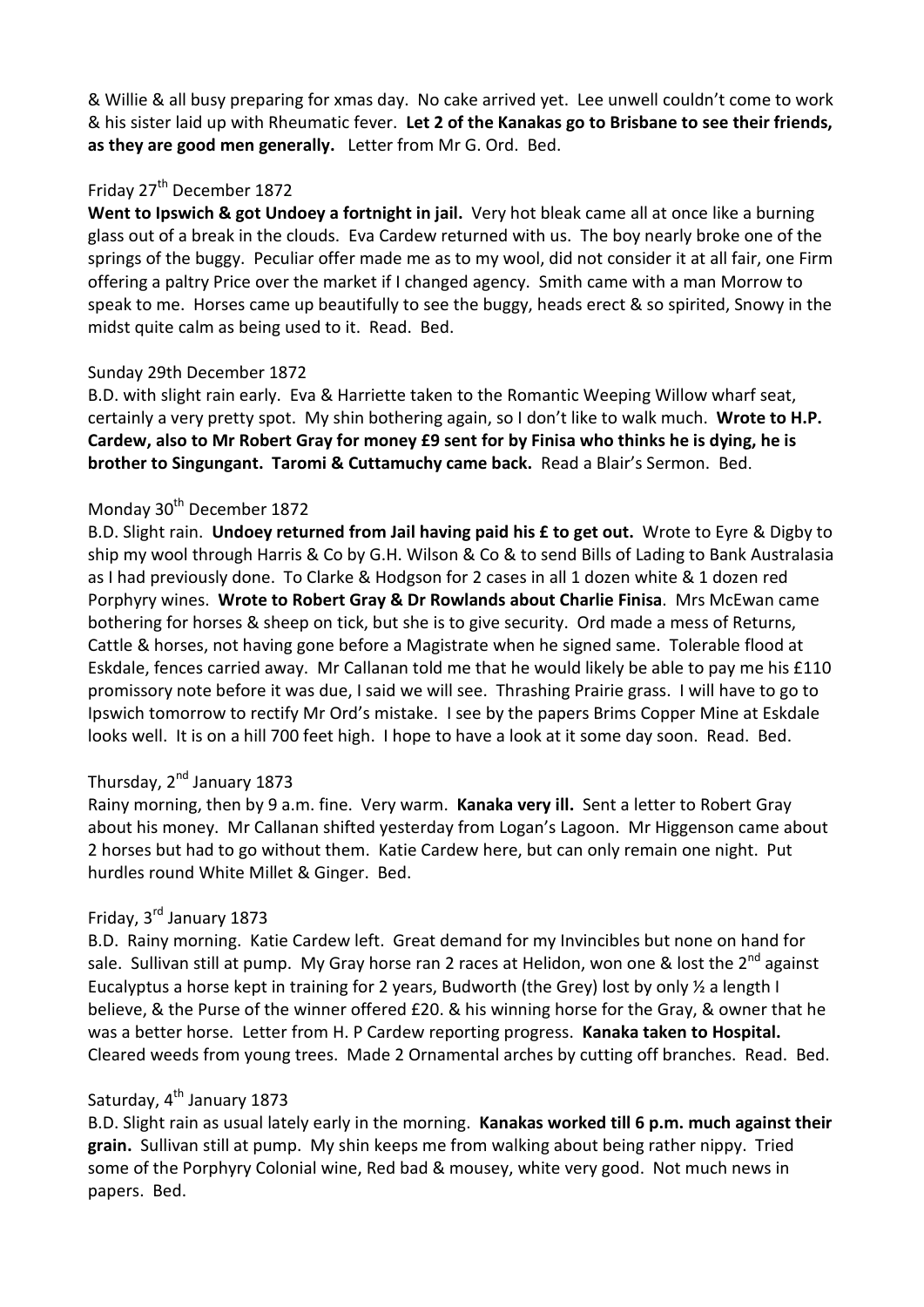# Sunday, 5<sup>th</sup> January 1873

B.D. Tried a short stroll. Looked at some splendid horses. Cattle have nearly demolished my 8 acres of Sweet Potato vines. Read Sermon (Blains). **Kanaka who was taken to Hospital the other day is dead, name Finisa.** Bed.

# Wednesday 22<sup>nd</sup> January 1873

B.D. To Brisbane. F W Lester on board. Put Captain West in a Scot about running down my wharf & nearly squashing the Family & myself too. He said it was the wind, I told him flatly that I particularly noted that there was none whatever to affect his boat. Saw a beautiful Ciscaprian looking girl nurse to Steele the Chemist in Brisbane. Went to Queensland Bank, saw manager, & settled matters most satisfactorily. Went to Bank Australasia about my 36 bales wool to be shipped by Harris, could make nothing of it, went to Eyre & Digby's Office, found that it had been shipped by Bright Bros through some mistake. Gave Knowles some of my Logan's Lagoon peaches, they were quite astonished at their size, beauty, & flavour, & there was not a Peach in Town. I am to send some for the Banquet on 29<sup>th</sup>, **called at Immigration Office & settled about Finisa's matter, Mr Gray to pay Ipswich claim, wrongfully sent to me. Immigrants almost all off.** Went to see Dr Bell about me leg, said that he would make my leg as good as new in 3 weeks if I followed his instructions one of which was to hold my leg above my head, I suppose Yankee fashion & latterly to finish off with a dose of caustic. Ok!! Went to see Lizzie Watson, a very lame affair, but it seemed to please the public. Some good Scotch songs. Bed.

# Thursday 23<sup>rd</sup> January 1873

B.D. Intended to sail in the Ipswich, it started by my watch 2 minutes to 6 just as I was 100 yards from her, 6 being advertised time, hailed, but no use. Left by coach, luckily found a horse awaiting me at Bundambah bridge. **Servant glad to see me, as the Blacks have been bounsing he the night I was away.** Pump man reported pump all right late in the evening, so I had no time to see, besides I am to walk as little as possible, may see tomorrow. Eye rather better. Bed.

# Wednesday 29th January 1873

Slight showers. Man at pump, got me to go in Buggy to see it work, turned back in disgust, discharged only about 800 gallons per hour instead of 7,000 & took 20 seconds to fill a 4 Gallon bucket, he wagered it would fill the bucket in 3 seconds at the most, I took him at his word & said when he really managed that, I would perfectly satisfied. Mr Blake called & I had a long yarn with him. Poor Mrs Blake has some sort of abscess in her side from bad management after her youngster. Singed some papers about my wool. Tarampa at £22,000 he considers a good bargain. Dead snake not pleasant under the hut. Pump man off in high dudgen because he can't make me believe that black is white. **Killed a wedder for Darkies.** Read. Bed.

#### Monday 3rd February 1873

Showery. Patrick Ward sold to me a Thoroughbred Clydesdale mare 9 years old & in foal to Bloomer, for token £12, she is worth £50. Akers brought back 2 horses he had breaking in. Lee cleaning up Engines. Letter from Cardew. Engine all right & pronounced an excellent one, but nearly destroyed by the negligence of Raff & Co people not plugging holes of which oil cups were taken. May have commenced sawing [word illegible] this. Put younger Invincible in the Stable & sorted the horses. Cattle all changed back into Mill paddock. **Undoey at Brisbane as he wishes to send a pair of trousers &c. to his Father. They are very kind to each other.** Bed.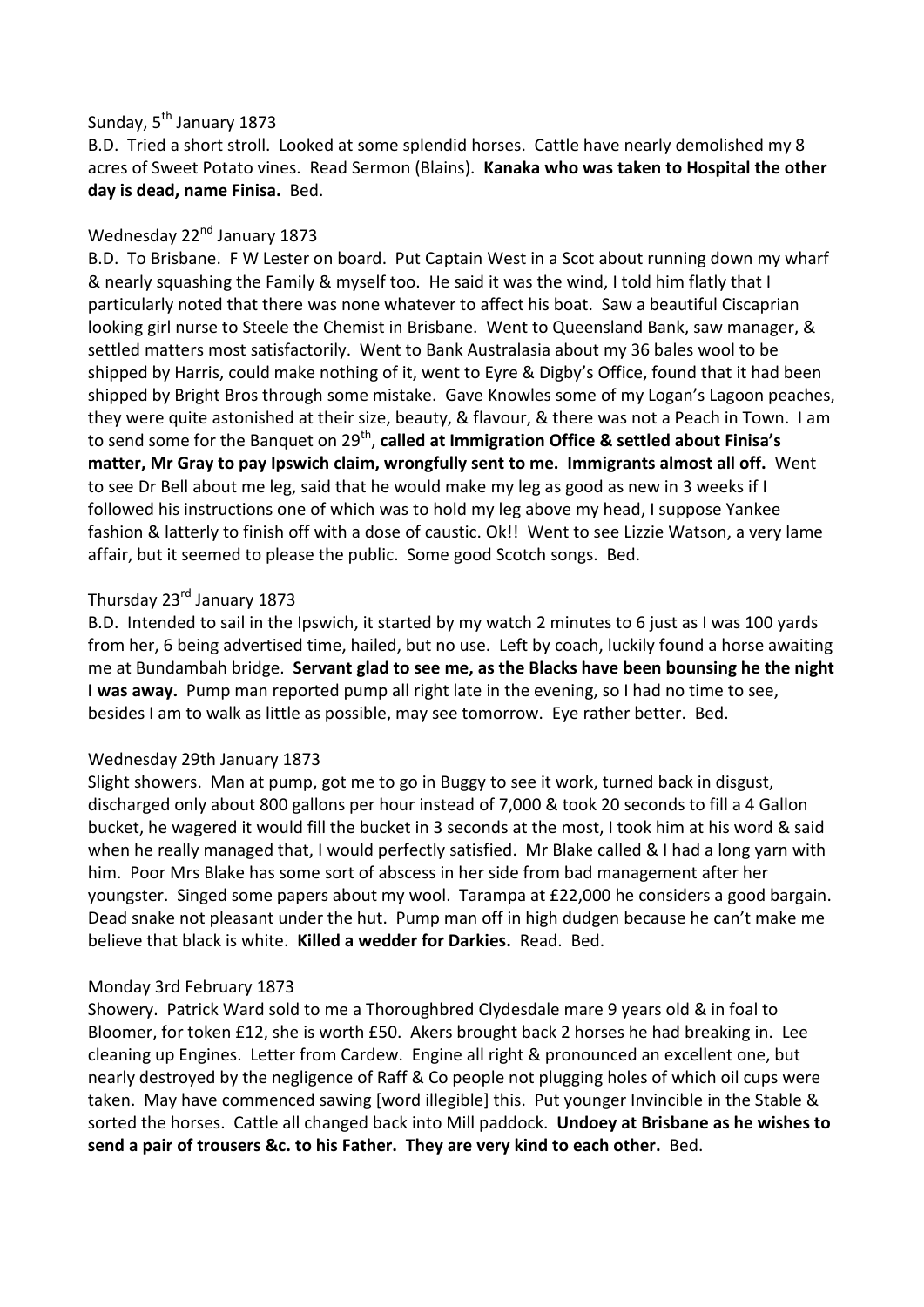### Tuesday 4th February 1873

Slightly showery all day. Splendid Counterfeit horse my Breaker Robinson has just broken in, as handsome an animal as I have seen many a day & they tell me there are a few really better, but I can't see how, as this one is a model. To shew what Ord knows of the horse stock, he wrote in his last letter that next Season I would have some fine mares for Kingston, why for years I have had more than plenty of excellent stock for him. **Undoey returned by steamer.** Gave Miller an order for Saddlery tools. Got Dulcimer's Pedigree at last at which I am very pleased, as he is a most valuable animal, & his first owner in these Colonies backed his Stock for any amount against all comers. Het frightened Dr Bell by stupidly writing to him about my leg, as if I was unable to look after myself. Received £5 from Mrs Cardew part payment. Sheep. Bed.

# Thursday, 11<sup>th</sup> February 1873

B.D. with sharp thunder shower in evening just after planting some Early Rose potatoes. Got wharf mended again. Sheep getting into garden. Sent Eyre & Digby Carpendale & Ranneck's account. **Got clothes for Kanakas**. Letter from H. P. Cardew stating that they sawed a log on Thursday last, all going well except that the shaft was too weak & bent in 2 places. Mr Cork delighted with the timber, he said the some of this would turn out £30 worth of timber. I am glad the Engine works well. Shower will do good. Read. Bed.

# Monday 17<sup>th</sup> February 1873

B.D. **Darkies nearly finished sweet potatoes.** Mending fences, Akens has I find a Bill of Sale over his horses & to Bashford. Very dry at present. Sent for my 4 ewes & 4 rams ½ bred Cheviot & South Downs to Dugandan. Lee putting fences right. Willie going to school tomorrow. Dear wee man. Bed.

# Tuesday, 18<sup>th</sup> February 1873

B.D. Willie riding about. Fences repairing, **Darkies at firewood.** Mrs Dickson who is to take charge of Willie came to see Wifie, she seems to be a pleasant person. Willie then got all ready & bade us goodbye & his little heart was full, but he manfully behaved himself & sent off in their Buggy, Mrs Dickson being along with them. Gave Willie s shilling to treat his schoolmates with. School in road to Ipswich so not far from us. Read. Bed.

# Tuesday 25th February 1873

Slightly rainy. Mr Cocks called, he said the he would have been down sooner, but that an operation had to be performed viz taking a piece of steel out of his eye or he would have been here on Saturday. He got it into his eye when chipping the steel plate of circular saw table. He went over the Mill & told me that any one who pretended to be an Engineer ought to have been ashamed of himself for leaving everything in such disorder. The thing here, another there. Shaft will do also Journals?. Jones had left behind several things here which he ought to have sent up, & which consequently had to be got at Stanthorpe, at double price I suppose. Mr Cocks told me that he thought that they would average 10,000 feet per week, & that the Mill should pay well. That 12 men would be ample, & at £1 per 100ft a good income could be got out of it. Several orders in, one small one supplied. Says that only at one other place has he seen such a plant of splendid trees in his life, & such good sort. I gave him a note to Raff & Co about Engine out of order & claiming Compensation, also a note to Smellie & Co for what items he thought necessary for Mill. He seems to be in a great hurry to get back to the Mill again. **Fine hunt after a sheep the Darkies had.** Some heavy rain during the Evening. Read some Home papers. Bed.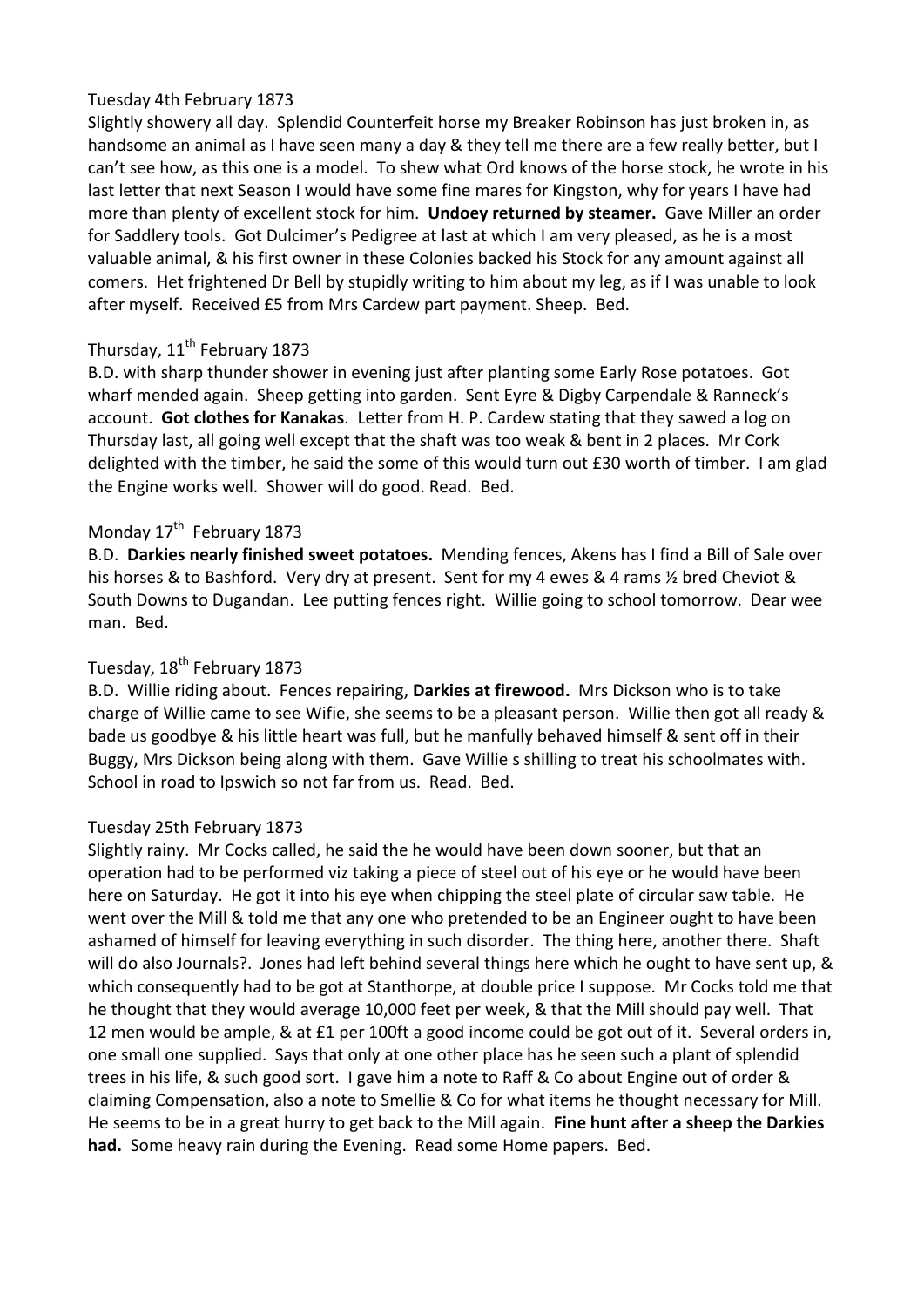# Thursday, 27<sup>th</sup> February 1873

Raining. Putting yard for shop right. Sent £590. cheque to Bank Australasia Sydney payment Interest, Jamie's School acct & last money to Mr Mason. Russia I see still on the move India wise, they can't really get much farther or they will get generally roasted. The Khirites will better look out. Fish jumping at a great rate. Rather muggy these 3 days, **2 Darkies sick.** Akens wishes more horses, but he was rather taken aback when I mentioned not liking Bills of Sale, he having made over his property to Bashford. Offered £40 for Blossom Read. Bed.

# Friday 28<sup>th</sup> February 1873

Heavy rain. No appearance of Mr Cocks, sure to have some pratley excuse. Rain during night much heavier, pretty sure of the flood I prophesied. Getting things put right in mill. **Darkies glad to get into shelter.** Baling out bale place. Read. Bed.

### Saturday 1<sup>st</sup> March 1873

Rainy morning. **Aroused by Blacks shouting, enquired the cause, told the Kanakas were trying to get the boat out of the middle of Willow tree where sudden flood had raised it, looked out & I was astonished at the size of the River in one nights rise, as the ground previously had been much cracked from drought.** Boat had to be lashed where it was as it could not be got out. River kept rising for a few hours & then gently began to subside, as the day was clearing up. Got a lot of bales of chaff raised to the first story of the mill. The Ipswich took 5 minutes to get on about ¼ of a mile. The Settler took about 1½ minute longer & even stopped to let out Mr Cocks who told me that they had taken about 6 hours to get here from Brisbane instead of the usual 3 hours. Mr Cocks excused his delay by waiting to see a mould made for the drums he had gone down about. I asked if it was necessary for his presence to do so, as I thought that an order was quite sufficient, he then said he was afraid that they would delay if he did not remain to push them & that Mr Smellie said that he would have sent all his men away if the order had not been from me, nons verrous I fear that he wished to visit his old friends down there & perhaps had got on the spree like most of there people in this country. He had called on Raff about the bad state of the Engine, & after the clerk haggling & telling lies he was completely upset by the question, if the oil caps were not taken off, how could they have been sent up in a case packed by them? the fellow then saw that he was caught & had to say that they would meet me in the matter. Mr Cocks then called on Mr Drurry, & gave a candid statement about the Saw Mill, & Mr DD was quite satisfied. Akers came wishing horses for a man on Credit, but I would not let him have them, stating at some time that there were too many Bills of Sale knocking about to my taste, which made him wince a bit, as he was not aware that I knew that he had made over a Bill of Sale to one Bashford, who he said was all one to himself when I was talking of Bashford not being able to look after his affairs properly if he was elected an Alderman. Really honesty as I said before has almost vanished, you can trust almost no one. I was inclined to think that Akers was honest. Bah. I see by the papers that India is hard pressed for horses, owing to Russian moment, no doubt and it will be hard to get the compliment of such as they wish, I could let some 100 go of first raters, & I now intend to breed up fast, having some 150 very superior mares to breed from, & excellent Entires, all of the right stamp, strong, enduring & handsome. India will now require lots of horses, so I am in luck. Read. Bed.

#### Thursday 6th March 1873

B.D. Ploughing. Mr Bailey came for clogs for chaining logs too small. **Kanakas splitting rails & slabs.** River quite low again. Found fish trap nearly buried in silt, yesterday. Letter from Advance sale of old mares which brought my good pieces, some being unbroken & over 20 years of age, 20 netted £49. I was prepared for 10/. Each. Read. Bed.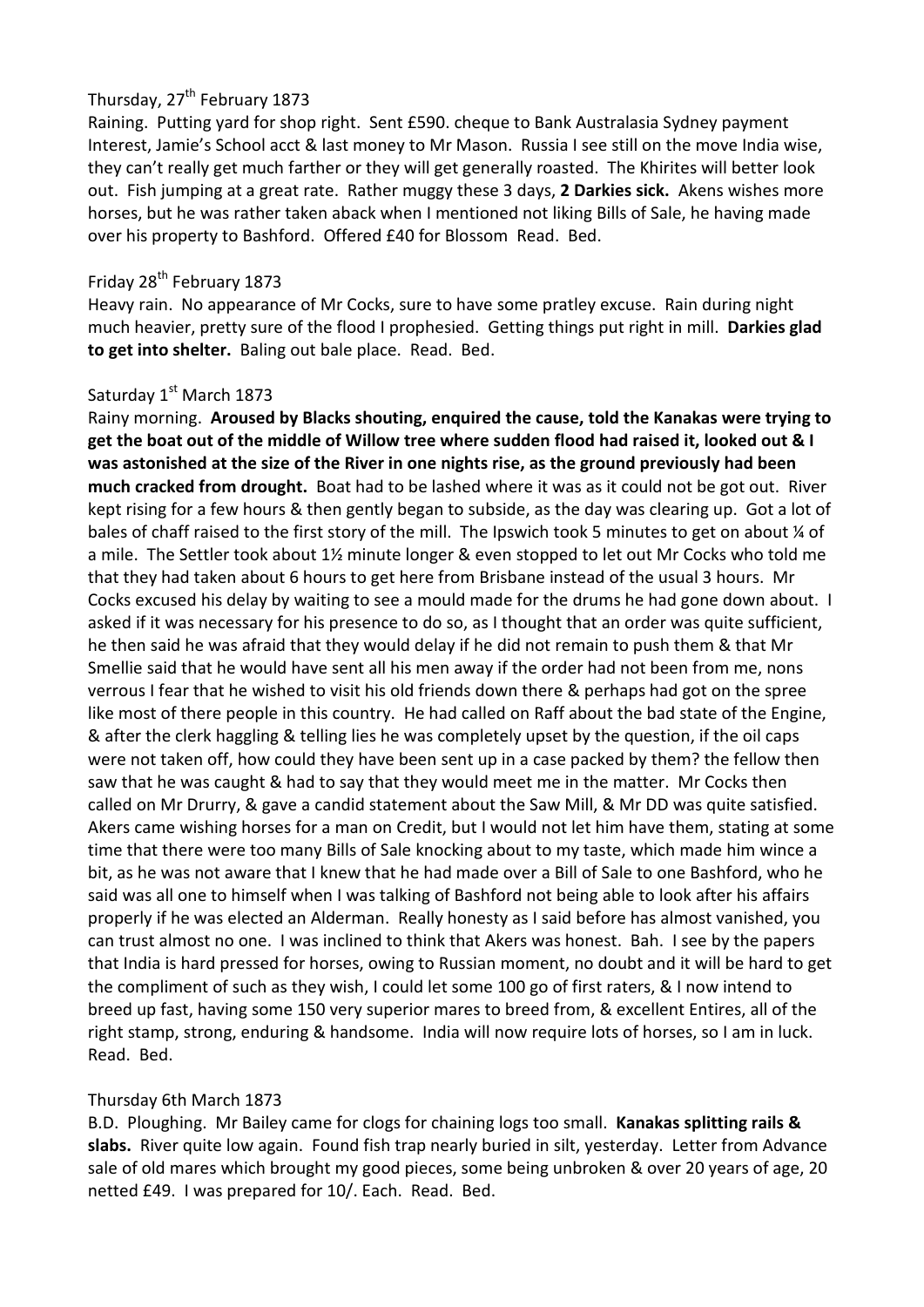# Saturday 8<sup>th</sup> March 1873

Very rainy. Jones arrived & he accused Cox of trying to get Jones that I could do nothing till I went & saw myself how matters stood. In fact Jones is accused & he accuses. **Kanakas at Mill.** Read papers. Bed.

### Wednesday  $12^{th}$  Mach 1873

Took a stroll. **Kanakas splitting rail.** Bad headache for a few hours. Mr Higgenson came for heifers, couldn't see him. Read. Bed.

#### Tuesday 18th March 1873

Wretchedly cold rain. 2 horses found about a mile hence with my valise hanging down, & saddle on horse with only 1 stirrup & leather & no girth. Man had got drunk & left the horses to roam about, & he went to fight a man he had a row with at the Ball. Coachman said my bag was all right at Tenterfield, & brought back single stirrup & leather, he had evidently taken it off to inconvenience me, only reason Jim at all make out is that I gave him nothing I suppose when I got off the coach, but such being never done here as far as I am aware I never thought of offering him anything. He said that he would bring it next time he came from Tenterfield (Thursday). Made up items where Jones was evidently wrong. Wrote to Wifie. Put people too drunk to deliver letters, wife with a leg of a chicken in each hand tearing at each time about. **Kilo & Uliget both ill, & no wonder from such bad weather.** Cardew went to Stanthorpe where I had sent him yesterday to Telegraph about drums, answer not made yet, & faithfully promised about 3 weeks since, how can a fellow get on in this way. No rain at Stanthorpe. Can't get on with my business for want of my bag in which are all my papers & things of consequence. Received Het's packet with Tom's, Willie's, & Coz Willies letters + a few lines from herself. Strolled about. Washed for some tin. Bed. McCullen called & wished me much to go to his place, but business & my leg wouldn't let me. Read papers. Bed.

# Friday 28th March 1873

B.D. Mr Kent Horse Bazaar is going to write an article about the best place for India horses, & Eskdale & another station he considers the best. 23 bars of iron which ought to have gone up weeks since only now gone to Bookookarara. Pullies went a week since. Jones likely to be hauled up for breach of promise of Marriage with a girl called Hancocks. He seems to have his troubles thickening about him too. Returned per Emu to Cottage. Played 4 games chess & lost 1. New Servant luckily arrived. Got Mirror from Het. Paid Stuart yesterday for 6 regattas lost. Threatening rain a little. **Kilo & Uliget arrived. Darkies glad.** Bed.

# Friday 4<sup>th</sup> April 1873

Showery. Sowing prairie Grass. Sent in for servant, no arrival. 6 Horses left for sale very good looking, also 2 Gray ponies. Reserve £20 on the horses. Took a stroll. **Darkies splitting timber. Small punt floated down & it was caught by the Darkies**. Lee's Sister very ill pain in her side. Read. Bed.

# Wednesday 16th April 1873

B.D. Sent 18/2. for Scotsman by Post Office order yesterday. Took a stroll over paddock, Prairie grass coming up nicely. **Mithin breaking clods of dead sugar cane roots.** OHea ploughing for more prairie grass. Read. Bed.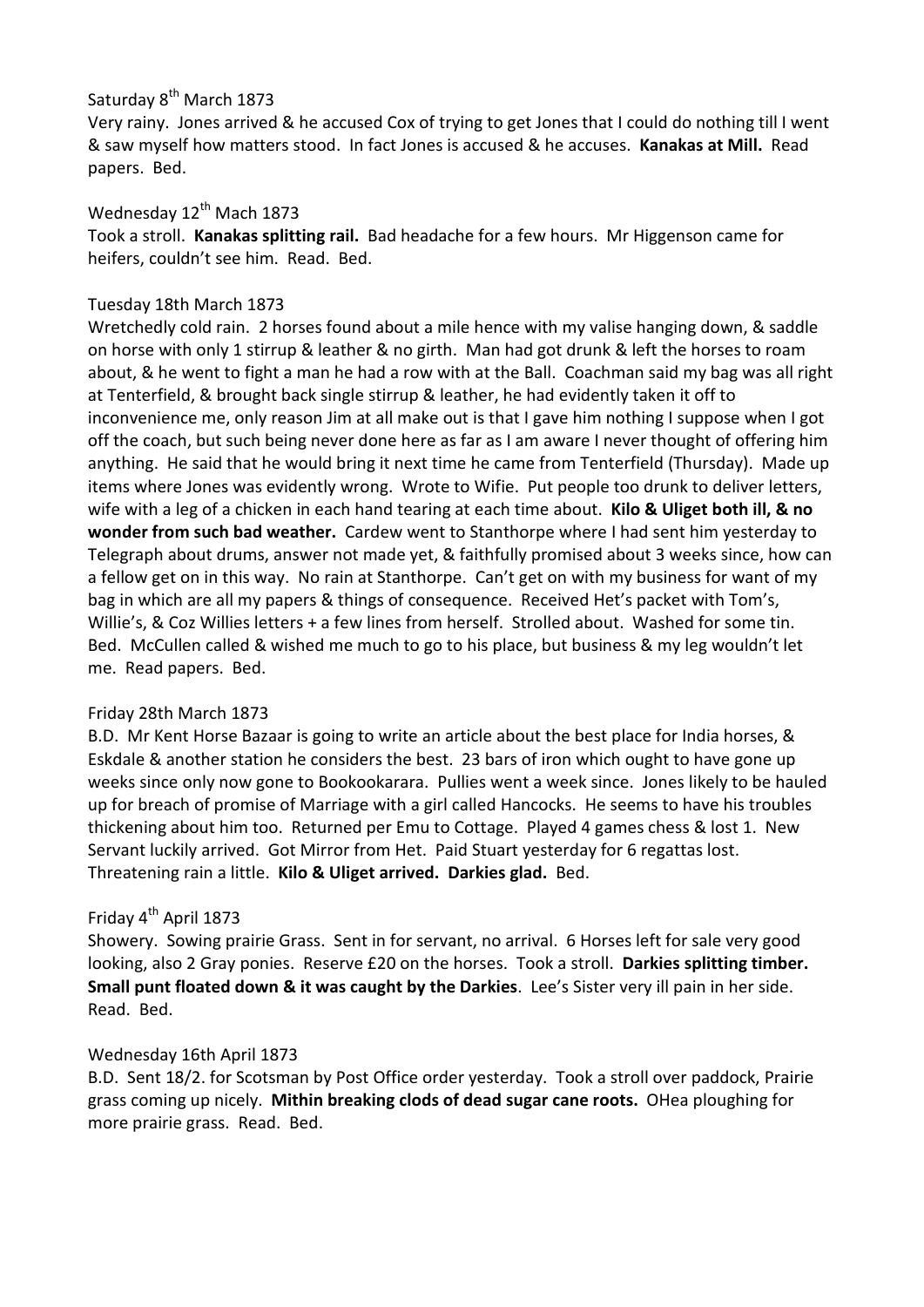# Wednesday 23<sup>rd</sup> April 1873

B.D. I think summer is just commencing. **6 Kanakas in their huts ill of headache & colds.** I think that I have a good case of perjury against Jones on several of his assertions. Fitted up the seats around the tree where they used to be. Watered some Bunyas. I intend to start on Friday for Bookookarara. Read Ures Dictionary on Science & very interesting. Bed.

# Thursday 24<sup>th</sup> April 1873

B.D. **Darkies still knocked up.** Made some food rot powder for sheep. Cow got into garden again & broke down one of my best Loquat small trees. Warmish. **Took a walk to see how Darkies were getting on at splitting, none of my own there, only 3 strangers working for the others.** I must make a start tomorrow & Het is going to Brisbane, a fine mess likely by the time she returns. Akens called & promised to bring some of the money he owes me on Monday's work. Parliament here to meet at last on May 28<sup>th</sup>. High time after some  $\frac{1}{2}$  dozen [word illegible], there will be but a poor opposition party. Packed up. Bed.

# Monday 5th May 1873

B.D. Warmer & lie a change. Breaking in Thuderbolt for Buggy. Tinker Campbell & Sons came to see about starting a cotton oil & cake industry at Mill. Went over Mill with them. Akers took away Younger Invincible to break in to draught & 2 mares or rather fillies. Katie & Nurse Linden left in buggy, watered some of the young & newly transplanted Bunyas. Letter from Ord stating getting on well with branding & calves in splendid order. **All the darkies at work.** Bed.

# Friday  $9^{th}$  May 1873

B.D. **Went to quarry paddock to see how Lee & Darkies were getting on**, Lee is regular eye servant, watched his proceedings for an hour, & not a thing did he do but stand & look on, I sarcastically told him, when I went to them that I feared his constitution would be injured by his hard work. Horses in paddock shinning with good condition. Mr Richardson of English Church called, also Mr Higginson who told me that he was to be married to Miss McEwan. Bed.

# Monday 12<sup>th</sup> May 1873

B.D. Mrs McEwan wishes a fortnight's grace for her £30 Bill. She bought all my chaff good & bad at £4.10.0 per ton, cheap enough. Campbells commenced work at Mill pulling up tramway. Paid young Campbell £3 for putting suction hose in order warranted to act properly. Mr Gibson came to see about Eskdale cattle, lent him Corby to go up, as he is in a great hurry to be down again to get married. Gave him an open letter to Mr Ord stating price & terms. OHea has put in about¾ acre Barley at Logan's Lagoon for green stuff for Dulcimer. Letter from Mr Ord stating that he will likely brand 1,000 splendid calves in less than ½ a year. Total Eclipse of Moon commencing 7.42 p.m. total eclipse minutes, all clear again 11.22 p.m. Lovely night to see it, not a cloud or mist, got hot, **Kanakas, & all the servants to witness it**. Frank sent a letter, very kind & stating his being tired of sheep & going more into cattle, a step truly in the right direction, & only a pity that he had not commenced sooner. Wrote to Alek, Willie, Netta &Lizzie, also to Pupsy. Fine weather for Cotton. Read. Bed.

# Wednesday  $14<sup>th</sup>$  May 1873

B.D. Wrote to Jamie presenting him with the price of his watch as his last Birthday's present in consideration of his putting his pocket money to so good a use, instead of spending same on frivolities. **Darkies sowing bone dust over ploughed ground near brick wall;** Sold to Messrs Mackay & Carwell through Mr Gibson 400 heifers at £4. per head, Ord's price being £3..10..0. & he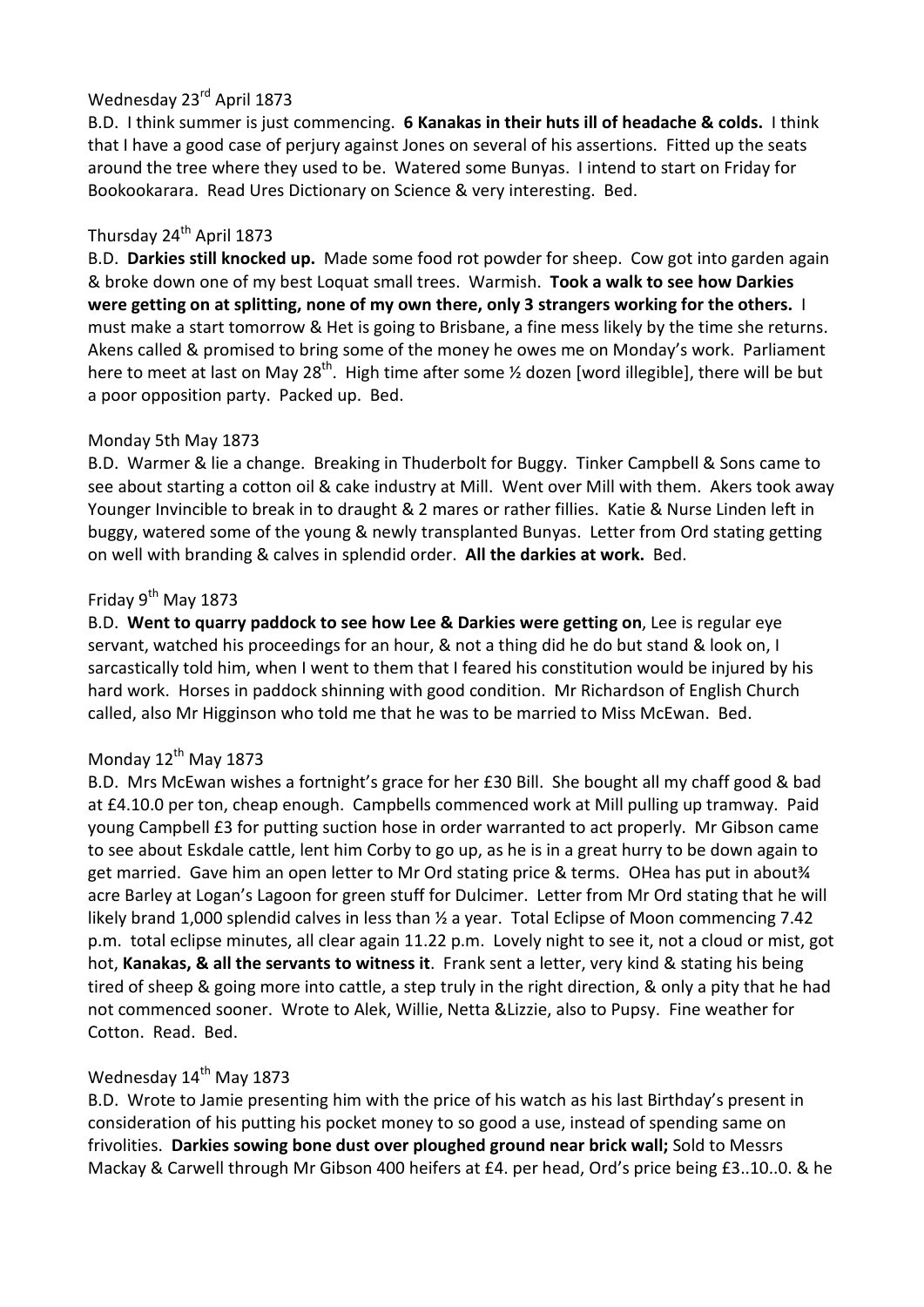did not think that I would get that, from 1 to 4 years. Sent 5 more bales of chaff Mr McEwan. Eyre & Digby rather sold by my sale, they lose some £80 commission. Read. Bed.

# Thursday 15<sup>th</sup> May 1873

Lee still unwell. Higginson cutting chaff at Mill, can't get on properly as they can get only one knife to cut. My fat cattle returning bullocks £7. cows £6. Mule cut. **OHea sharpening saw for Darkies.** Read papers. Bed.

#### Wednesday 21st May 1873

B.D. with one heavy shower. Rain rather needed, but still plenty of good grass. **Darkies x cutting logs.** Lee unwell yet. Read. Bed.

#### Thursday 22nd May 1873

Maria left with bad foot for Hospital. **Darkies sowing Bone dust on Prairie grass near River.** Chaff all packed off. Read. Bed.

#### Monday 26th May 1873

Held as Queen's Birthday. Children went in Buggy to see some amusements, returned quite delighted with Punch. **Kanakas kindly gave Helena & Cammy Boy 2 of their best cakes.** Cammy let us see how the lassies danced, he whirling around & quite delighted with his Exhibition. 1st day of Brisbane Races, could get no letters or papers. P.O. being closed, very odd certainly, I must say. Bed.

Wednesday, 28<sup>th</sup> May 1873

B.D. Watered trees. **Kanakas sawing timber.** Wrote to Pitts. Read papers. Bed.

# Thursday 5<sup>th</sup> June 1873

B.D. Harriette rejoiced. Went in Buggy along with Harriette & Helena. **Found Willie at Course chaperoned by Mithin, a Kanaka,** not a bad turn out of people, but altogether very slow, till Bradworth's Race in which he came in a good 2<sup>nd</sup> beaten by a famous Racer Zenobia (Ladies purse being the Race) 8 entered 3 scratched. Met Mr Cardew & Francis, Loftus, & Katie who was looking exceedingly well. Harriett as usual on our return, lost something, in the shape of feathers out of her bonnet. Read papers. Bed.

#### Monday 9th June 18873

B.D. Went to Town about Murphy's case, very little satisfaction, best of the joke went to Murphy's Lawyer, he not knowing that his Clerk had be gone to take up his case. Best plan to serve him his acct. Lad Willie who had been with us a few days, safe at Mrs Dickson's. Posted letter to H.P. Cardew. Drew £1 blank cheque on Bank Ipswich to pay 5/. for £10 sent to Nin. 6. Binewood Terrace (East) Leamington, Warwick Shire. Called & ran Flutina at Sloan's. Called on Mrs Callanan, just going out, her brother going to try New Zealand for a change. The married one's wife has only £6,000 in all, not £2,000 a year, so far sold. **Kanakas burning out stumps.** Mr Higgenson found out that Dec 6th/72. instead of Jan 6/73. so of course I so let it be. He told me that next Monday Mrs McEwan was to come & settle the hay & sheep accounts, I hope so, she dallies so. Wrote letters. Harriette getting ready for a start tomorrow. Invitation to Governor's Birthday Ball. Bed.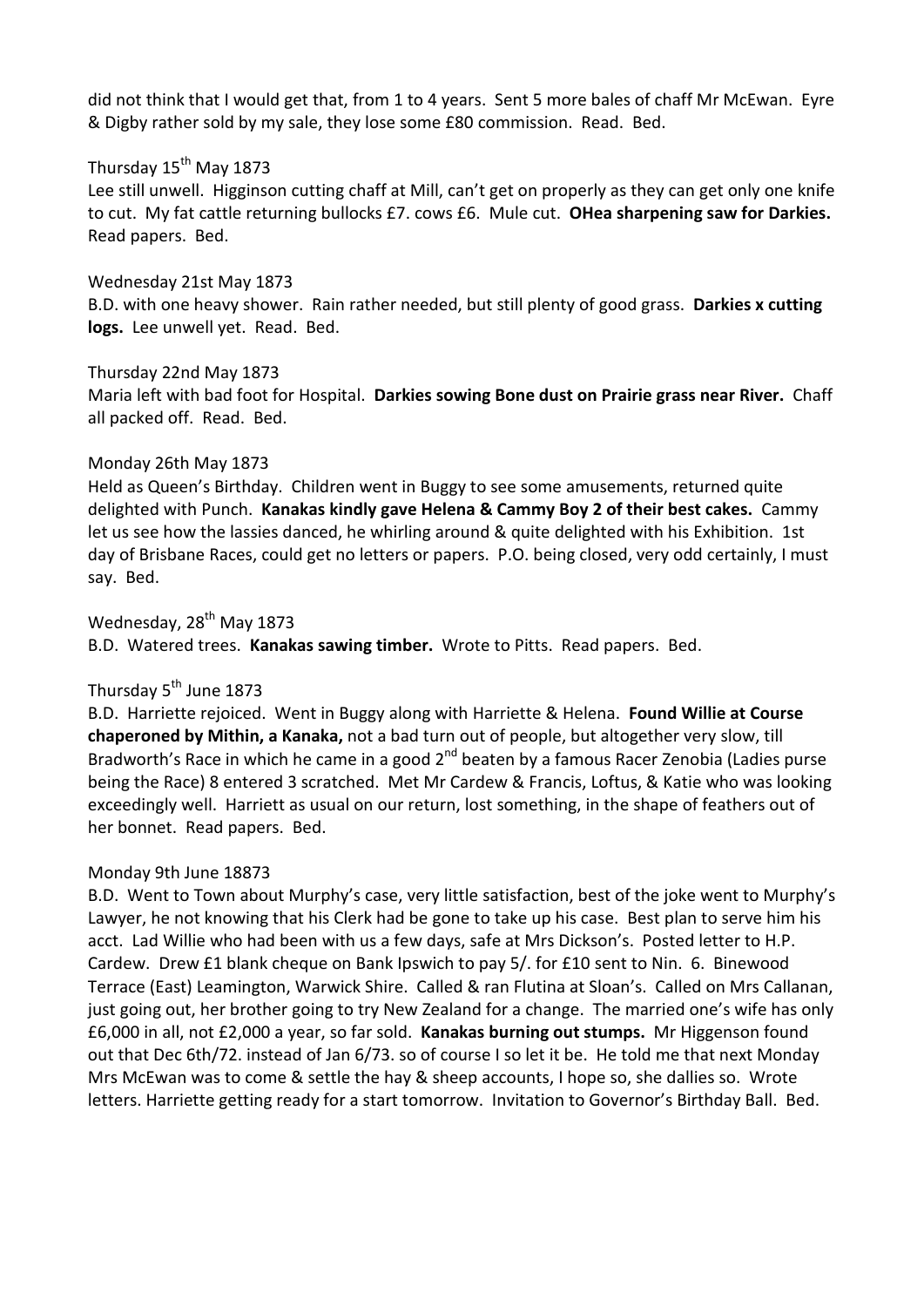# Wednesday 11<sup>th</sup> June 1873

Showery. Rain at Toowoomba so heavy as to require Races to be postponed. Yesterday sowed & harrowed in Prairie grass. **Kanakas clearing out big & little stumps**. Bed.

### Friday 13th June 1873

Showery, Riley took away the 2 cows. Cleaning out Mill. Transplanted some Mulberry trees near to Smithy. Letter from Cardew, Timber demand getting up, but expenses still greater by the week than returns. Bullock drays he hired no good. He had to hire 4 teams of horses. Considerable rain up there. **Gave Darkies their blankets with which they were much pleased**. Reading Fiji. Also papers. Bed.

# Saturday 14<sup>th</sup> June 1873

Showery. Making holes for Loquat trees. Transplanted some Mango trees yesterday. **Darkies cutting firewood & stumping.** Greenwood very seedy, not expected live long, poor fellow, he is a very respected man, as also is his wife. Read papers. Bed.

### Wednesday 18<sup>th</sup> June 1873

Strong wind with occasional driving rain. River when I got up 4 a.m. some 15 feet perpendicular from house, watched till day light & placed marks, getting up about 9 inches an hour. Preparing getting all my business papers ready & letters to be put up in the loft of house for safety. Het getting all her goods put safe likewise. Het in a great way about not getting to the Ball. Sent in a passenger to ask whether the river would be down tomorrow, answer most likely not, & being the Emu, a boat difficult to manage I don't think that they would like to venture, about 9 a.m. weather suddenly changed, clouds broke up & rain was succeeded by a beautiful sunny day much to the delight of us all, & a general stoppage of further precautionary movements. Mails stopped in all directions, about 100 logs from Reilly's new Saw Mill at Ipswich rushed past in the furious current worth several hundred pounds. They may be picked up to a considerable extent at Brisbane where there are a lot of wreckers on the Salvage principle. I wonder at an old hand like O'Reilly not looking out better. I have a case of 6 Rifles, & 2 cases Cartridges under water in the Mill. **Sent O'Hea & Darkies to secure floatable articles, badly done,** as 2 iron tanks worth £7 each a fine ladder & other articles floated in a large eddy near this, as I sent them out again & saved them.

# Friday  $20<sup>th</sup>$  June 1873

Friday morning B.D. the 20<sup>th</sup> & at once ordered the Buggy & off to the children with Bridget the table maid, I previously getting my blessing for having my home in such a horrid state. I remained watching as the water was rising 3 inches per hour till about 3.a.m, & next hour only 1 inch, so I told the kitchen people it must soon begin to subside, & so it did about ½ an hour after. I then turned in in my clothes between the blankets & slept very soundly til Nurse Linden said something of Het going to Ipswich & money. To the former I was very agreeable, to the latter I could not rouse myself being only ½ awake, & well knowing there was no urgent necessity for same. No mails arrived from up or down country, Railway broken in several places, Bridges 15 feet under water. **Kanakas amusing themselves, wrecking, they found a case which they took to be Grog, but it turned out to be some of Mr Steiger's chemicals, they also brought in a lot of pieces from Town Marie & others unknown, saved 2 of my tanks (iron) Ladder some brands &c** Sheridan, young Panton a female & another youngster called here in distress for a pair of Rollocks as they were bound for Brisbane to be at the Queen's Birthday Ball , & thought that they would be in Brisbane by 6 p.m. being 3.15 here when they started for a sail of 45 miles. Luckily I had the articles for them, they having started with 2 round files with a strap attached to each for proper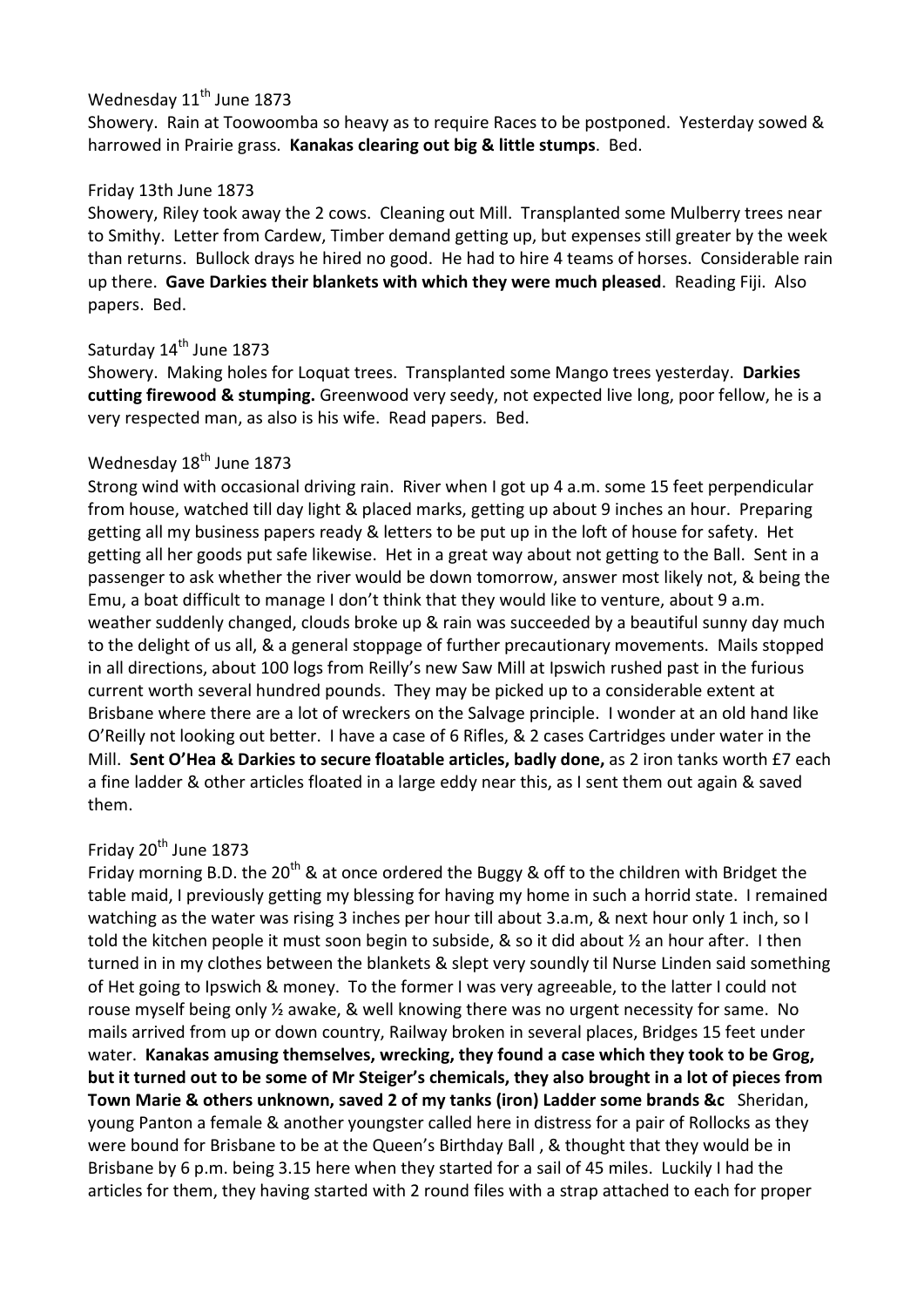rollocks, or rather instead of. The female must be a plucky one , & not like Het rather touched with hydrophobic nausea at the very smell of water. I hope that they have a Bon Voyage. Killed 2 vipers. Water falling pretty fast after the first 3 hours that it commenced. A lot of fencing at Logan's Lagoon, Long Swamp & down, & all my green feed for poor old Dulcimer torn up. This has been a wicked flood, short, sharp & severe. Cleaned up guns. Read. Bed.

#### Saturday 21st June 1873

B.D. Yesterday's high wind completely gone, **went over with O'Hea & Kanakas to see about cleaning up Mill,** find sheep, washing duties books, things knocked about in every direction & some portions heavily covered with silt. Washed up a good many of the tools. Campbells never come to clean up engine or driving belt or to wash out silt. Dried out all my canvas hose. Sent in buggy Het safely ensconced at the N. A Hotel, worst place she could have gone to, & I told her 2 quiet places, both of which she ignored. Het sent me a letter wishing a jacket out of her Pin Cushion, bit I did not find any therein. Water at 6.p.m. down fully 20 feet perpendicular. OHea went round Quarry paddock & found stock & fence all right. Some wool bales were seen yesterday floating down the River, might have been filled with cotton or chaff, as all the wool must be off the Station of this side the Range. I believe when all the losses are summed up they will be very heavy, of course as the country is populated floods must cause greater damager every time they come. The Jondaryan Woolshed dam burst & damaged the Railway considerably. I just see that poor Blaxland has committed suicide at Dalby, he poor fellows seems to have been a most striving, upright, but very unfortunate man. Got Het's traps ready to the best of my ability. Stone house has had a hole knocked in it & the large clarifier was washed out, or rather, Evaporator. Read paper. Bed.

# Wednesday 25<sup>th</sup> June 1873

B.D. No Campbells yet to clean up mill & Engine, **set all the Kanakas to clean up silted tools, & to hoist up boxes of smaller articles, & wire into room on 3rd floor of Mill.** Not a word about the Ball in the papers, odd. Prairie grass looking beautiful. Higgensen came & had a look at this men at stock, but never came near me, A Colporteur called in the evening & I gave him room & a bed, he is a Clergy Man, we had some Home yarns which passed off as agreeably, that at last I looked at my watch, asked if he had any idea what oclock it was, he said about 1. & he was quite amazed when I told him it was only a few minutes from 12. Wrote. Bed.

# Thursday 26<sup>th</sup> June 1873

B.D. **Went in Buggy to Ipswich leaving Kanakas clearing road for Het's return tomorrow.** Filed my plea against Sullivan's Summons, & got a contra for him. Sent Eyre & Digby 2½ years rent for Cologne £70. £5 more being allowed for repairing fence. Had Lunch with Wifie. Poor wee Helena in bed with a cold, so glad to see me, & asked me to stay & play with her, got quite wild before I left. Cammy stumping about, quite proud of himself. Got Flutina from Mr Sloane, he charged only 2/6d I thought that it would be nearer at £923..12.2 to my credit in Bank. Received £5 from Mrs Cardew sheep account. Letters from Bookookarara, flood up the Engine's wheels ½ way. another 3 inches & it would have been level with floor of Mill. 10 years since there was such a flood. Lots of the Tin Claims damaged & dams washed away. Letter from Mr G. Ord enclosing £8 cheque from Geo Thorn for rations to his men fencing at Eskdale. Kanakas made a nice road for Wifie landing tomorrow, & cleared up rubbish. Saw the Campbells in Ipswich old man & Edwin, spoke to them about not coming & allowing my Engine to be damaged, & floor spoiled, Edwin said he had been at Brisbane & was going down again, & that he would be at the Mill next Monday, I said that wouldn't do, as I expected them to take all reasonable care of my property rented to them, the old man & he then promised to have 2 up tomorrow to clean up. I told them that I had waited so long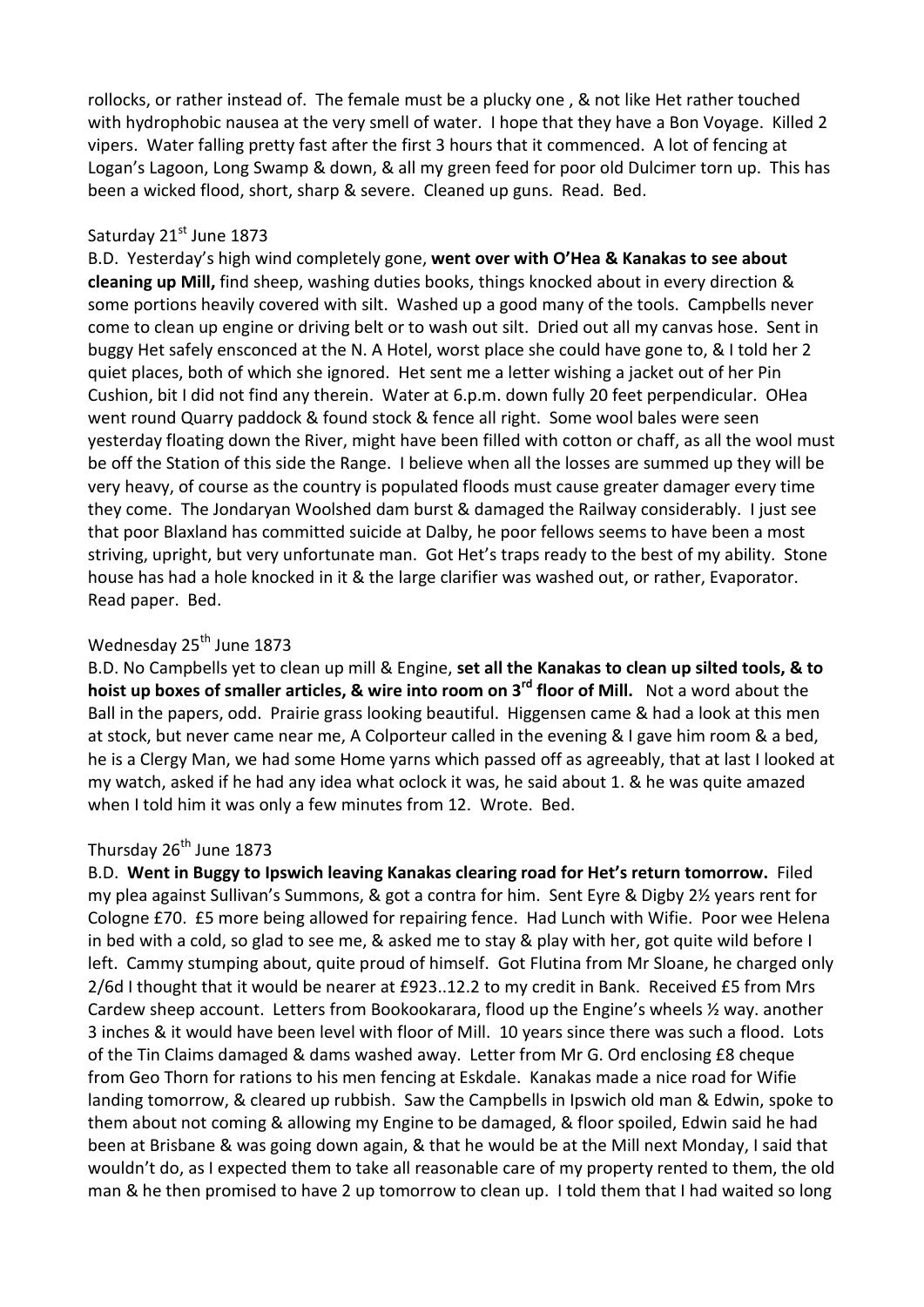that I had to get a man at work to save much damage to the Engine & that they would have to pay his expenses. Presented Mrs Evan's £30 Promissory note at Bank New South Wales but they would not pay it. She must be me of one of the Swindling fraternity. Called on Willie & told him to get ready tomorrow by  $\frac{1}{2}$  past 11 to come here in the Buggy, at which he was highly delighted. Many thousands of sheep swept away in the flood at the Downs, at places, 5 miles in width one sheet of water. 8 people drowned at Cecil Plains. Read papers. Bed.

### Saturday 28<sup>th</sup> June 1873

Lee at fence. Transplanted a few trees. OHea picking up wreck. **Kanakas busy at clearing roots off ground.** Mr King enquiring for draft horses, none to give him. Mr McEwan to call on Tuesday next about payments of some £60. Mail arrived at Melbourne 5 days before her allowed time, quickest on record I think. Amongst Ellis' clothes, we found somebody's skull, very like a black gins. Read. Bed.

#### Monday 30th June 1873

B.D. Primitive Methodist parson came about purchasing 2 lots in Brisbane from me for a church. Sent a letter to Mr Martin to make a deduction of £20 if Brunswick St lot, & proportionate rate from Ivory Street lots if taken, bargain not closed till I hear further of this matter. Men came wishing to buy up my timber here, won't do. OHea gone to Ipswich for harness leather &c. **Took a stroll to see darkies taking out roots.** Wrote to Cardew. Bed.

# Thursday 3<sup>rd</sup> July 1873

B.D. Mrs McEwan called at last & paid me £60..10.0 latter 10/. being for Interest on £30. 50 days overdue. She says that both mares are all right, Mr Higgenson does not say so. **Willie in for Post along with Mithin**. Sent to Magill for 12. W. I. Lime trees and asking price of Ginger per l for 1 Cwt. yesterday & this morning, though under verandah minim. Thermometer only 33. Winter only degree. Mr McEwan brought a new chum, I forget his name. Miller called & said Aken's time was up for three mare at 6 months for breaking in, paid him his  $1<sup>st</sup>$  Quarter at £62 per year. **Darkies burning off logs. Undoey planted a lot of Moreton Bay chestnuts at corner of paddock**. Read papers. Bed.

#### Tuesday 8<sup>th</sup> July 1873

B.D. Frosty. Harriette arrived with nurse Linden, she is looking pretty well. Planted 12 W. India Lime trees. Man not arrived for draught horses (5) Campbells at work at Mill. **Darkies burning off stumps.** Letter from G. Ord. Read. Bed.

#### Monday 14th July 1873

B.D. McDonald taken another draught mare to be shod in place of one he does not fancy. [word illegible], yet, in Verandah my Ther is only 34º so 4 degrees must be the difference between outside & under verandah, but the way the wind blows no doubt makes a difference. Cammy nearly knocked his eye out yesterday by falling on a piece of hoop iron**. Darkies made a fine clearance at Scrub, very great improvement.** Cold wind blowing. Getting harness ready. Read. Bed.

# Saturday 19<sup>th</sup> July 1873

Looks like a change. Bar falling, & cloud rising. Sent off 278 ewes, 1 ram, & 10 lambs to Mr Cardew, also a lot of cattle impounded. Campbells getting Flour Machinery in order, puzzled then a little, as it has been out of work for years. **Darkies burning off stumps.** Slight rain. Whilst I was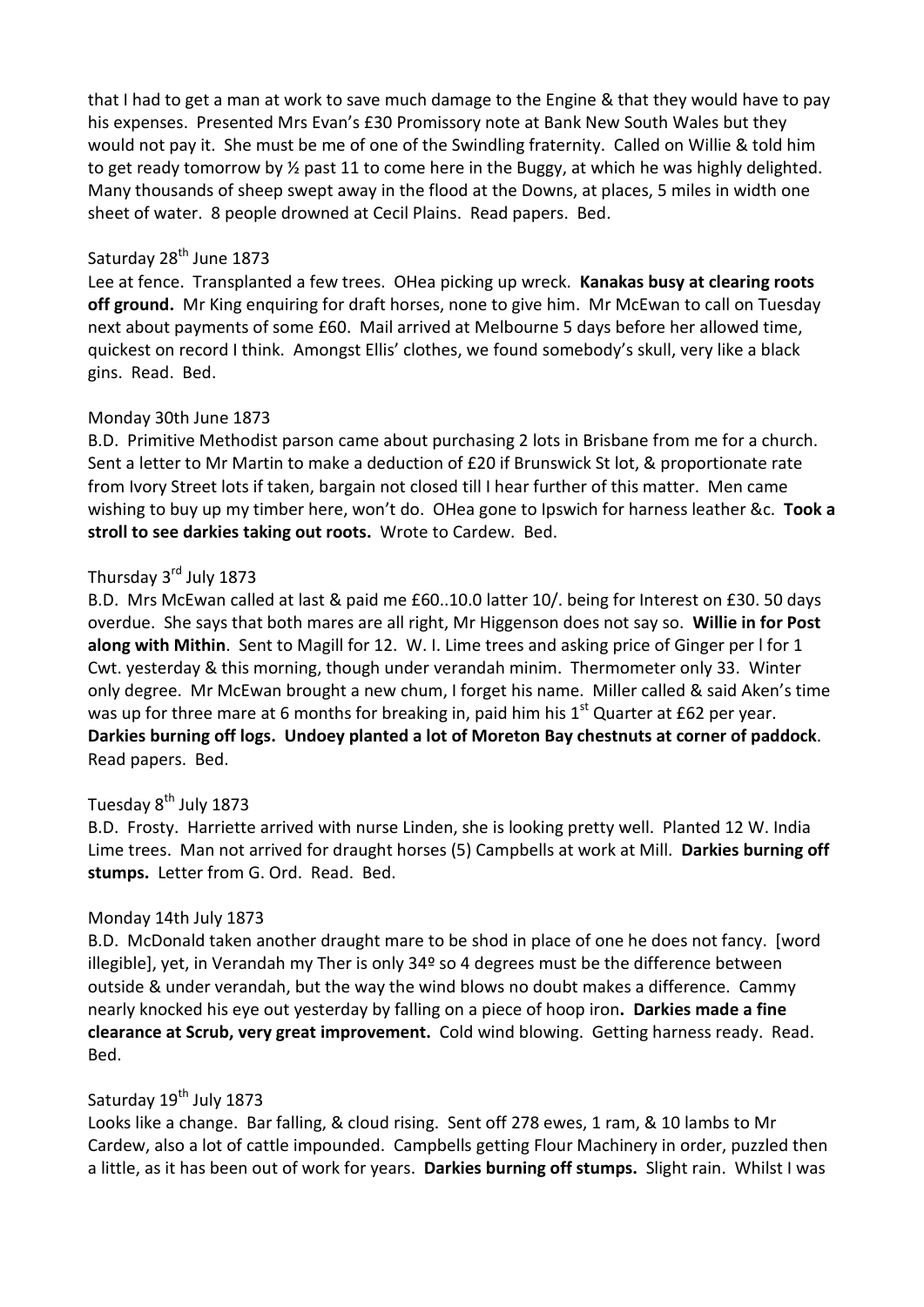setting some sauch cuttings, No word of Gibson for cattle yet. Satisfactory letter from H.P. Cardew, very bad speller. Read papers, Bed.

# Sunday 3rd August 1873

B. D. Took a stroll. Found a paddock open during my absence at Eskdale, also a large pully taken off portion of Saw Mill Machinery & placed on Campbells Cotton Cake machinery without permission after their promises not to touch anything belonging to me. **Darkies have burnt down all the large dead trees I told them & much improved the look of the place.** No more sheep lambed yet. Read Sermon. Bed.

### Thursday  $7<sup>th</sup>$  August 1873

B.D. With slight rain. Saw Het & Harriette off to Brisbane in the Emu steamer. 7 lambs. **Took a stroll to see how Kanakas were getting on.** Helena & Baby Cammy quite exited & wished me to tickle them. Played a few tunes to them. Sent of some pigs, they are so troublesome. Read. Bed.

# Friday 8<sup>th</sup> August 1873

Very rainy, **Kanakas lifting stones out of Boiling house for Stable floor.** David Ord Jun - called & I gave him on his Father's account £500 by cheque Bank Australasia. **Paid Kanakas their years wages, & gave each 1 pair trousers, & 1 hat, the shirts they wished changed.** This rain is before its time, & heavier than usual at this time of year, strong wind generally follows soon after. Wrote to Mr Pherson & Lyons. Read. Bed.

#### Sunday 10th August 1873

B.D. **Got 11 Sovereigns from Kilo & 6 from Uliget to place to their credit yesterday.** Life now must be taken by the lump, if you go in for nice action & will try to have it you will lead a most miserable life, give & take ought to be the Order of the day but nowadays it all take & no give. Slight rain yesterday. Sermon. Bed.

### Saturday 23<sup>rd</sup> August 1873

B.D. Grass springing nicely. Carpenter & OHea putting on battens. **Kanakas nearly finished large logs.** Mr Blake came, lent him my double barrelled gun & Rifle. Signed £9,000. & 2,000. having forgotten to do so before. Mrs Dickson to commence tuition again on Monday. Planted some more Rauch cuttings. New C looking very weak poor beast. Bed.

#### Monday 25<sup>th</sup> August 1873

Lee still supposed to be at the mortising of posts. **Helena, Cammy boy, Mithin & self busy at taking off covers from broken cartridge, Willie helped also before leaving.** Read. Bed.

# Tuesday 26<sup>th</sup> August 1873

B.D. Some of the American Apple Trees bursting their buds. Still at the putting on of battens on the new portion of stable. Quite misery weather. Can't make out the Seasons here. Cut out an article on Horses for India, & breeding Large horses, & Heavy draught. Also remedy for blight in Apple trees. **Kanakas planting a number of Rauch cuttings.** Letter to Cardew. Bed.

#### Wednesday 27th August 1873

B.D. Planted some Acacia trees, rain in the evening. Black lamb. Campbells made their 1st Oil cake from Cotton seed & oil, both look very good. Blossoms on one of my American Apple Trees. **Darkies still at log bursting.** Read. Bed.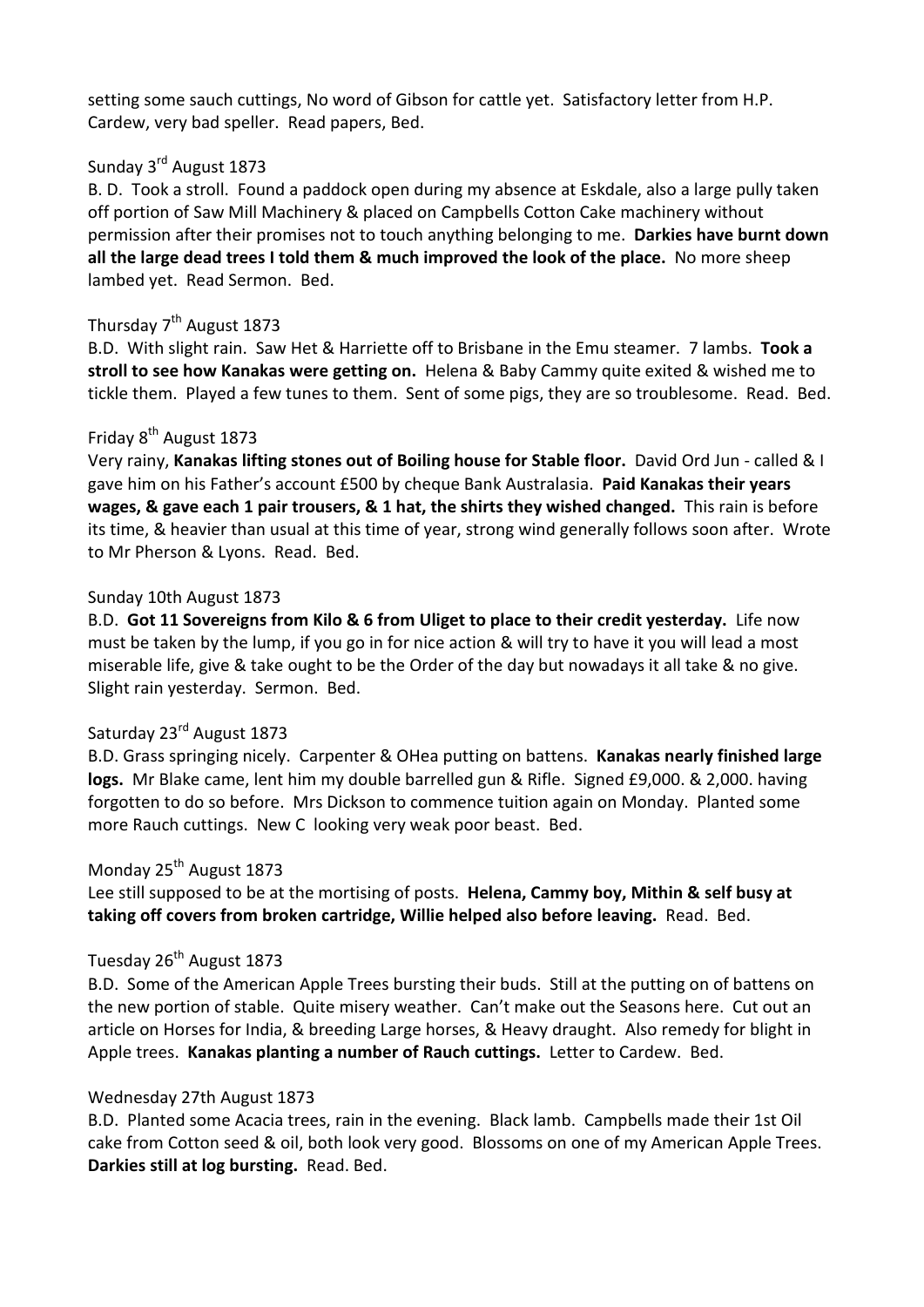# Friday 5<sup>th</sup> September 1873

B.D. Strong piercing wind from S.W. Read Home papers. **Kanakas at stump burning.** The Callanans left yesterday for Stanthorpe. Read the articles of American Independence, most just & proper, & mildly couched. Some of the Great Queensland Immigrants came up to Ipswich, most already engaged. Bed.

# Saturday 6<sup>th</sup> September 1873

B.D. Some piercing strong S.W. wind. Campbells shifting screw press & broke iron rod. Stable shingling finished, also Lee at Quarry paddock posts. Horses very fond of Prairie grass. **Kanakas burning out stumps nicely**. Lambs all frisking about. Fraud Perry Bros Iron Mongers charging £7.17.4 a 2<sup>nd</sup> time I holding their receipt for same. I see by the papers that poor old Gray is not expected to live over a few days, so very weak.

# Monday 8<sup>th</sup> September 1873

B.D. Dear Saintlike old Col Gray died last night about 10 pm at 86 to be buried tomorrow. Sad loss to the whole Town & to many others, in fact to every one who had the happiness to know the old gentleman. John Campbell called & signed the Agreement as to year's rent of Mill, said I could require to be lenient with them the  $1^{st}$  ¼s rent (as usual) as they had commenced with very little capital, then told me of his having got up a boy to work the salt mine which he thinks he knows near Maitland, he to get a  $10^{th}$  it turns out to any good, i.e. if they can find it. Laying stones in stable. Lee working placing bricks in fire place of large boiler at Mill. **Kanakas burning off stumps.** Lambs 60 & beauties. Helping at stable to keep stones in place. Bed.

# Thursday 11<sup>th</sup> September 1873

B.D. McCocks of Toowoomba Saw Mill called to see some Mill stones which I have here. Made list with Edwin Campbell of things sent to be returned in good order when I wish. Getting on nicely with stable. **Wathunda & Taromi ill with colds.** Sent down things brought by Miller to room in Mill. Read. Bed.

# Monday 15th September 1873

B.D. Willie still here knocking about on Snowy. Sent to Mill things Miller brought. Letter from Mr G. Ord. **Kanaka burning stumps.** Harrowed ground for Ginger, Lee putting up posts for wiring in 2 acres for Ginger &c, he having taken down most of the wire from fence in Mill paddock. Bed.

# Wednesday 17th September 1873

B.D. Ordered 2 timber (double) drays from Harvey Ipswich at £45 each with broad wheels from 3½ to 4 in tires. [word illegible] of 4 brought horses out of paddock, found that they had got beside Kingston in another paddock. Nice chestnut foal along with him lately fooled. Mending pump. Found 6 beautiful large strawberries nearly ripe. Watered some which I had transplanted. Mr S. Low called about proposals as to Eskdale. Miller called. **Letter from Captain Mcarthy about some money deposited by South Sea Islanders.** Mr P. said liabilities to date he did not believe were over £100. & 30 for use yet. Lad told me Thompson resigned owing to some passing Deeds irregularly & that Gregory Head Surveyor had told him that he had put his foot in it. Lad also said that he could make it all right with different Sections taken up on Conditional purchases which he wished transferred to him & which he said he could get made over to him before said Sections were classified, & that if I made over to him my selections on Maria & Maronghi Creeks, he would see that I got what Selections I might wish on my leased ground, as there were fifteen of them to take up any quantity, & that if he did not get these Selections, whey would require to go in for 20.000 acres on my Leasehold when they got a chance, & that they must just bide their time. I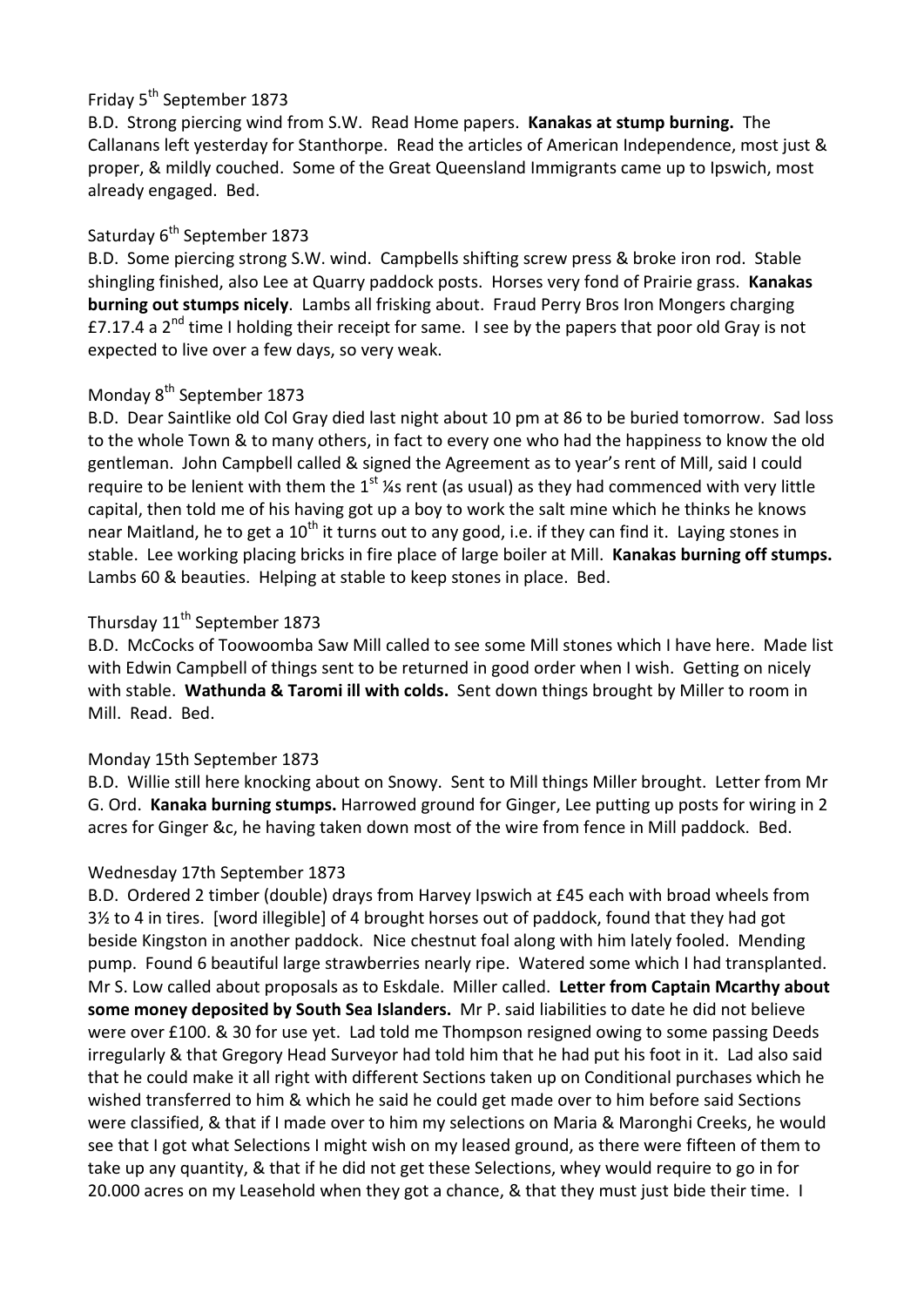said I would see about it. He told me that he was related to Mr Tully, I suppose as much as to say that he could get him to do anything as to the lands through relationship. So much for some of our Government Officers. I think that he might have kept that to himself. He said that his father would likely call on me this week. Bed.

# Friday 19<sup>th</sup> September 1873

B.D. Thermometer 95 in shade, quite unusual at this time of the year, in fact there was a slight tendency to hot wind. Mr Burns of Emu (Captain) called with Messrs Hamilton & Gulland wishing to see the Mill. Busy making bale ready for branding foals. **Kanakas at stump burning.** I at pump, could make nothing of it, & too warm to keep at it. No mares yet from Akens. He is to be another scoundrel I suppose. He is the man who called to see what was likely to be done. All left in good order there. Read. Bed.

# Wednesday 15th October 1873

B.D. I am told that Ferrett had he got the Panton Land at the figure I gave for it could have cleared in Sydney £2,000 out of the bargain, as there is an 11 feet seam of coal on the property, such a seam is seldom met with in the World, I only know of 3 about & over that size, however at that size, & within a few hundred yards of water carriage there is no estimating its value, may be over £100,000. He had sent several shafts some time since on the property, but he could get no one to join him in going into the spec, & now he has missed it. 2 fine draught foals dropped. Rode over & overhauled Big Seymours paddock rented to him & now or next Monday I take it for a year. I would like to purchase it & Jenkins. **Let Cuttamuchee (Kanaka) go to Brisbane.** Plenty good grass yet, but rain is wanted. Watered American Apple Trees, ground cracking much. Omar Pacha looking well. Bed.

# Thursday 16<sup>th</sup> October 1873

B.D. **Kanakas burning out stumps.** Got 2 Town & Country Journals, & I intend to take them weekly. Bessie Hay seems to enjoy herself here with Harriette. Robinson brought an Pakwood Colt just broken in, strong & well made but not handsome. Mending fences. Sauchs getting rather disky?. Very warm, but cold in the evenings. I must be off to Brisbane tomorrow. Read. Bed.

# Sunday 19<sup>th</sup> October 1873

B.D. Very warm. Took a stroll before dinner, after dinner **got 2 Kanakas to take me a across to Panton's land opposite, only about 80 yards when, though one Kanaka baled out the water as fast as he could with a bucket, just as I made a spring off the boat on to a treacherous knob of earth, down went the boat & darkies, my knob of earth broke & leg went into the water amongst the mud, but I succeeded in pulling myself safe otherwise on to terra firma, the darkies laughing like to split at Wifie's ejaculations from the other shore.** Proceeded to my walk after being duly warned to take care of snakes. From that the flats were very rich in grass, plenty of water, nice sites, & every sign of lots of [word illegible], returned & got boat patched with mud for return trip, which was managed much better, there being only 2 of us, & I used an oar also, made further progress. Barometer falling. Read portion of Ryles Matthew.

# Tuesday 21<sup>st</sup> October 1873

Thundery & Rainy. Mr Jenkins did not call about the bullocks. Trying to mend pump, but the men gave it up. **Shifted Kanakas to Lakeland paddock to clean out stumps.** Read West Australian Parsonage, very noticing & clever Lady the Authoress, & excellent & true descriptions. Read papers. Bed.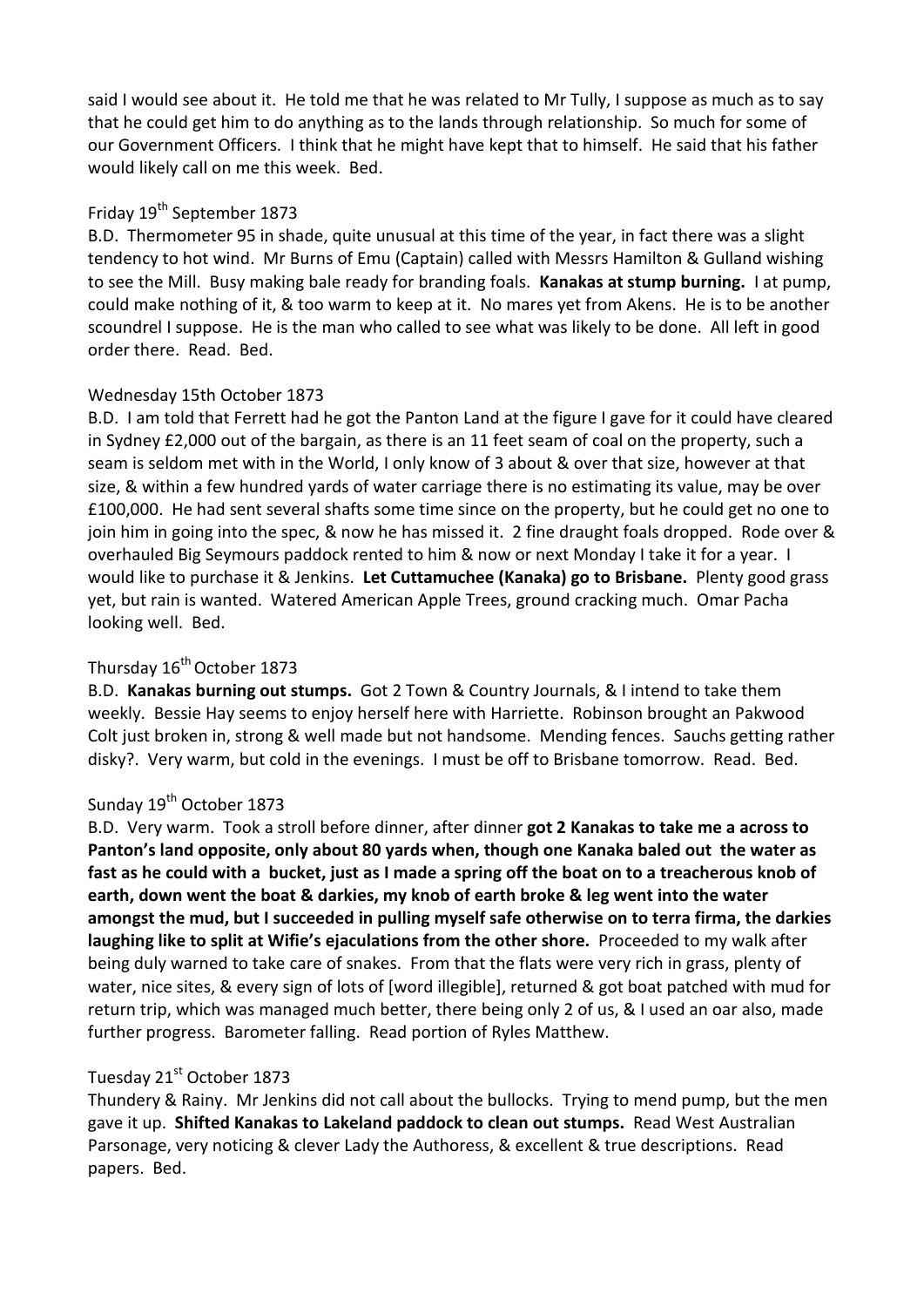# Monday 27<sup>th</sup> October 1873

B.D. **Kanakas nearly burnt one of my paddocks again and with fine grass in it.** Went to Seymour's late paddock, now mine for at least 3 years, saw a woman & family in the hut, asked if they hast not been told that a new comer had taken the place, answer no, however I saw Seymour's hand & told him that he must take away his stock, he pretended that neither he nor his father knew anything of it being given up, but that is very unlikely, on my return I was nearly blinded by hosts of a peculiar sickly smelling fly which were so think as to make me nearly black, & time they dashed so on my face that I began to wonder whether I could see my way back. Every person I saw had been annoyed by them in the same way. Letter by mail for Alek, James & Nin. Mons Baard died today. Allowed the woman & family to stop on the Farm. Sent notices to Marstellar, Randall & Perry about their giving up Panton's paddock 6 weeks hence if required. Young Mr Nichol got the 12 bullocks purchased for me, I must to Ipswich tomorrow to take delivery. Bed.

# Friday October 31<sup>st</sup> 1873

Posted letters to Tom, Alek & Aunty Ivy. Livermore came over about his cows, & had a regular bouncing match with OHea, I ultimately allowed Livermore to take them back on condition that if I ever caught them in the paddock he was to pay double fine, to which he assented, Willie arrived. **Darkies clearing out mud from waterhole in paddock.** Completely forgot to send my Home Interest but wrote to Tom it would be sent next mail. Bed.

#### Saturday 1<sup>st</sup> November 1873

**Darkies found some eels in the mud when cleaning out**. Old boat builder busy at my boat. Took Willie over to the other side to look for coal shaft, saw where we supposed it to be. **Taromie (Kanaka) rowed in the queerest zigzag fashion imaginable, & I was so disgusted with him that I gave up speaking & he eventually ran us into a tree on the bank, which disgusted him also.** The cattle on the other side looking well. Weather very dry and almost every one wishing rain. Waterhole in paddock (house) only about 1 quart of water, rain generally comes very shortly after it is completely dry. Threatening rain rather. Read letter from Cardew. Bed.

# Monday 3rd November 1873

B.D. Took a stroll to Mill. Men getting on nicely with boat. Willie went back to school. **Kanakas making a good job of waterhole.** Old Seymour putting more horses into my leased paddock from Foote instead of taking them out as I told his son. Chess with Mrs Hay, she won 2 out of 3. She is a very steady player. Read. Bed.

### Tuesday 4<sup>th</sup> November 1873

B.D. Warmish. **Kanakas cleaning out hole.** Yesterday E. Campbell & I went to see Hanby's shaft where we saw the 6 inch seam of coal, when we arrived from that he had sunk some 8 feet 6 feet being a seam of good coal, 4 feet being superior, so this makes up for the duff as to the 11 feet seam. Men painting & seaming boat with gutter Percha mixed with resin & a little colza oil. Lambs very fat. Grass holding its own wonderfully. Chess with Mrs Hay I won 2 out of 3 this time. Rain holding off rather oddly, though there was a slight shower during the night, it thickens as to clouds towards the morning, clears off by about 1 p.m. & thickens again during morning, quite the reverse of the usual way which is cloudy & thundering during evening. Bed.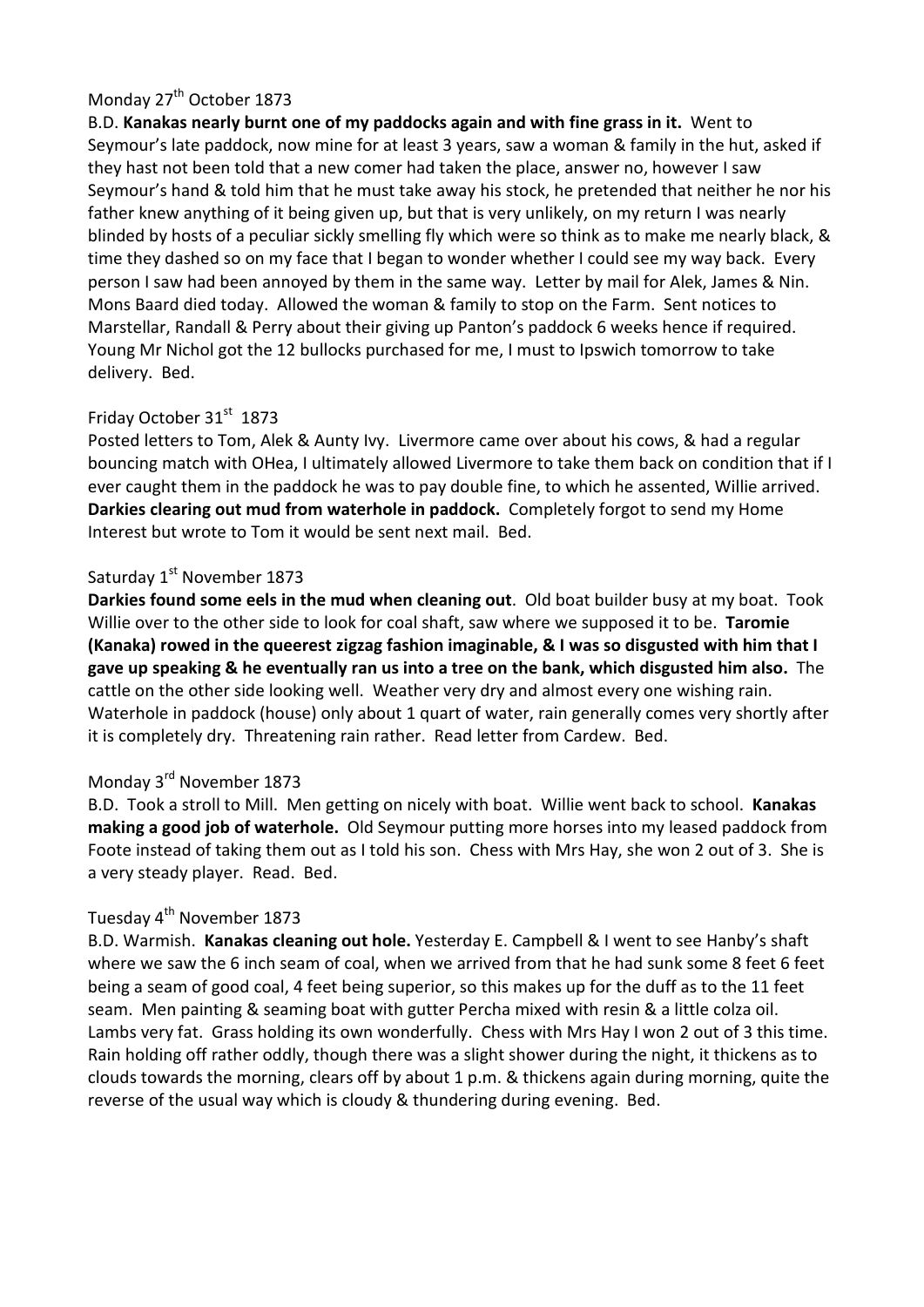# Thursday 6<sup>th</sup> November 1873

B.D. With heavyish thunder & rain, but only lasted about 10 minutes. On the  $4^{th}$  saw the moon's total eclipse, very odd two within 4 months of each other. Impounded in stockyard some of Seymour's horses which were in my leased paddock from Foote, also 4 cows belonging to Harris. Mending up Buggy horse. Miller brought to Logan's Lagoon some 17 head of cattle from Bishop's, I believe that they are in wretched condition, 1 having to be left behind. I fear that Bishop will make a scrap of his farming. No letter from the Lads in answer to mine of last week. **Kanakas busy clearing out water hole.** Read. Bed.

# Friday 7<sup>th</sup> November 1873

B.D. Sent off Seymour's horses to the pound, he told OHea that he would summons me. **Kanakas still clearing hole.** Chess with Mrs Hay. Bed.

# Wednesday 12<sup>th</sup> November 1873

B.D. Went & shewed Mr Dixon my sample of coal, told him that I had accepted Harris's 404 acres into which my 6 feet seam dipped, & he said at once you had better close at once & we will pay your cheque, so I cabbed it to Harris, staled my business, he referred me to his solicitors to show the Deeds to my Solicitor McPherson, so I went to the latter & made it all right. Went to 2nd National Bank & had a few yarns with Shary. Started for Ipswich homewards, Ld Hervey Phipps very attentive to Miss Roome?, who is good looking, but no beauty. Found all well on return, & Helena singing out lustily for Lollies of which I had a [word illegible] each for her & Cammy boy. **Kanakas getting on well with tank**. Read papers. Bed.

# Sunday 16th November 1873

B.D. Rain yesterday at Bandanbah. Walked over Jenkin's paddock, saw a beautiful 3 to 4b mullet sweep past me in a small stream, also a fine Bream. **Undoey took me down the River about 2 miles, saw the Campbells & had a yarn.** Read Ryles' Mark & a Chapter in same. Bed.

# Monday 17<sup>th</sup> November 1873

Chicks got safely to Bandanbah where they have gone for a week's change. **Darkies getting on nicely with the large underground tank**. Sold a cow to Ellis on Saturday with calf at £4.10…. Set pump agoing & doing capitally, filled a lot of tanks for the sheep & horses, as outside waterholes are nearly dried up, this, though not a long, is rather a sharp drought, & will cause great loss to farmers & small graziers. Found a stone exactly like a pumpkin seed. Macalister I am sorry to see defeated Thompson. Called at the Campbells. Clouds slightly threatening but always keep off. Read. Bed.

# Wednesday 19<sup>th</sup> November 1873

Raining a little with thunder in the morning, cloudy. Planting more Ginger. 2 cows rescued out of Bremer River. Grass looking quite refreshed. Cleaning out stables. Sent OHea for my 2 mares & entice poor Akens, who I believe is fast going to the dogs. Pulled a lot of Peaches, & ate 2 all but ripe. OHea returned, mares & horse to be returned on Saturday next. Heavy storm in evening. **Mithin half drowned.** Chicks getting on nicely at Bandanbah. Plenty grass there & cattle fattening. Read. Bed.

# Thursday 20<sup>th</sup> November 1873

B.D. Hett & Harriette off to Brisbane for a few days for change of air. Took a stroll to mill. Pumping water. Letter from Frank. **Kanakas cutting down old sugar cane. Undoey's brother very ill, gave him some medicine.** Bed.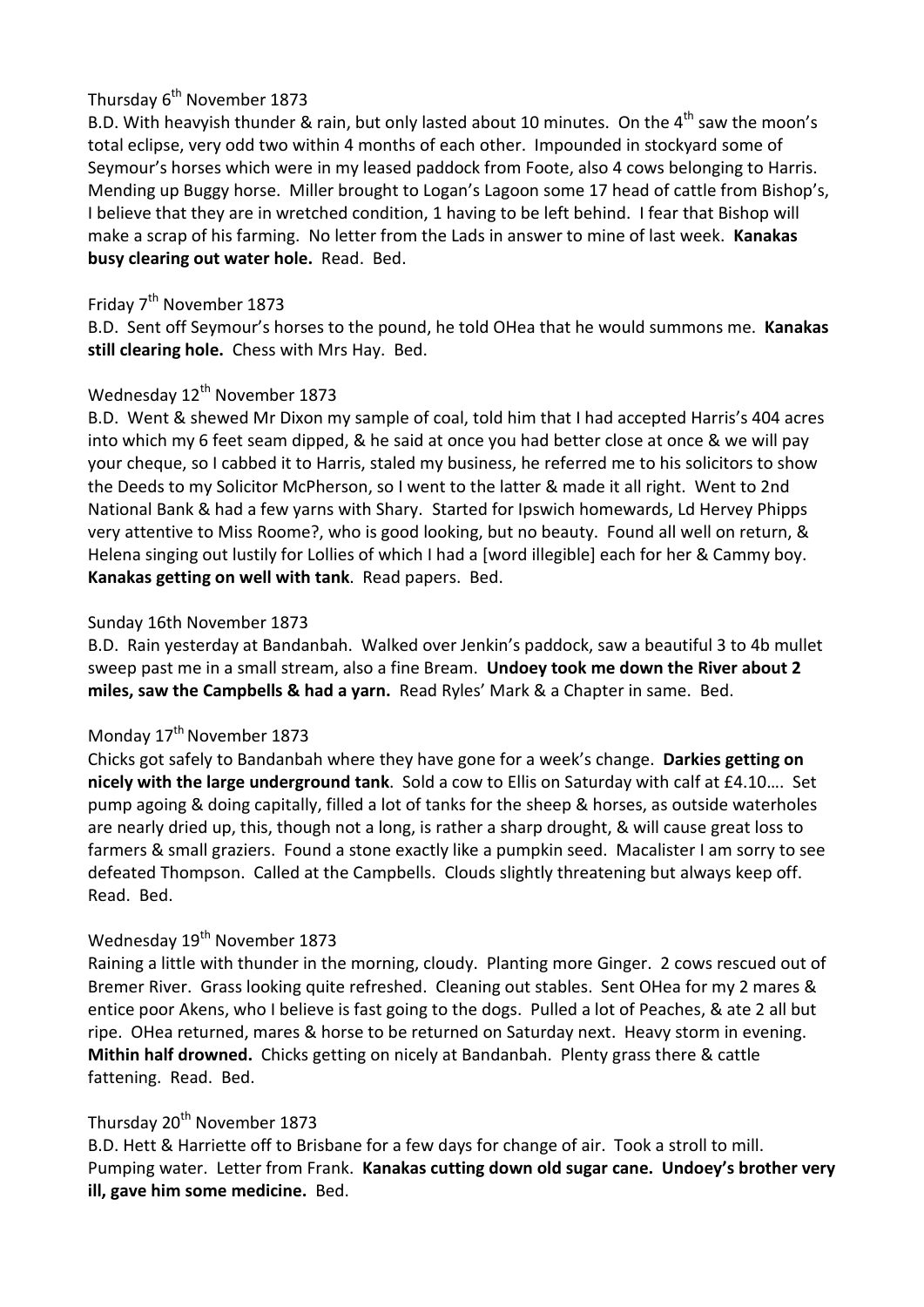# Tuesday 25<sup>th</sup> November 1873

B.D. Het, Harriette & chickens returned all safe along with Miss Macarthy the  $2^{nd}$  daughter of Captain Macarthy. **Some Kanakas came to have a spree at the death of Undoey's brother & very noisy at night. Undoey asked for a holiday & cart tomorrow to buy a lot of things to have a jolly wake over the dead.** Read. Bed.

# Thursday 27<sup>th</sup> November 1873

B.D. Slightly showery. **Kanakas presented us yesterday with 2 loaves and a roasted fowl as is the custom on burying their dead of the brother to his Master. Returned a present double again pro quo.** Find expenses per ton on coal mining are Cutter 3/10º ? to Brisbane 3/. 6. Tallon horses & props 1/.

# Friday 28<sup>th</sup> November 1873

B.D. **Undoey gave me £2. notes to place to his credit**. Finished Tom's letter enclosing one to Dear Aunt Maggie Laurie, Mr Blake sent me 2º & [word illegible] of Exchange Bill £250. sent home payment Interest [word illegible] A. F. Adam. Enquired for papers about Eskdale Sale at Malbon Thompson's office, not to be found, to send for them & get them for me tomorrow before starting. Drove to Town with Harriette & 2<sup>nd</sup> Miss McCarthy. Called on Willie who seemed to have forgotten all about the letter I sent to him. Alarm of fire in Town. Called on Gibson, saw Dr Rowland who does not seem to have liked Paddy OSullivan's remark in the papers that he had voted with a false Elector's sight. Saw Hutchinson of Wildash & Co Canning Downs, rather vulgar looking, he told me that they had a beautiful horse if my breeding (Harkaway). Read. Bed.

# Monday 15<sup>th</sup> December 1873

B.D. Very warm. Thermometer 88. No telegram from Mr Lord. Sunpoo  $1<sup>st</sup>$  of our Torres Straits mail arrived on Saturday. Sailed today for Sydney, Mr Lord on board, as he will get my telegram in Sydney. **Set Darkies to clean Millet & Ginger.** Letter from Railway Office offering me £138.5.0 for small portion taken from me for Railway purposes, being one of 6 which I purchased from Bank Australasia at £80. Deeds to sign for £100 to be given to me for portion 16. Bowen Terrace, 15 perches, & sold cheap being isolated. Saw Mr Blake. Campbell busy taking down £30. Shew press which he purchased from Paddy O.Sullivan, heavier job than he participated. Nearly roasted in Town. **Willie got a prize & recited a piece of poetry at Mrs Dickson's & then came here on Snowy who kicked Mithin.** If I go to Tasmania I intend to take Willie with me as a reward for his good conduct at school & winning a prize. He is delighted at the idea. Music. Read. Bed.

# Wednesday 17<sup>th</sup> December 1873

B.D. Thermometer 92. Went with E. Campbell & Willie to coal mine, getting on well, shaft about 50 feet down, reached coke Campbell said to be a good sign of extension coal bed. Drive came on coal, 1<sup>st</sup> rate place of exit for short term for shoots on the River, piece of beautifully [word illegible] splint coal found, said to be the best sort, looks oily, tough, & rich. **Wathunda rowed us.** Heard of a few cheap cattle. Bed.

# Thursday 25<sup>th</sup> December 1873

Xmas. Rainy, plenty rain & thunder after bed time last night. Miss Macarthy arrived yesterday & got all her wardrobe wet, through Willie's forgetfulness, the tide rose. **5 Kanakas to Brisbane.** Ellis not well. No letters or papers, Harriette not to Church owing to rain. Cards. Bed.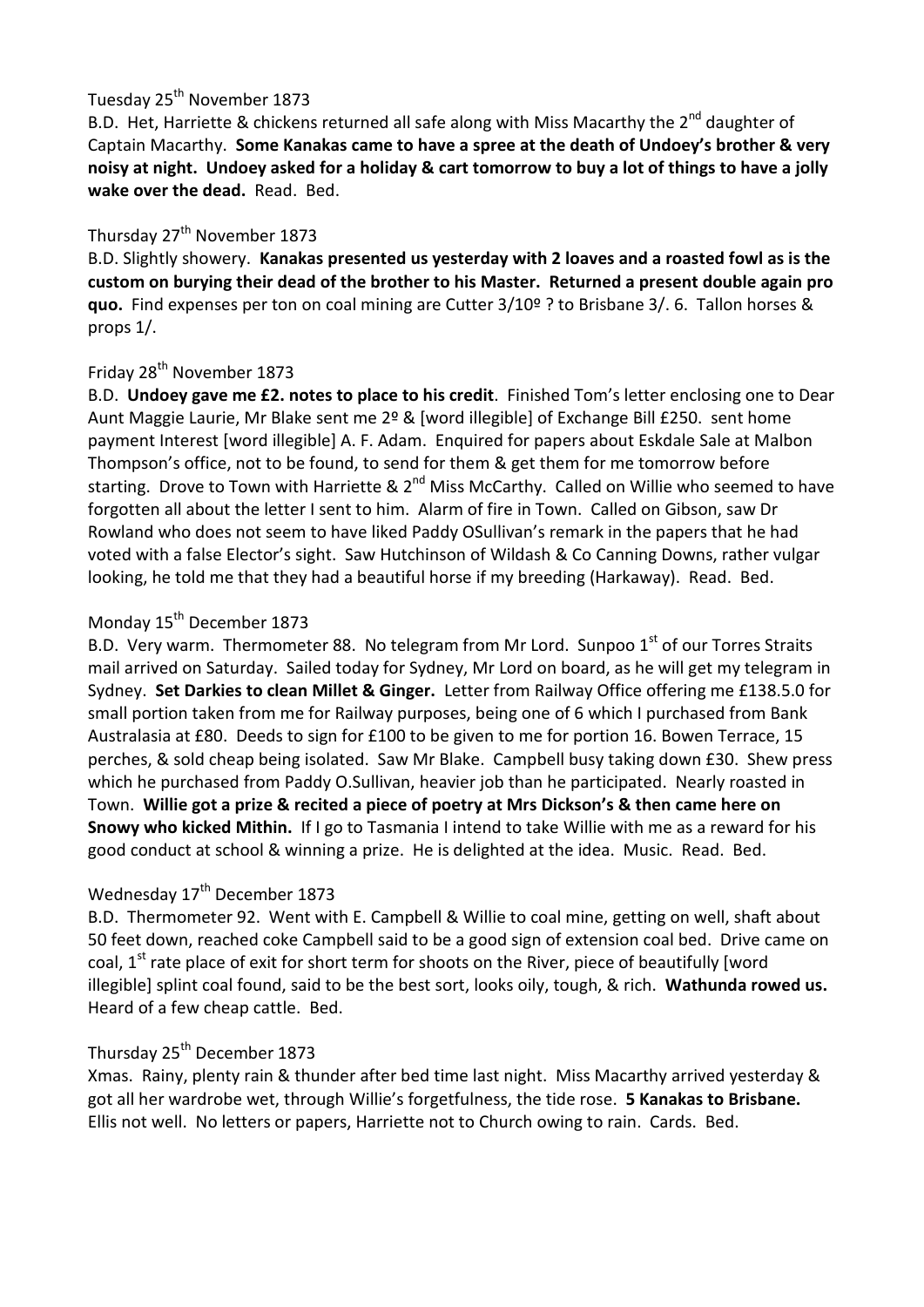# Friday 26<sup>th</sup> December 1873

Very slight rain. Harriette & Miss Macarthy off to the Cardews. Smith & his wife called. Took their paddock for another year. Paid last years rent £5..0..0. **Undoey, Willie & I in boat to Coal Mine which is looking very passable.** Lamb evidently killed by a snake. Summer grass coming on rapidly. Ate a few ripe Grapes, small black sort, some of the others are ripening. **Willie learning to swim under Undoey's directions.** Beans granting at a great rate. Little frogs chirruping. Cards. Bed.

### Monday 29<sup>th</sup> December 1873

Showery. **River in tolerable flood, lost a large half vat sent the Kanakas after it & it was a good mile away.** Mine said to be turning out well as to shew. Lots eager to know the result of the shaft coal. Fine grass growing, foals looking well. Campbell making a fanner for the Shaft coal miners. Sent in my cheque for Bandanbah Lands on Lease £98.13.2. Ate a few Grapes. Heard Settler's groans, think she has stuck, no appearance. Fine moonlight night, rain gone I think & hope pro [word illegible] A few Games at Draughts &  $1<sup>st</sup>$  off the Round with Miss Macarthy, then Willie tried, for  $1<sup>st</sup>$  time. Bed.

# Tuesday 30<sup>th</sup> December 1873

Sent off Cattle horse & sheep Returns, & letter to Mr P. Cardew. **Kanakas returned from Brisbane, cleaned up Ginger.** Read papers. Bed.

# Wednesday 31<sup>st</sup> December 1873

Thermometer 80. River subsiding. **Kanakas planting the missed spots of Sorghum. OHea to town, & some Kanakas.** Read Stanley's expedition to find Livingstone. Took a stroll through paddock. Bed.

# Thursday 1<sup>st</sup> January 1874

B.D. Slight rain, Settler could not take Excursion on account of business, a lot of wool bales damaged by flood having to be taken to Brisbane at once, one of my lambs weighed 44lb clear. Warmish, wished all here & at Home a Happy New Year. Harriette & Miss Macarthy enjoyed themselves the best way they can. Another good sample of coal & great prospects, **Kanakas off to Ipswich, return & had a grand sale & giving of gifts to each other of the various goods.** Been a good deal of shouting last night bringing in the New Year. Read, Bed.

# Friday 9<sup>th</sup> January 1874

B.D. Cloudy. OHea arrived last night having purchased 226 Stores value £800..3.6 from Pender, Quinn, Sharkey & Dwyer. All near Franklin-vale. Calves given in. Went to see Coal mine with Edwin Campbell, capitol coal at present 4 feet seam with upper coal likely to improve to some 6 feet, the 4 feet burns splendidly in open air with little cinder & raid to be first rate steam coal, just what is required, & the most intelligent miner says that from what he has prospected he believes this field of coal to be the best he has seen in Queensland, there being to all appearance some 300 acres which by the lay of the ground can hardly be disturbed with faults. This even at Royalty of 1. per ton would make the property at a 4 feet good seam worth £60,000 for which I paid some £1,900 besides grass of splendid quality sufficient to fatten yearly 300 stores, & timber in ground worth good £2,000. Not a bad hit, when I never thought of purchasing till I saw the ridiculously low figure at which the land went. Mr Blake Bank Ipswich of a daughter, as well as can be expected. Saw Mrs Hay. Daniell's ploughing at Limestone Hill. Bought 9 steers & 1 cow on my way home from Jenkins, £4 [word illegible] head & well worth the money at present prices of cattle. OHea had to remain to water the cattle he brought down the previous evening. Settled for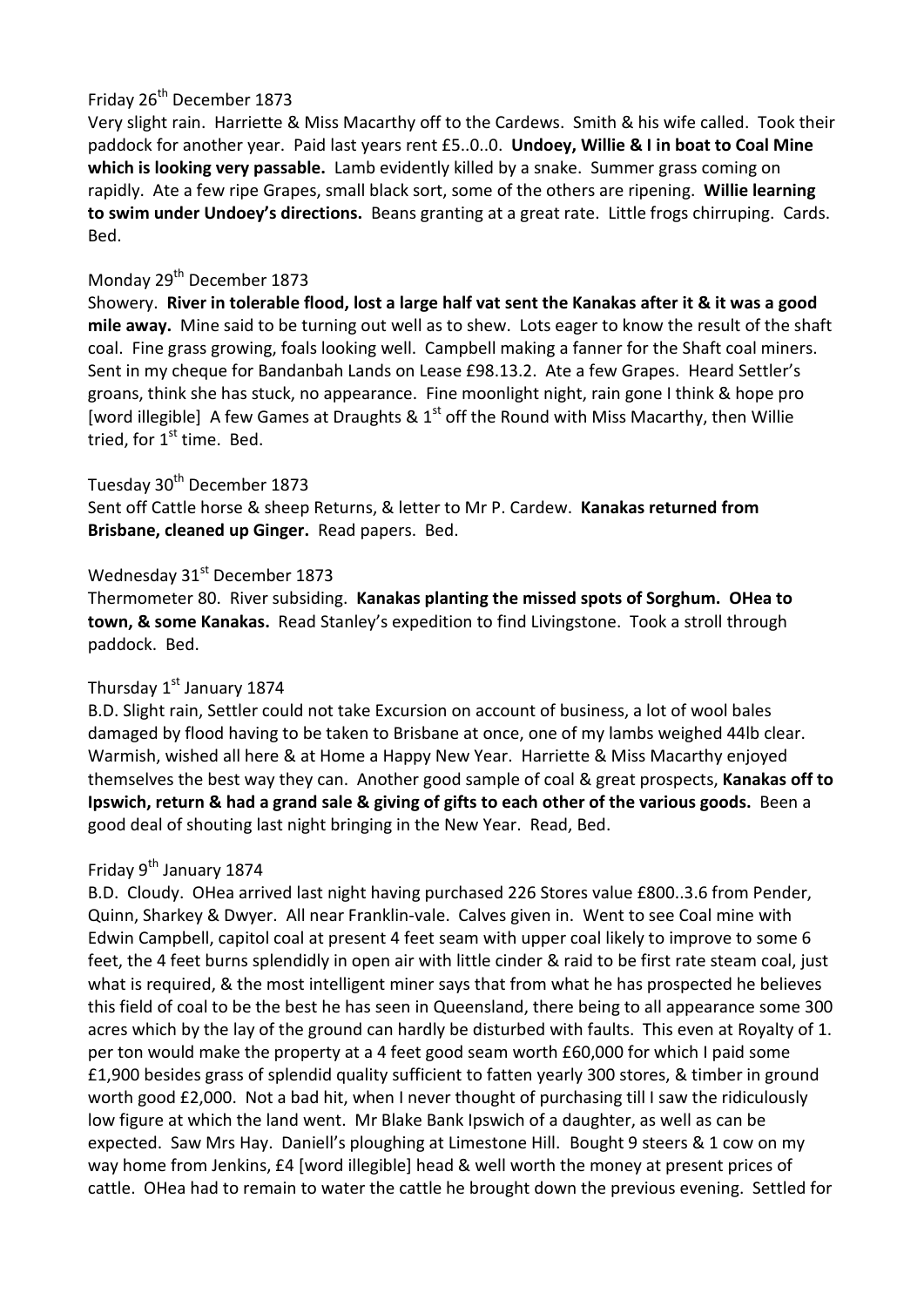them all at Com Hotel. This is all written with the Magic Ink 2/6d bottle only filled with water, 1st rate, & no fear of soiling one's fingers or carpets filling common ink into bottles. Brought up a fine specimen of coal from my mine. **Kanakas trying to cheat about rations, so gave them less each than they were entitled to, & told them if they had to cheat me, I would deduct openly from them for their [word illegible]** Called on Hughes & Cameron for my 4<sup>o</sup> per share on the Spring Creek Tin Company referred to Mr Fraser In Brisbane.

#### Saturday 10th January 1874

B.D. Slight shower. Sorghum growing very fast. Campbell's heavy piston of press arrived at last. Wrote to Frank. OHea taken the cattle hence to join with those lately purchased, all to be taken to Long Swamp. Mares looking splendid, grass most abundant & very fresh looking. 265 adults & 13 calves delivered by OHea to Miller at Long Swamp 1 extra brought back. **Darkies burning out stumps**. Took a stroll through Quarry paddock & set fire to a large tree. Frog took possession of my water bottle, his head just out at top, when I touch him down he goes spread Eagle fashion into the glass & soon comes up again to breathe. Possum smoked out [word illegible], but I think got off safely. Bed.

### Sunday 11<sup>th</sup> January 1874

B.D. Bees been busy. Took a stroll. Apples looking nice now. Found a strawberry & some splendid bunches of grapes. **Planted a Kanaka's cap for taking the liberty of using the washing hut without leave as his bedroom.** Read.

#### Tuesday 13<sup>th</sup> January 1874

B.D. **Darkies burning off.** Rev Mr Craig called, wished a promissory note for £100. for a few months which I promised to give him. Sent off a letter to Tom per  $1<sup>st</sup>$  Mail via Torres Straits. Splendid grass. Ellis returned to his work yesterday. Millet shooting up rapidly. Letter from I.B. Dixon wishing to see me in Brisbane. Read. Bed.

#### Tuesday 17<sup>th</sup> January 1874

B.D. Letter yesterday from Tom, really I am quite put out by these frequent mails, & at Home they seem to be in a regular muddle also we at the General Post Office. Campbell makes out that Lindsay is all wrong as to most of his assertions about the mine. Well I hope so. He is going into it with Goertz. **Undoey & I were going to the mine when we met Campbell, we landed him across the River, & we fished drifting back with the tide, only I succeeded in losing my hook.** Wrote to about Surveying at Eskdale. Saw 2 Adjutants prowling about feeding in Swamp. Sent Willie's tooth back & Nins paper. Read. Bed.

#### Saturday 17<sup>th</sup> January 1874

B.D. Intended to go to Logan's Lagoon to see about Stockyard for horses, too warm. Campbells busy at press. **Kanakas burning off.** Harriette anxiously looking forward to a visit from Eva Cardew, never came. Fished, no catches. Read. Bed.

# Wednesday 18<sup>th</sup> January 1874

B.D. Slight rain. **Kanakas busy at water reservoir.** Took a stroll over paddock at B Creek. Very pretty view. Blackguard O'Keefe seems to have been kicked in the water by his horse, & got his own legs in the bridle & was drowned also. Letter from Tom congratulating me on my good sale of part of Eskdale, & purchase of Panton's land with coal on same. Letter from Wifie who seems to be bothered with bad postal management, having received neither parcel nor letter sent by me about a week since. Fished at night caught nothing. Bed.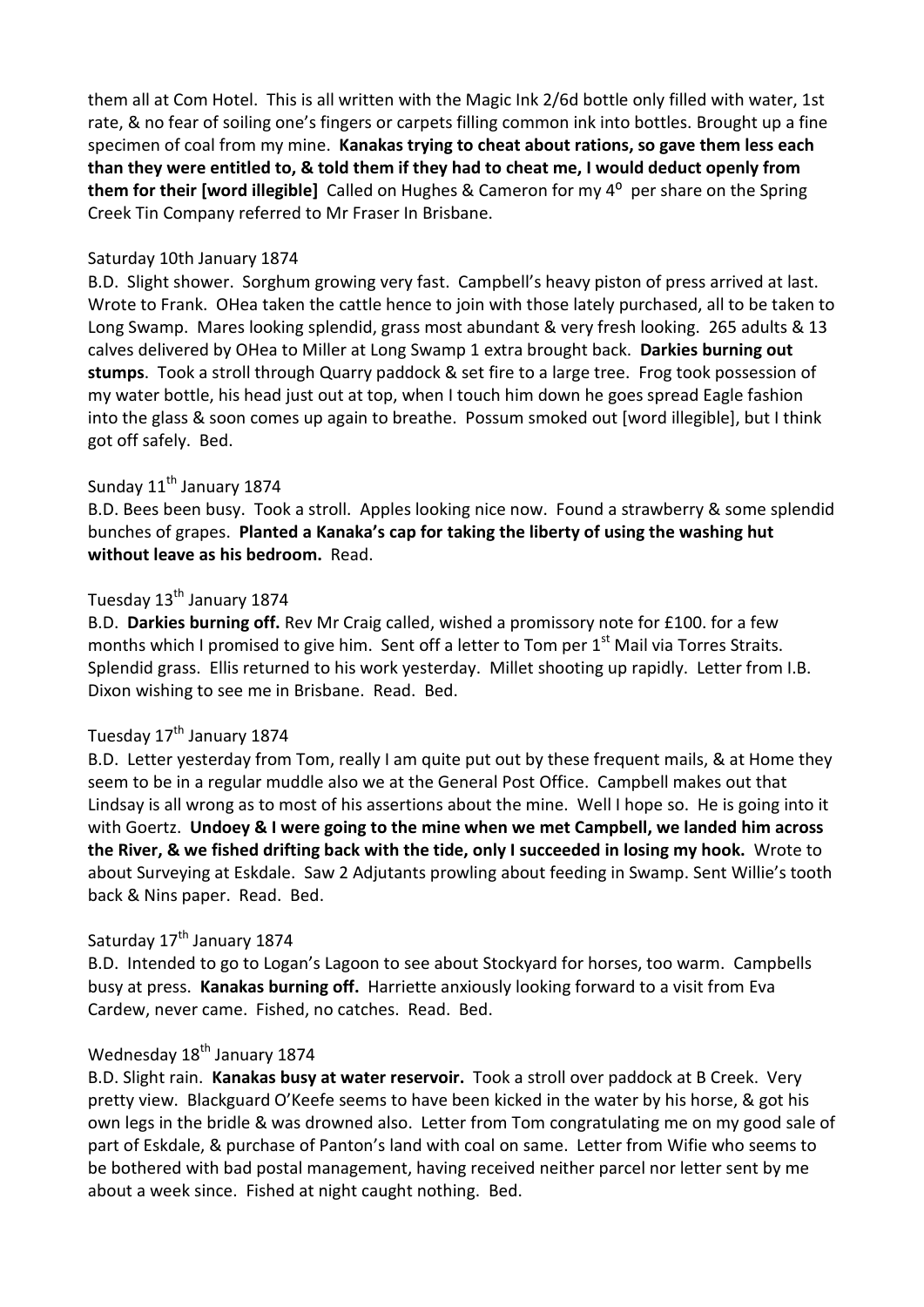#### Wednesday 11th February 1874

Letter from Het at Sandgate. Servants bothering as usual. Slight drizzle in morning. **Kanakas splitting up firewood.** OHea riding about like a madman. Branding up lately bought cattle. Paid Coleman yesterday £219.0.0 for 54 head stores. Thomas Webb £50 for 12 head. Mr Bishop who was coming to take cows has been suddenly called to Sydney & is to return in a fortnight. Read. Piccolo. Bed.

#### Thursday 12th February 1874

B.D. Slight morning drizzle. **Mithin took horse to Ipswich with sore back though I told him to take Snowy, must stop his Tobacco.** Pump wont' do. Seems to be a complete puzzle. No letter from H. P. Cardew for 15 days. Warmish. 85 in shade. People mad about the Palmer. Kanakas at water hole. Bed.

#### Friday 20th February 1874

B.D. Took a ride round Quarry & other paddocks to see how fences looked, some going fast with white Ants work. Annie Laurie foaled this evening. Paid £25 voucher for School fees of James to Bank Australasia. Letter from Ord, still [word illegible] the Harrows & Campbell the Blacksmith. Counted 91 panel between Bergin's & my rented paddock put up by Lee. Newbould started with 8 bullocks, he is to get one of Miller's for which I am to give Miller a heifer. **Mithin gave us the slip today, he is a sulky rogue. Pulled down old wash house, intend to place it near the bank so as to let them have no excuse as to their not getting properly rid of their soap suds.** Day poor man has had to go to the hospital. Letter from Wifie at last stating receipt of £20 & parcel I sent a week since. Lilly made a Judge pro tem, in place of old Lutwyche, granted. Took his honors about 2 days since. Palmer River still a success to those at the diggings the Cook Towners can't move owing to the rainy season for about 6 weeks yet. Purple Guava coming on nicely, Loquatt trees in full bloom & very fragrant. Turk's head pumpkin coming on nicely. Wrote to Clayton & Shuttleworth about pump. Campbell Edwin ought to have come for horse to go after saw bench which he is to buy for me at Redland Bay. Wrote the other day to Blake & Bostock, no answer yet. Still some nice Isabella grapes. Apples grubby. Mr Campbell bought me a bottle with horrid looking polypi out of the stomach of a horned beast. Filly Miss Fawcett no 699 died lately at Logan's Lagoon, she was out of my nice mare Zoe. Man Johnston called wishing to sell cattle. Bed.

#### Sunday, 21st February 1874

B.D. Francis Cardew & 2 young Haley's came & took away 47 fine ewes for size & 24 beautiful lambs for Mrs Cardew on old terms ½ wool, ½ increase &c. Loftus came for a horse couldn't catch him, though my men have no difficulty, so he went away without him. Pocock & other fencer wished me to pay them some money without well beginning to their contract, I would not have it, so they went away grumbling of course. Campbell took Big head, to got to Redland Bay about a saw bench saws**. Darkies finished tank.** Letter for M G. Ord going to see cattle at Dugandan. Ord as usual finding foolish excuses for bad cows. Read papers. Bed.

### Sunday 22<sup>nd</sup> February 1874

B.D. Took a stroll. **Mithin has done nothing for 4 days**. Read. Bed.

#### Friday 27th February 1874

B.D. Mending pump. Campbell again at Cotton seed cake. Campbell said coal miners wished me to pay them by the day now as they have more than 8 buckets of water per hour to contend against, I agreed to do so. **Mithin not at work yet.** Letter from H.P. Cardew asking 2nd years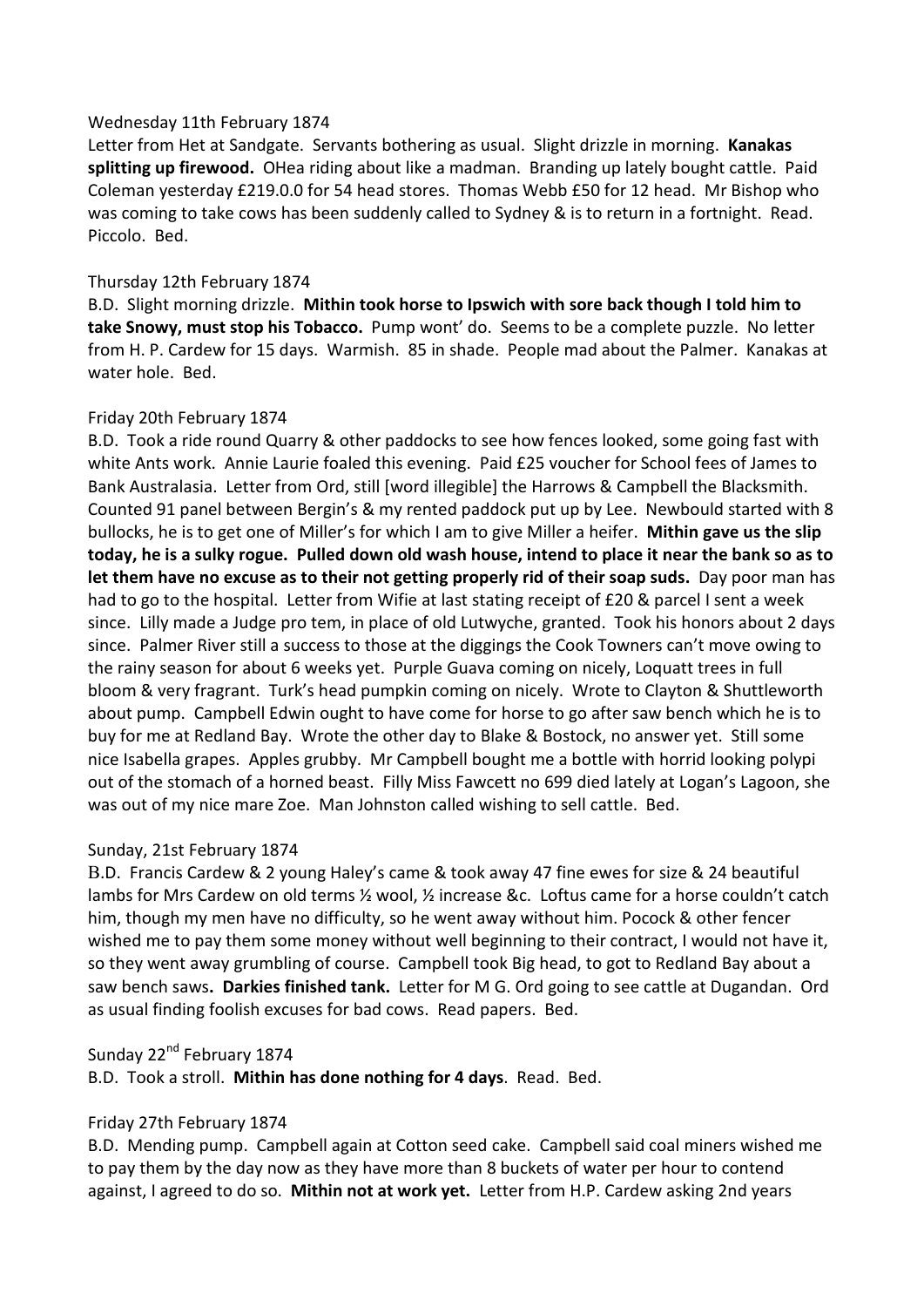raised ¼ Salary, though he well knows that the place is not paying, & I had previously to stop the Saw Mill for a few months when he had but little to do. Bought 12 bullocks, bows, yokes, chains, & a lot of extra mountings for £102.10.0 from Edward Daly. Sent Doyle in for Willie with Snowy. Willie arrived. Draughts & Cards. Bed.

#### Friday 3rd April 1874

Very Rainy. Harriette stuck at Bank N.W. Wales. In going to the Mill saw a very dangerous snake which jumped up from my feet, it made a rush & steadied itself on some long grass & looked back at me defiantly putting out its tongue with head sharply bent back, it had a very transparent look, yellow belly, diamond sort of scales (yet not a Diamond Snake) with sort of lilac green & yellow intertwined, I never saw one of same sort before, it was some 4 feet in length. I was very glad to get out of its way. Nurse White fainted last night, & no wonder, Het could hardly undo her stays they were so tight, she however came round be degrees. Campbell brought me a good sample of coal, but he said there was a very bad fault just where the shaft was sunk, & though working for 4 days with 2 shifts of men, he had not got out of it yet. He asked me if I would allow him to split up an iron bark tree on the ground he was living on, I said no, & that I wished no trees used up by him. **Received a letter from Undoey about Mithin remaining for a week at Brisbane.** OHea drawing in rails to men fence. Played at cards with Willie, he beat 3 games, I got 6 however he was very happy & well pleased. Read Franco Prussian War Papers. Bed.

#### Tuesday 21st April 1874

B.D. Strong argument with Dixon of Bank Au about his humbug wish of too much security. Saw Alek for a few minutes, soon going to the Station. Returned by Coach with Messrs Simpson & Campbell for when I purchased 500 head of cattle at £4..5..0 per head, 3 to 6 years & 100 fat amongst the lot. Saw a good deal of the Railway works in progress. Wrote to Tom & Janet via Torres Straits. **Darkies cleared off very well.** Read papers. Bed.

#### Monday 13th July 1874

B.D. Read. Sorted up papers. Men busy making place ready for Break. Pelicans still about, Lynam & wife to Ipswich shopping. Peach trees in full blossom & looking lovely. **Darkies still burning out stumps.** Carroll filling up Stable yard with ashes. Place being improved by degrees. Het at Nukeninda finished I suppose [word illegible] this. Carroll's brother called & told me that the Redbank sugar Mill was getting on capitally. Grass keeping in very fair order for the Season. Read papers &c. Bed.

#### Saturday 25th July 1874

B.D. Blondins 1st exhibit in these Colonies ought to be well attended, this day being his 1st & in the Botanical gardens Brisbane. Willie & Francis off to the coal mine, returned with a very good sample. **Men fishing off xing at Bergins, poor Undoey cut his tongue, a log hit him on his jaw, not very bad, he told me he couldn't eat, I told him make gruel put a piece of Bamboo in his mouth, & get a Kanaka to pour it down his throat, he saw that I was joking, & he pointed to my leg, as much as to say you ought to have more compassion, being laid up yourself.** Wrote to Tom & Netta. **Darkies had a corroboree gift giving till 1. a.m. singing, giving away, making a great noise on an old tin. Considerable audience.** Letter from G. Ord about doing anything that I may require of him as to the Leased transfer. Receipt for Smith £1 towards Eskdale. Read. Bed.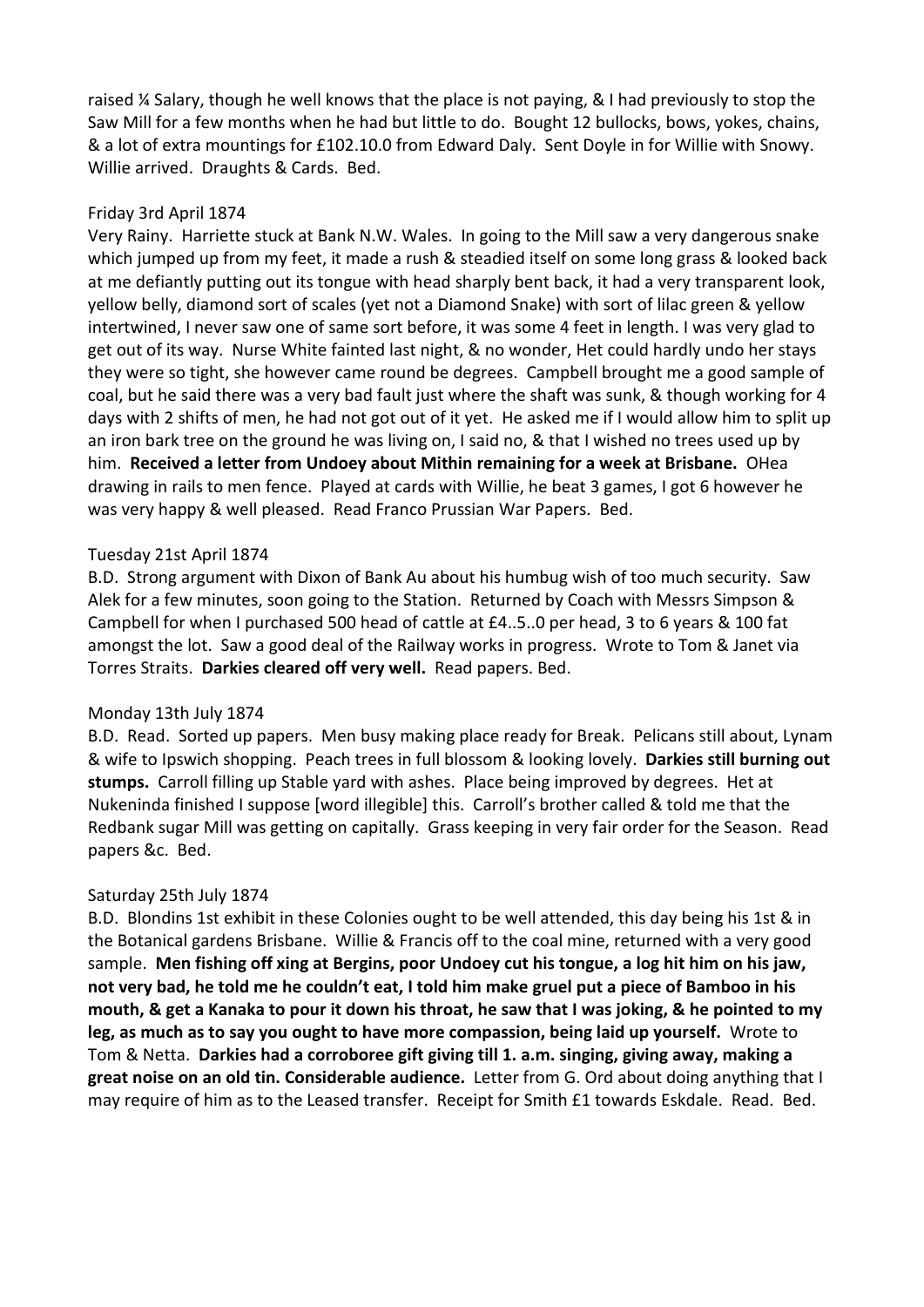# Wednesday, 29<sup>th</sup> July 1874

B.D. Sent letter to Het yesterday & to Harriette today with sweet violets. Processed trees, leg almost as well as ever. **Kanakas nearly finished dam.** Ellis cutting saplings. 9 Diver spluttering about, Muscovy Ducks quite happy other side. Bees feasting on Peach blossom. Lots of Ducks on Lagoon. Planted out a lot of Acacia trees along fence for hedge. Saw Break for the 1st time properly, it is a very strong & handsome article. Beautiful moonlight night now. Played Flute. Read. Bed.

# Friday  $31<sup>st</sup>$  July 1874

B.D. but very boisterous, wind tearing round in Swirls. No letter bag yesterday, very tiresome. **Kanakas finished dam.** I took a little stroll to wharf, Buffalo grass shooting out a little. Getting poles out of Jenkins paddock. Willie arrived late, Snowy having got away from Carroll. Grass freshening up already. Transplanted some Acacia trees. Willie & I great fun at Cards. Bed.

# Saturday 1st August 1874

B.D. Very boisterous, like Equinoctial gales, & rather chilly. Took a stroll to see how my Sauchs were coming on, & found them very backward. Willie knocking about amongst the horses. Andrew Daniells brought another for carriage purposes. Kent's notable horse the Nob dead. Ellis at fence. **Uliget spring in the grass.** Willie & I cards. Read. Bed.

# Friday 7<sup>th</sup> August 1874

B.D. **Sent in for Gold & silver to pay of Kanakas**. Mr Higgensen called, he wishes to have one of his Mares with Strong Boy at £3..3..0. Blazes won the Selling hurdle Race at Toowoomba today. Willie arrived. **Undoey (Kanaka) wishes to make out that his time is up tonight, tomorrow being right time. They are all so eager to get paid & Wathunda is the best of the lot.** Ellis mended main entrance gate. Cards with Willie & great fun, he got a present from a girl at school of a piece of Blue stone which he intended to add to his Geological specimens, I said you had better put that away, as it could burn a hole in his pocket & poisonous, before I could check him he threw it into the fire, I told him that for all he knew he might have blown up the place, & that he ought to be very careful. Read. Bed.

# Saturday 8<sup>th</sup> August 1874

B.D. No letter from G. Ord. Planted Loquat & Willow trees in ornamental lane. Went in boat with Willie to see Lindsay's coal shoot, which is very strong. After our return found that a great fire had started up running fast near the flat, saw a bush carpenter who told me that he had been in the country 35 years, he was evidently a convict in those days, being under the charge of old George Thorn, "alias by Golly". Lindsay told me that he gook out of the shaft a lump of coal of excellent quantity of about 3Cw. Omar Pacha & Strong Boy looking very well. I see 25 head wedders of Fishers, Headington Hill, were sold for 30/6 per head. We are fast over reaching the older colonies. Toowoomba Show very highly spoken of as being a very great success. **Mr Undoey didn't wish to work & was rather saucy, I said, had you not refused to work, & asked me to give you a holiday I would at once have done so, but now I would make you work & so they had all to go to work, Wathunda being the only not on strike, I said I didn't wish him to work, but he would work his day out, so I rewarded him with a lot of Tobacco, a Turkish pipe, & a capital cigar case, & 2 reaping hooks which he valued much, & went off in great glee with, Good night Massa.**  Read. Cards. Bed.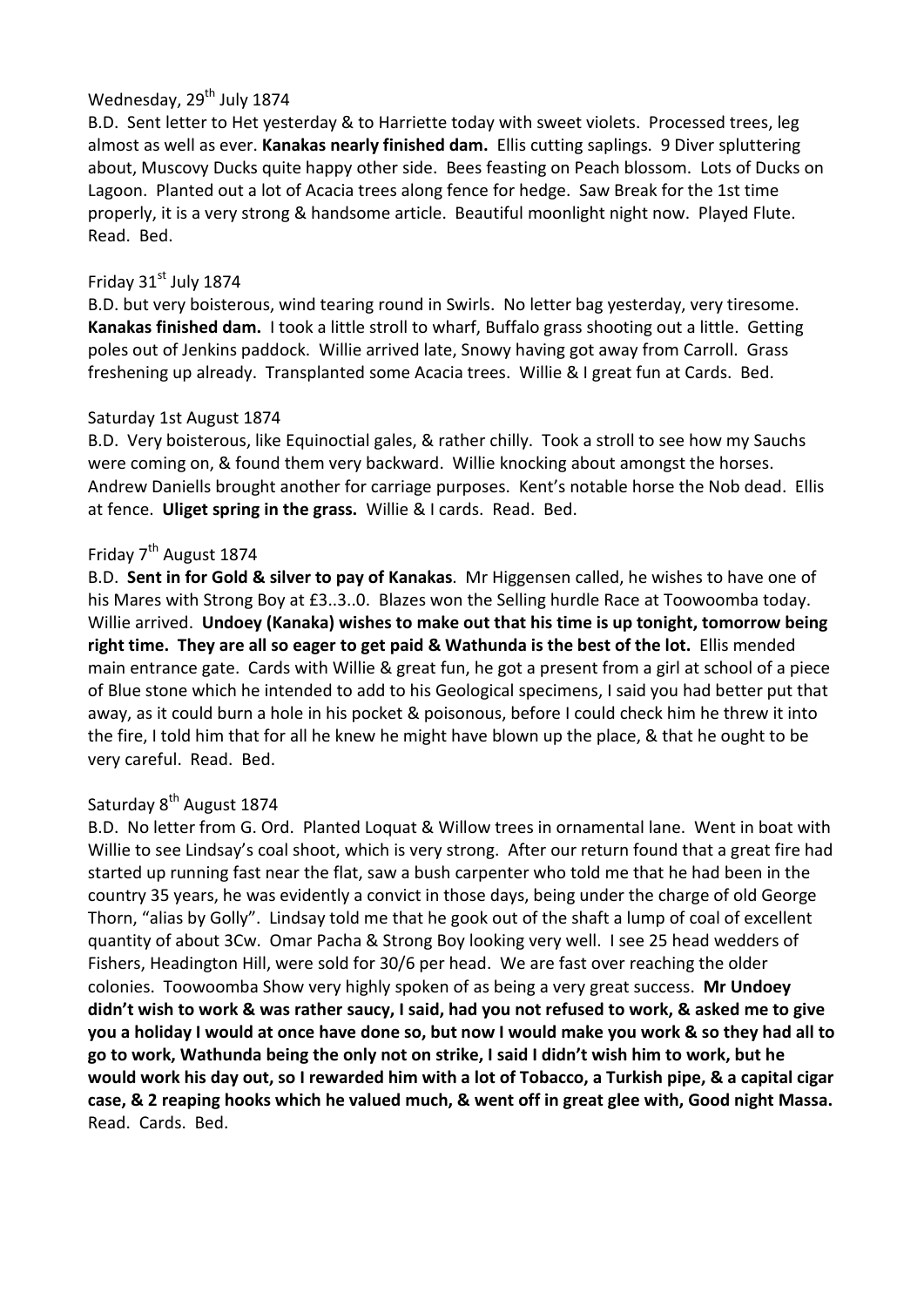# Sunday 9<sup>th</sup> August 1874

B.D. Went to Campbell's Bendemere & saw beautiful Coal. Fire on other side blazing away again. **Kanakas getting all ready for a start at 10.45. tomorrow.** Read Ryle on Matthew. Bed.

# Monday 10<sup>th</sup> August 1874

B.D. **Paid off Kanakas who all shook hands with me in saying goodbye, most of them were decorated with roses & 1 had taken my only double geranium flower which certainly shewed his self taste, leaving me minus, I suppose he thought that it would grow again. They were all quite pleased, & had a jolly night last night, not singing psalms I think**. OHea to Ipswich with Break, he saw Mr Little the Lawyer who said that he would give £80 for a pair of such horses, but in Sydney they when in good condition might fetch £150. as I see good pairs are so quoted. Sent letter to Willie with Nettes & 2 Photos off. Planted some Weeping Willows. OHea handling a very handsome Chestnut. I see that Blazes beat 3 others in the Selling Hurdle Race he being winner, he beat a Canning Downs horse Gladiator, my horses are carrying the day fast, & they have always had the reputation of being the best hacks in this part of the country & elsewhere. He was put up at £30 & fetched £41. the buyer doing him the honour to send him to Sydney, which is rather severing the order of things. Mr Cooper offered me his place at £6..10..0. per acre 76. in all. If all goes well, I may likely take it. Strong Boy & Omar Pacha looking very well & sprightly. **Waved adieu to the Darkies. Kailu is going to buy one of my Rifles for £10, they cost me each £14 in a purchase of 13. but as he has been so long with me & worked well, I will let him have it, he is a Kanaka. Another wished one at same price, but he being a Stranger I said oh, no more at £10. too much lose money.** Sliced some of my own grown Ginger & put it into Jamaica rum to try the result. Sent Aunty a Queenslander with Toowoomba Mr Rowin & Willie I a Courier. Read. Bed.

# Wednesday  $6<sup>th</sup>$  January 1875

B.D. Very warm, at Tasmania even I see 99 in the shade, rather astonishing. **Kilo & Taromie called, they asked too high wages so let them go.** Smith & Palmer called, former to talk about his Racing horses. I feel considerably better. Mr Jenkins called about brought horses. A Forbes called yesterday on the day before the Bandy mare, & told me that he would bring written evidence that she belonged to him, & in condition of his not being interfered with he would take her away, & gave me the foal she seemed to be carrying when fit to be weaned, but he said he was sure it would either be killed or stolen before that, as he had had lots of his animals let out of his paddocks. OHea watered trees in small paddock. Bed.

# Friday 8<sup>th</sup> January 1875

B.D. Warmish. Got my rams shorn, very clean & fair fleeces. **Kilo hired at 10/. per week till sawing commences, when he is to have 12/.** Rain very much wanted again. Trimmed some young weeping Willows. Tiny, H.P. Cardew's dog came back yesterday. Johnstone at work. Young trees can't get on, too dry. Cards. Bed.

#### Saturday 9<sup>th</sup> January 1875

**B.D. Kailu began work.** Bench on its foundation. Sort of hot wind. Cardew came & I pointed out to him 15 per cent would not do, as he might get over £500 as Salary in that way, so concluded to give him £15 per ca up to nett profits of £1,500. Johnstone at work. Some 35 Thoroughbred & 35 Draught foals to date, a few more expected. Waterholes drying up fast again. Miller called. Bed.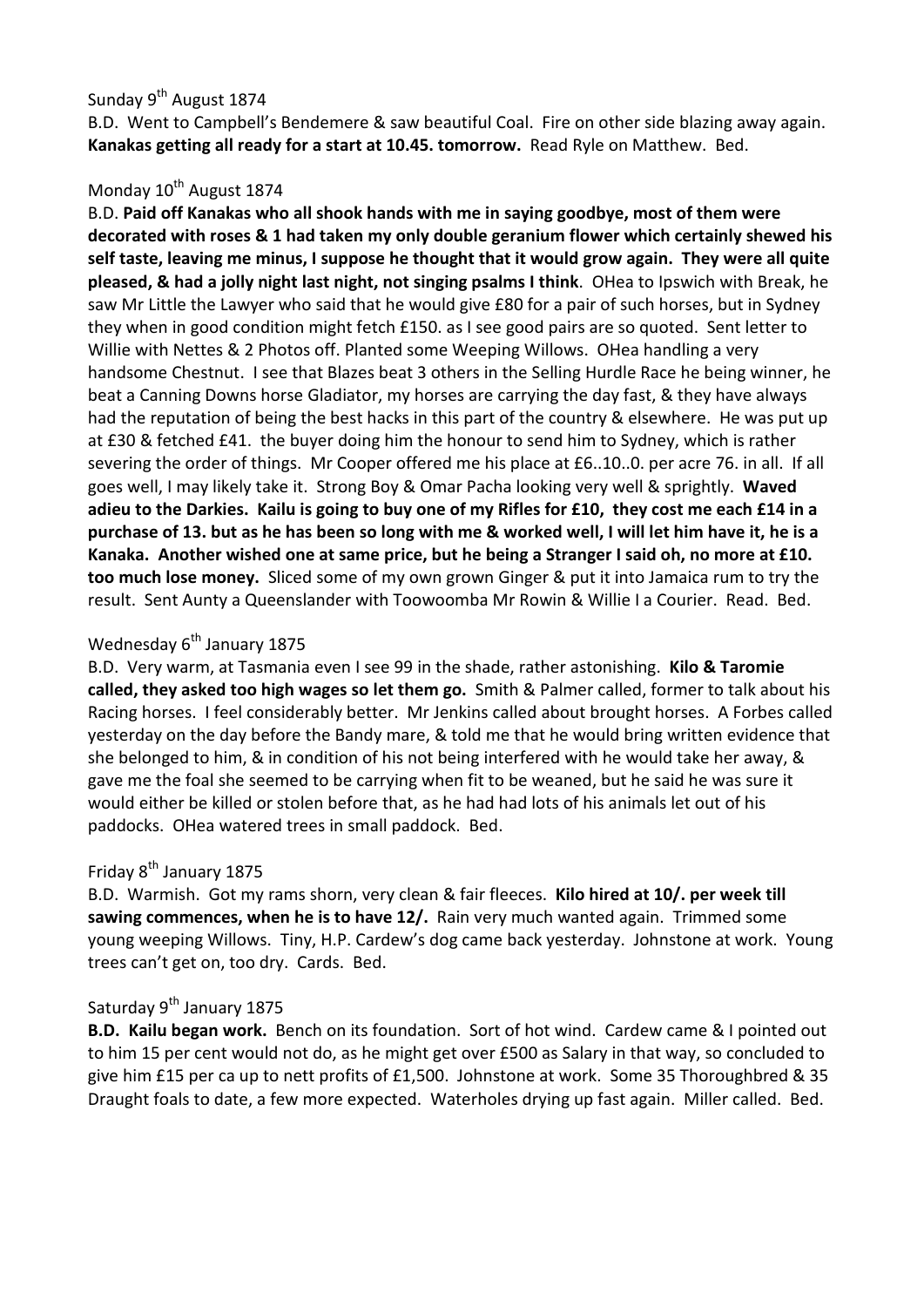# Monday 11<sup>th</sup> January 1875

B.D. Rain all off. Went with Cardew Ward & Engineer, arranged with Ward his wife to cook & wash & keep Cardew comfortable I giving her £1 per month. Engineer looked at vertical saw so as to get it all right. Cardew settles himself at Town Marie tomorrow at £100 per annum & rations till sawing begins. **Taromi began work**. Grapes nearly eaten off by birds. OHea brought snake. Bed.

### Tuesday 19th January 1875

B.D. Rain gone. Started in Waggonette with Willie & Mr W. Johnstone for Bandanbah Lake, Mr Johnstone says that he never saw in the Colonies such a pretty spot. We saw White Ibis, Parson Storks, Spoonbills, & Myriads of ducks. Mr I expressed himself as highly delighted with his drive. Road party clearing road to Bandanbah & breaking down my fences, told the men that they must at once put them up safely. Clarendon Hotel, Hendren's Office, Observer Officer burnt to the ground about 4.a.m. Said some 10 Snip in Bandambah Creek. Pretty fair grass in paddocks. Found on return a Summons about excessive damages for Impounding Bandy. **Darkies caught a fresh water dog fish about 5b weight.** Decapolis just off at last. Road rather bad where the men are clearing same. Horses very tired day being warm. Bed.

# Wednesday 24<sup>th</sup> February 1875

Rainy & rained cats & dogs all night, River getting very large, men about 4.a.m. getting the Mill properly cleared for a heavy flood, & just in time, as the water was fast gaining on them, then I had to send more men to remove hay to a higher floor, as the water was quickly threatening the floor it was one. Flood to within 4 perpendicular feet from the House. I kept measuring with a 6 in stick the time it took to come same which was a foot per hour, but latterly it evidently was on turn, as it came down to 6 in, then 3, then 1 inch per hour, & latterly began to recede much to the satisfaction of all of us, Harriette was sent to Ipswich in Waggonette, bust there had been so many land slips between Oxley & Ipswich that no train ran, so she had to return, as the water was 10 feet over Bandanbah Bridge, the only open road to Ipswich. [word illegible] much for Thornlee's sneering at the views of Non professionals, he will be quite disgusted. No Steamers today, only a sort of wash tub punt went down the River with a man & boy in. All the men flooded out. Boats in great requisition. Helena & Cammy boy quite enjoy all the queer things rolling along in the floods. I fear that I will have to put all my papers &c away safely, & go to the Upper Storey myself. Very few articles of any value floating down the River, people seem to be taking the hint of experience. Trees wagging & shaking most fantastically, one just like a fellow using a flail. Only 2 in rise per hour at 5.p.m. **Darkies amusing themselves in one of the boats.** A few good logs Pine floated down, but otherwise engaged, so could not catch them. I fear my fish trap is gone. River fast falling now & night very much cleared up. Het nearly off too, but luckily remained. Bed.

#### Tuesday 2nd March 1875

B.D. river fast falling. **Took a stroll to see how my trees were getting on, found large pine log drifted near Kanakas hut.** Some trespasser shooting. Bad cold in my head as usual 3 days before it will leave. Sent 2 parcels to Het, men busy at Mill, & mending fencing knocked down by the flood. Sent my gun to Kylie to get ducks. Planted a few shoots from fruit trees. Read. Bed

#### Saturday  $6^{th}$  March 1875

B.D. Thunder in the distance. Took a stroll through Quarry paddock. Planted some Buffalo grass in several holes. OHea the fool sent poor Tinker to Town to get his hoof dressed, consequently he was so bad as to require leaving behind. Some beast as usual in the garden, too dark to turn it or them out. **Kailu & Taromi left.** Willie beat me 2 of 3 games at Backgammon, I playing for him. Saw some splendid foals in Quarry paddock. Willie after Snowy, no catchee. Read. Bed.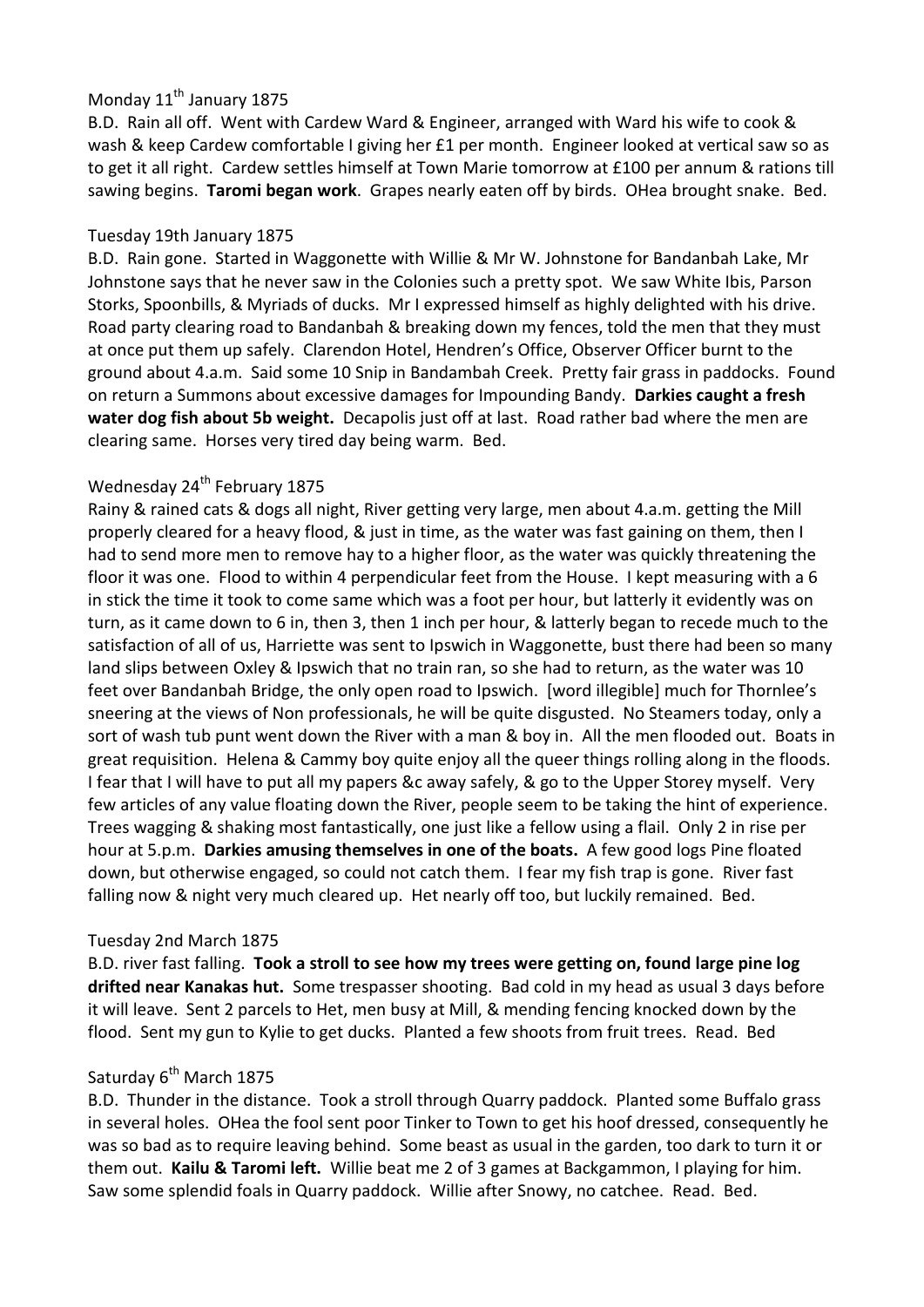### Sunday 7<sup>th</sup> March 1875

Rainy & Thunder. **Kailu, Taromie, & Kylie left.** Sleepy day. This rain will clear grass of the flood silt. Willie read a chapter of the Bible to me. I read one of Spurgeon's Sermons, very good, text, "without money & without praise". Read Ryle. Bed.

# Wednesday 25th October 1876

B.D. Thermometer 92. Andrew & Palmer came for Kinglake, Katerfelts looking well & getting quiet, though very playful in saddle. Boiling shed gradually collapsing. Wrote to Mr Wood about Coal punt &c. Copied off letters written to 7. Berry, Watered Okras, Pumpkins, Prairie grass & sponge plants. Got my Queensland Times. A certain person so unprincipled as to side with Doctors using means for abortion, & palliates other Licentious deeds. Spelled bullocks. Ward found that Wright was in possession of my lost punt, told Ward to take it. Filled tanks & vat with water by small Engine. 2 Aloes on each side of the kitchen gate throwing out their flowering stems. Het's & Harriette's almost whole conversation daily about growling at servants, very interesting certainly. Sent off Turner to one of the huts, as there is no peace with men in the kitchen. Delivered over the Roan Entire No 8 to Mr Gibbs, good riddance, as he has almost daily been breaking through the fences. 8 foals in Mill paddock. Too warm to walk about**. Sowed some seeds at tank near Kanaka's hut,** plant unknown Watered some of the Olive trees. Jujube &c. Read papers. Bed.

### **James Ivory's comments on South Sea Islander employment**

An article in the Rockhampton Bulletin on 20 July 1876 provided details of a political campaign. One of the topics discussed was the introduction of Polynesians to Queensland.

Mr. Ivory said the cause of Polynesians being employed inland was, that immigrants were retained upon the coast. Where he lived, 150 miles from the coast, he had scarcely seen a man in search of work for two years past.

# **Death of James Ivory**

James Ivory died on 11<sup>th</sup> March 1887 and his estate was transmitted to Pollet Loftus Cardew & William Alexander Laurie Ivory as trustees. It took the trustees four years to sell the land.

Following is an extract from the Brisbane Courier on Monday, 21 March 1887 in memory of 'An Old Pioneer: the Late James Ivory'.

"He owned successively Jingbi Jingbi and Charley's Creek (on the Darling Downs), Clooyar, Eskdale, Nukinenda, and Bundanba, and latterly the properties on the Bremer River known as the Bremer Mills and Town Marie estates, not to speak of many lower properties. On the former he lived with his family until washed out by the recent flood (which was 6ft. in the house), when he sought refuge in Ipswich, which when he first came to what is now the town comprised only one house".

"During his residence at Bremer Cottage he was continually employed experimenting with new trees, plants, cereal, vegetables, grasses, &c., many of which he imported from Great Britain, and more form the Southern colonies. Irrigation also commanded his attention, and though he never employed it on a large scale, he used it successfully for his garden and orchard during the droughts, and was able to make the more immediate surroundings of his house an 'oasis in the desert' during the terribly dry times which proceeded the present season".